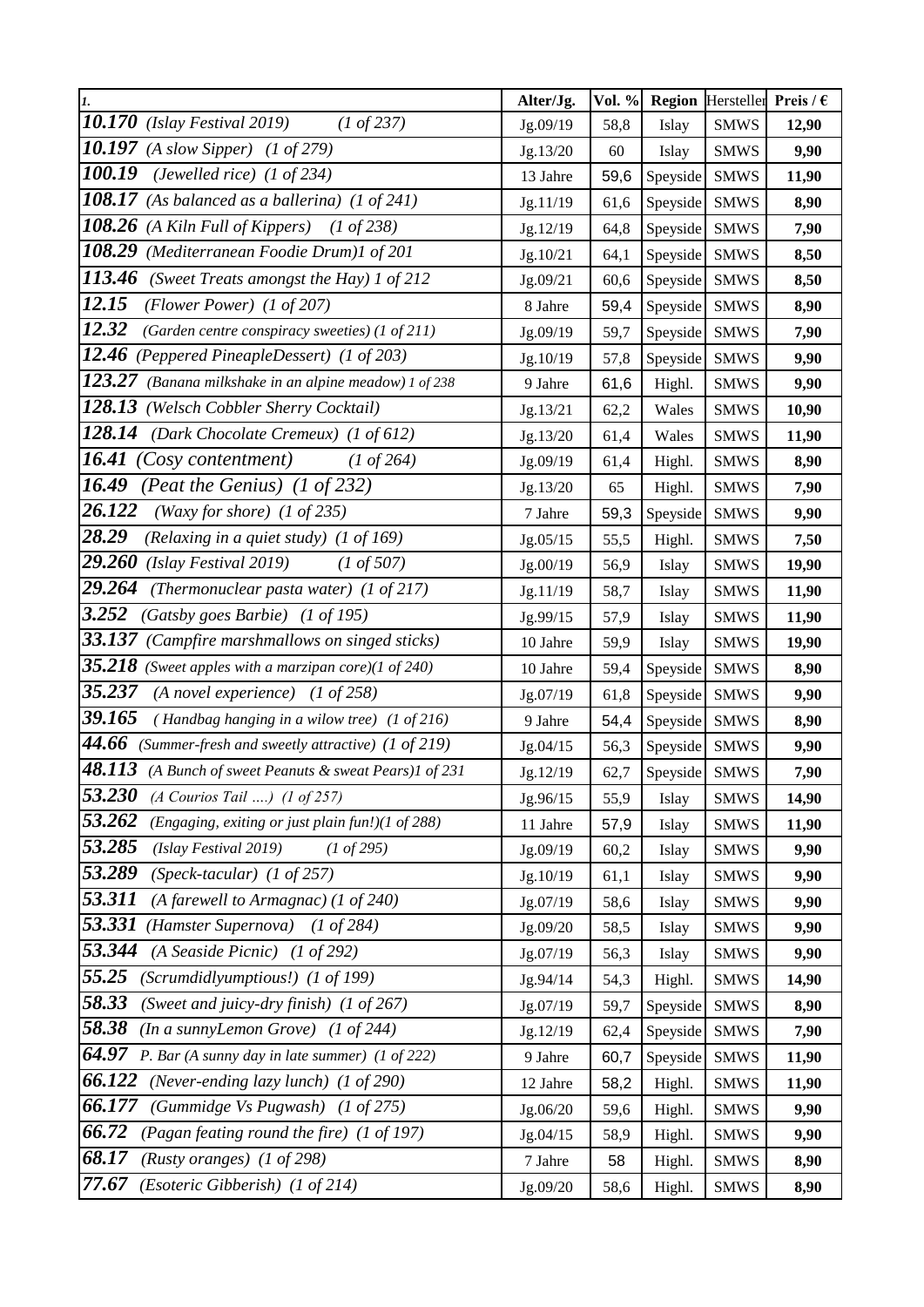| 85.58 (Colourful Debate Guaranteed)) (1 of 275)      | Jg.06/19   | 59,4 | Speyside  | <b>SMWS</b>      | 8,90  |
|------------------------------------------------------|------------|------|-----------|------------------|-------|
| 9.103<br>(Encounters with the Sirens) (1 of 226)     | Jg.02/14   | 60,1 | Highl.    | <b>SMWS</b>      | 9,90  |
| 93.112<br>(Sweet and grubby) $(1 \text{ of } 269)$   | Jg.04/19   | 53,7 | Campbelt. | <b>SMWS</b>      | 9,90  |
| A Drop of the Irish (Irish Single Malt)              | keine Ang. | 59,2 | Irish     | <b>Blackadde</b> | 9,90  |
| <b>Aberfeldy</b>                                     | Jg.91/11   | 43   | Highl.    | <b>GM</b>        | 9,90  |
| <b>Aberfeldy</b>                                     | Jg.99/12   | 60   | Highl.    | <b>Blackadde</b> | 8,90  |
| <i><b>Aberfeldy</b></i>                              | 12 Jahre   | 40   | Highl.    | <b>OA</b>        | 4,20  |
| <i><b>Aberfeldy</b></i>                              | Jg.94/12   | 46   | Highl.    | U.S.             | 6,80  |
| <i><b>Aberfeldy</b></i>                              | Jg.96/13   | 46   | Highl.    | $\mbox{GM}$      | 9,20  |
| <i><b>Aberfeldy</b></i>                              | 18 Jahre   | 40   | Highl.    | <b>OA</b>        | 7,20  |
| <b>Aberfeldy</b> (Hogshead)                          | Jg.98/12   | 43   | Highl.    | Chieft.          | 6,20  |
| <b>Aberfeldy Cask Strength</b>                       | Jg.98/13   | 60,3 | Highl.    | Dewar            | 11,90 |
| <b>Aberlour</b>                                      | 10 Jahre   | 43   | Speyside  | <b>OA</b>        | 3,20  |
| <b>Aberlour</b>                                      | 12 Jahre   | 40   | Speyside  | <b>OA</b>        | 4,60  |
| <b>Aberlour</b>                                      | Jg.92/10   | 46   | Speyside  | <b>VIN</b>       | 12,90 |
| <b>Aberlour</b>                                      | 18 Jahre   | 43   | Speyside  | <b>OA</b>        | 8,90  |
| Aberlour a' bunadh                                   | keine Ang. | 60,7 | Speyside  | <b>OA</b>        | 6,20  |
| <b>Aberlour Double Cask Matured</b>                  | 16 Jahre   | 43   | Speyside  | <b>OA</b>        | 8,20  |
| <b>Aberlour Double Cask Matured</b>                  | 12 Jahre   | 40   | Speyside  | <b>OA</b>        | 4,50  |
| <b>Aberlour Sel.cask Reserve</b>                     | 15 Jahre   | 43   | Speyside  | <b>OA</b>        | 4,50  |
| <b>Aichinger</b>                                     | 13 Jahre   | 41   | Austria   | <b>OA</b>        | 4,20  |
| <b>Aichinger</b>                                     | 8 Jahre    | 40   | Austria   | <b>OA</b>        | 3,80  |
| Aichinger Red Wine Cask (Potstill Ed.)               | keine Ang. | 51   | Austria   | <b>OA</b>        | 5,20  |
| Akashi Japanese Blended Whisky                       | keine Ang. | 40   | Japan     | <b>OA</b>        | 4,90  |
| Akashi Meisei (White Oak Blend. Whisky)              | keine Ang. | 40   | Japan     | <b>OA</b>        | 4,90  |
| <b>Akashi Red - Eigashima</b> (Blend)                | keine Ang. | 40   | Japan     | <b>OA</b>        | 4,90  |
| <b>Alastairs</b>                                     | keine Ang. | 40   | Blended   | <b>OA</b>        | 2,30  |
| <b>Allt-A-Bhainne</b>                                | Jg.91/08   | 50   | Speyside  | DL               | 9,90  |
| <b>Allt-A-Bhainne</b>                                | Jg.96/12   | 46   | Speyside  | <b>GM</b>        | 7,20  |
| <b>Amrut (Single Malt)</b>                           | keine Ang. | 40   | Indien    | <b>OA</b>        | 4,60  |
| <b>Amrut Cask Strength Single Malt</b>               | keine Ang. | 61,8 | India     | <b>OA</b>        | 7,90  |
| <b>Amrut</b> peated                                  | keine Ang. | 58,1 | Indien    | <b>Blackadde</b> | 9,90  |
| An Cnoc                                              | 16 Jahre   | 46   | Highl.    | <b>OA</b>        | 8,20  |
| An Cnoc Black Hill                                   | keine Ang. | 46   | Highl.    | <b>OA</b>        | 4,20  |
| <b>AN Cnoc Peter Arkle</b>                           | keine Ang. | 46   | Highl.    | <b>OA</b>        | 4,20  |
| <b>Angus Dundee (Pure Malt)</b>                      | keine Ang. | 40   | Blended   | <b>OA</b>        | 2,90  |
| <b>Ardbeg</b>                                        | 10 Jahre   | 43   | Islay     | <b>OA</b>        | 4,50  |
| Ardbeg (OMC)                                         | Jg.91/05   | 50   | Islay     | DL               | 14,90 |
| Ardbeg An Oa                                         | keine Ang. | 46,6 | Islay     | <b>OA</b>        | 5,20  |
| <b>Ardbeg Auriverdes (Limited Ed. 2014)</b>          | keine Ang. | 49,9 | Islay     | <b>OA</b>        | 14,90 |
| <b>Ardbeg Blaaack</b><br>$(Lim. Ed. Adbeg$ Day 2020) | keine Ang. | 46   | Islay     | <b>OA</b>        | 15,90 |
| <b>Ardbeg Corryvreckan</b>                           | keine Ang. | 57,1 | Islay     | <b>OA</b>        | 8,90  |
| Ardbeg Dark Cove ((Limited Ed. 2016)                 | keine Ang. | 46,5 | Islay     | <b>OA</b>        | 14,90 |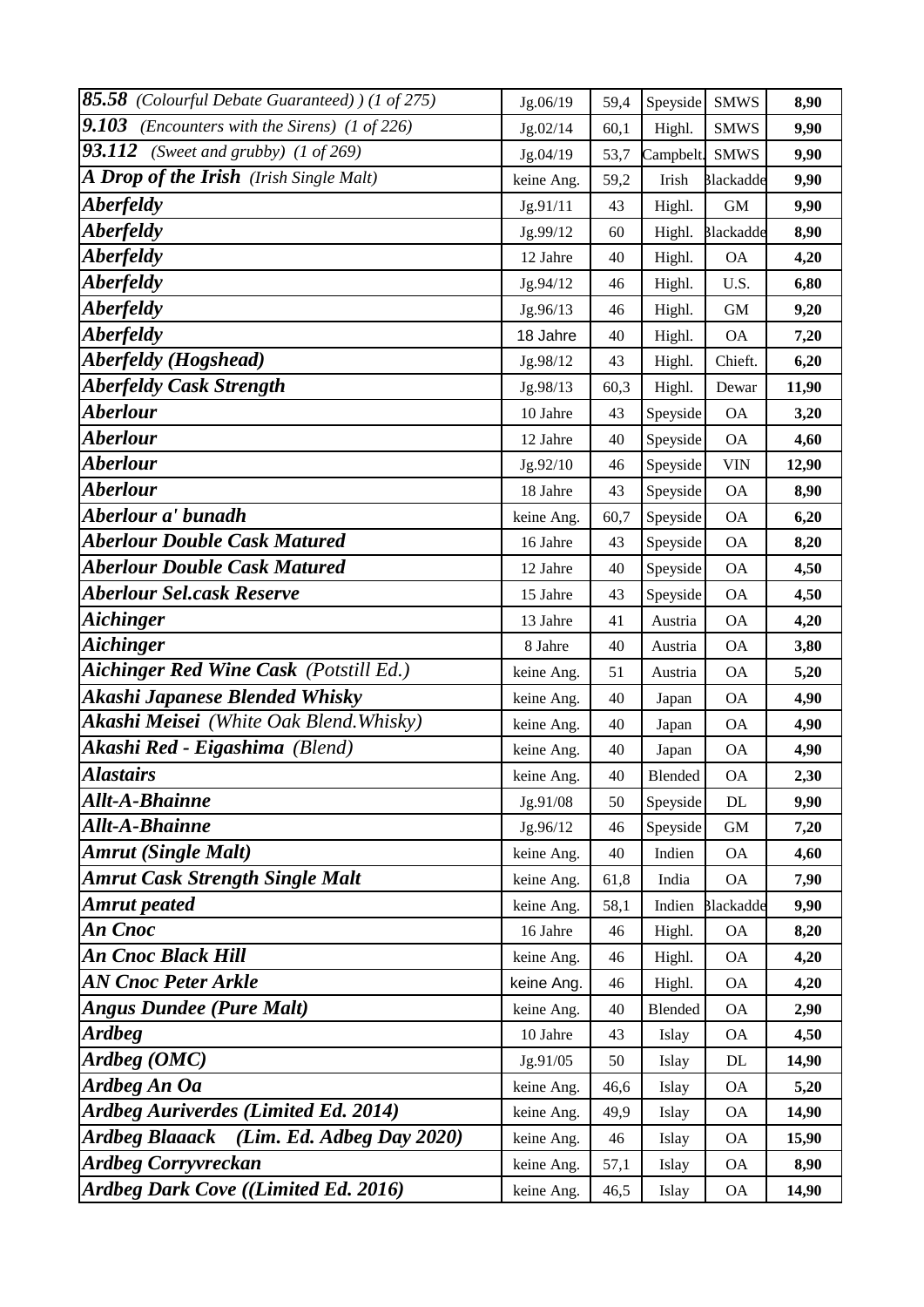| <b>Ardbeg Discussion</b>                 | 8 Jahre       | 50,8 | Islay     | <b>OA</b> | 8,20  |
|------------------------------------------|---------------|------|-----------|-----------|-------|
| Ardbeg DRUM - The Ultimate (2019)        | keine Ang.    | 46   | Islay     | <b>OA</b> | 15,90 |
| <b>Ardbeg Grooves (Limited Ed. 2018)</b> | keine Ang.    | 46   | Islay     | <b>OA</b> | 14,90 |
| Ardbeg Kelpie ((Limited Ed. 2017)        | keine Ang.    | 46   | Islay     | <b>OA</b> | 14,90 |
| Ardbeg Perpetuum ((Limited Ed. 2015)     | keine Ang.    | 47,4 | Islay     | <b>OA</b> | 14,90 |
| Ardbeg Scorch (Lim. Ed. Adbeg Day 2021)  | keine Ang.    | 46   | Islay     | <b>OA</b> | 15,90 |
| <b>Ardbeg Uigeadail</b>                  | keine Ang.    | 54,2 | Islay     | <b>OA</b> | 6,20  |
| <b>Ardbeg Wee Beastie</b>                | 5 Jahre       | 47,4 | Islay     | <b>OA</b> | 4,80  |
| <b>Ardmore</b>                           | Jg.91/07      | 57,3 | Highl.    | <b>GM</b> | 9,90  |
| <b>Ardmore</b>                           | Jg.81/94      | 40   | Highl.    | <b>GM</b> | 12,90 |
| <b>Ardmore</b>                           | Jg.81/97      | 40   | Highl.    | <b>GM</b> | 12,90 |
| <b>Ardmore</b>                           | Jg.85/99      | 40   | Highl.    | <b>GM</b> | 12,90 |
| <b>Ardmore</b>                           | Jg.87/01      | 40   | Highl.    | <b>GM</b> | 9,90  |
| <b>Ardmore (Peated Traditional Cask)</b> | keine Ang.    | 46   | Highl.    | <b>OA</b> | 3,20  |
| <b>Ardmore Legacy</b>                    | keine Ang.    | 40   | Highl.    | <b>OA</b> | 3,60  |
| <b>Ardmore Port Wood Finish</b>          | 12 Jahre      | 46   | Highl.    | <b>OA</b> | 4,60  |
| Arran                                    | 17 Jahre      | 46   | Arran     | <b>OA</b> | 8,20  |
| Arran                                    | keine Ang.    | 46   | Arran     | <b>OA</b> | 3,60  |
| <b>Arran</b>                             | 14 Jahre      | 46   | Arran     | <b>OA</b> | 4,20  |
| Arran (100 Proof)                        | 10 Jahre      | 57   | Arran     | <b>OA</b> | 4,90  |
| Arran (Amarone Finish)                   | keine Ang.    | 50   | Arran     | <b>OA</b> | 4,30  |
| Arran (Provenance)                       | Jg.98/08      | 46   | Arran     | McGibb.   | 3,80  |
| <b>Arran (Robert Burns)</b>              | keine Ang.    | 40   | Arran     | <b>OA</b> | 3,40  |
| <b>Arran (Sauternes Finish)</b>          | keine Ang.    | 50   | Arran     | <b>OA</b> | 4,90  |
| <b>Arran</b> (Sherry Cask)               | keine Ang.    | 55   | Arran     | <b>OA</b> | 5,80  |
| Arran 46%                                | 10 Jahre      | 46   | Arran     | ΟA        | 4,20  |
| Arran Blaufr. Finish (Potstill Ed.)      | Jg.07/01.2015 | 59,9 | Arran     | <b>OA</b> | 8,90  |
| Arran Blaufr. Finish (Potstill Ed.)      | Jg.07/07.2015 | 59,5 | Arran     | <b>OA</b> | 8,90  |
| <b>Arran- Bothy Quater Cask -Batch 2</b> | keine Ang.    | 55,2 | Arran     | <b>OA</b> | 6,50  |
| <b>Arran Cask Strength</b>               | Jg.97/13      | 56,5 | Arran     | <b>OA</b> | 6,20  |
| <b>Arran Cask Strength</b>               | 12 Jahre      | 54,1 | Arran     | ΟA        | 4,60  |
| <b>Arran Cask Strength Batch 5</b>       | 12 Jahre      | 52,9 | Arran     | <b>OA</b> | 6,90  |
| <b>Arran Cream Liqueur</b>               | keine Ang.    | 17   | Arran     | <b>OA</b> | 2,40  |
| Arran Lochranza Reserve                  | keine Ang.    | 43   | Arran     | <b>OA</b> | 3,20  |
| <b>Arran Machrie Moor (peated)</b>       | keine Ang.    | 46   | Highl.    | <b>OA</b> | 4,10  |
| <b>Arran Machrie Moor Cask Strength</b>  | keine Ang.    | 58,2 | Arran     | <b>OA</b> | 5,90  |
| <b>Arran Smuggler III Exciseman</b>      | keine Ang.    | 56,8 | Arran     | <b>OA</b> | 16,90 |
| As we get it (Cask Strength)             | keine Ang.    | 61,7 | Islay     | ML        | 5,30  |
| <b>Atlantic Whisky</b>                   | keine Ang.    | 40   | Bulgarien | <b>OA</b> | 3,60  |
| <b>Auchentoshan</b>                      | 12 Jahre      | 40   | Lowl.     | <b>OA</b> | 4,20  |
| Auchentoshan (American Oak)              | keine Ang.    | 40   | Lowl.     | <b>OA</b> | 4,50  |
| <b>Auchentoshan</b> (Cooper's Reserve)   | 14 Jahre      | 46   | Lowl.     | <b>OA</b> | 4,60  |
| <b>Auchentoshan Classic</b>              | keine Ang.    | 40   | Lowl.     | <b>OA</b> | 3,60  |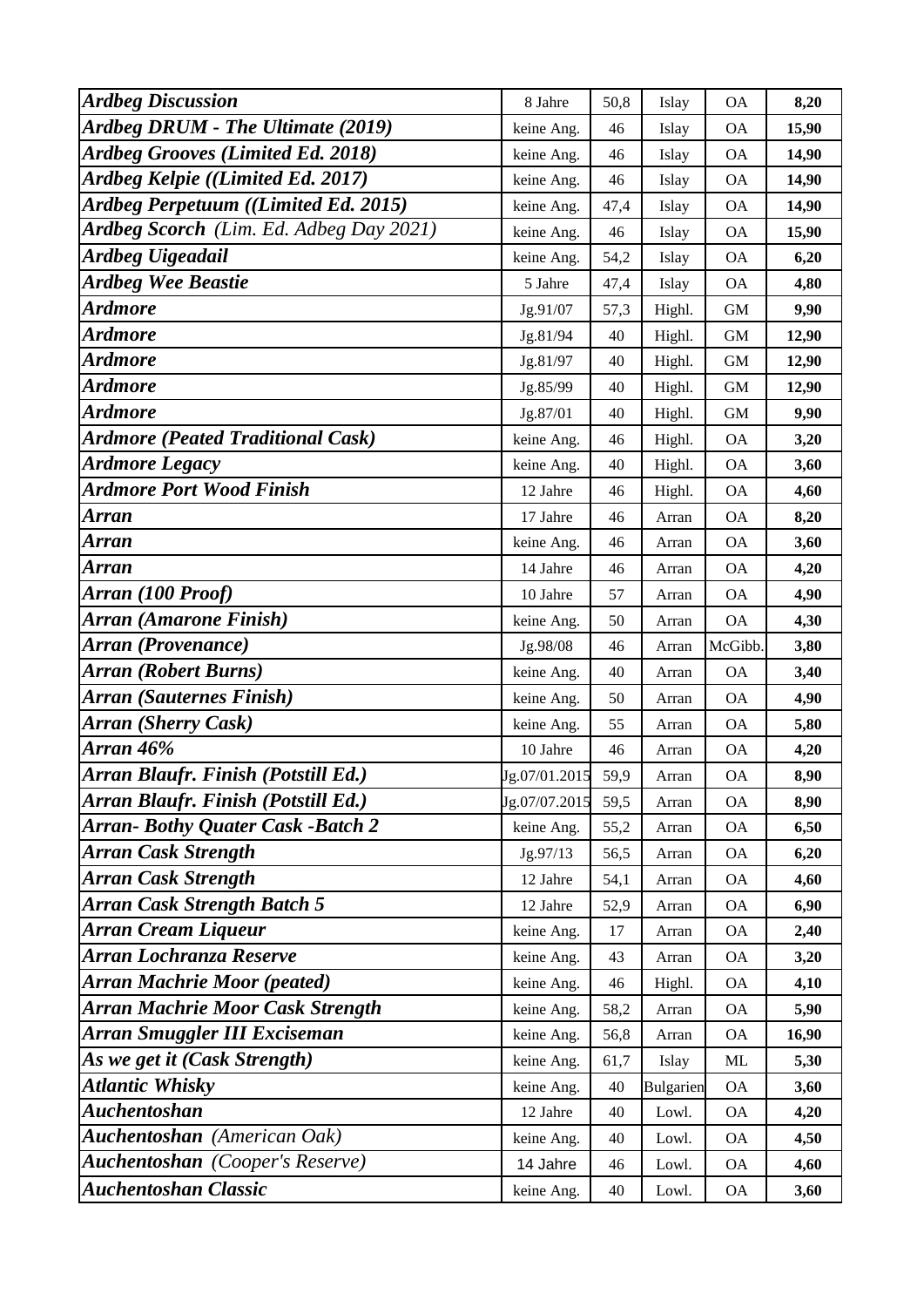| <b>Auchentoshan Heartwood</b>                     | keine Ang. | 43   | Lowl.      | <b>OA</b>                  | 3,80  |
|---------------------------------------------------|------------|------|------------|----------------------------|-------|
| <b>Auchentoshan Springwood</b>                    | keine Ang. | 40   | Lowl.      | <b>OA</b>                  | 3,80  |
| <b>Auchentoshan Three Wood</b>                    | keine Ang. | 43   | Lowl.      | <b>OA</b>                  | 5,90  |
| <b>Auchentoshan</b> (Limited Release)             | 21 Jahre   | 43   | Lowl.      | <b>OA</b>                  | 12,90 |
| <b>Auchnagie (Blended Malt)</b>                   | keine Ang. | 46   | Scotland   | Lost                       | 8,90  |
| <b>Auchroisk</b>                                  | 13 Jahre   | 43   | Speyside   | Chieft.                    | 4,60  |
| <b>Auchroisk (Bourbon Cask)</b>                   | Jg.91/13   | 56,6 | Speyside   | Dewar                      | 12,90 |
| <b>Auchroisk Maverick</b>                         | Jg.93/04   | 46   | Speyside   | <b>OA</b>                  | 5,20  |
| <b>Auld Reekie</b>                                | 10 Jahre   | 46   | Islay      | DT                         | 4,60  |
| <b>Aultmore</b>                                   | Jg.89/03   | 43   | Speyside   | <b>VIN</b>                 | 7,90  |
| <b>Aultmore</b>                                   | Jg.91/13   | 57,5 | Speyside   | Dewar                      | 12,90 |
| <b>Aultmore</b>                                   | Jg.91/11   | 50   | Speyside   | <b>WM</b>                  | 12,90 |
| <b>Aultmore (Potstill Ed.)</b>                    | Jg. 08/15  | 59,8 | Speyside   | DT                         | 5,90  |
| <b>Aultmore (Sherry Cask)</b>                     | Jg.91/05   | 46   | Speyside   | <b>WM</b>                  | 9,90  |
| <b>Aultmore (Sherry Cask)</b>                     | Jg.97/10   | 43   | Speyside   | Chieft.                    | 4,90  |
| <b>Aultmore Foggie Moss</b>                       | 12 Jahre   | 46   | Speyside   | <b>OA</b>                  | 4,20  |
| <b>Aultmore Octave Cask (Potst. Ed.)</b>          | Jg.08/17   | 53,9 | Speyside   | DT                         | 7,90  |
| <b>Avonside</b>                                   | keine Ang. | 40   | Blended    | <b>OA</b>                  | 2,60  |
| <b>Balblair</b>                                   | 10 Jahre   | 40   | Highl.     | $\mbox{GM}$                | 4,20  |
| <b>Balblair Elements</b>                          | keine Ang. | 40   | Highl.     | <b>OA</b>                  | 3,90  |
| <b>Ballantines</b>                                | 12 Jahre   | 40   | Blended    | <b>OA</b>                  | 3,20  |
| <b>Ballantines</b>                                | keine Ang. | 40   | Blended    | <b>OA</b>                  | 2,40  |
| <b>Ballantines (Pure Malt)</b>                    | 12 Jahre   | 40   | Blend. Mal | <b>OA</b>                  | 3,20  |
| <b>Balmenach</b>                                  | Jg.91/09   | 43   | Highl.     | GM                         | 9,90  |
| <b>Balmenach</b>                                  | 12 Jahre   | 40   | Speyside   | Deerst.                    | 4,60  |
| <b>Balmenach</b>                                  | 12 Jahre   | 40   | Speyside   | Chieft.                    | 4,20  |
| <b>Balvenie (Double Wood)</b>                     | 12 Jahre   | 40   | Highl.     | <b>OA</b>                  | 3,80  |
| <b>Balvenie (Founders Reserve9</b>                | 10 Jahre   | 40   | Highl.     | <b>OA</b>                  | 3,40  |
| <b>Balvenie (Single Barrel)</b>                   | 12 Jahre   | 47,8 | Highl.     | <b>OA</b>                  | 5,90  |
| <b>Balvenie (Single Barrel)</b>                   | 15 Jahre   | 47,8 | Highl.     | <b>OA</b>                  | 6,90  |
| <b>Balvenie Caribbean Cask</b>                    | 14 Jahre   | 43   | Speyside   | <b>OA</b>                  | 8,50  |
| <b>Balvenie Triple Cask</b>                       | 16 Jahre   | 40   | Highl.     | <b>OA</b>                  | 8,90  |
| <b>Banff</b>                                      | Jg.79/02   | 46   | Speyside   | Chieft.                    | 19,90 |
| <b>Bank Note (Blend)</b>                          | 5 Jahre    | 43   | Scotland   | <b>OA</b>                  | 2,90  |
| <b>Battle Axe</b> (Blended Islay Malt) (Batch 08) | 8 Jahre    | 50   | Islay      | <b>SMWS</b>                | 7,90  |
| <b>Bell's</b>                                     | 8 Jahre    | 43   | Blended    | <b>OA</b>                  | 2,40  |
| <b>Ben Bracken</b>                                | 27 Jahre   | 46   | Islay      | Wallace                    | 9,90  |
| <b>Ben Bracken Pure Malt</b>                      | 12 Jahre   | 40   | Speyside   | <b>OA</b>                  | 2,60  |
| <b>Ben Bracken SingleMalt</b>                     | 12 Jahre   | 40   | Speyside   | <b>OA</b>                  | 2,90  |
| <b>Ben Nevis</b>                                  | 10 Jahre   | 46   | Highl.     | <b>OA</b>                  | 5,20  |
| <b>Ben Nevis</b>                                  | Jg.96/09   | 46   | Highl.     | <b>VIN</b>                 | 9,90  |
| <b>Ben Nevis (Potstill Edition)</b>               | Jg.96/13   | 53,8 | Highl.     | Morrison                   | 8,50  |
| <b>Ben Nevis NC2</b>                              | 16 Jahre   | 46   | Highl.     | $\mathop{\rm DT}\nolimits$ | 5,90  |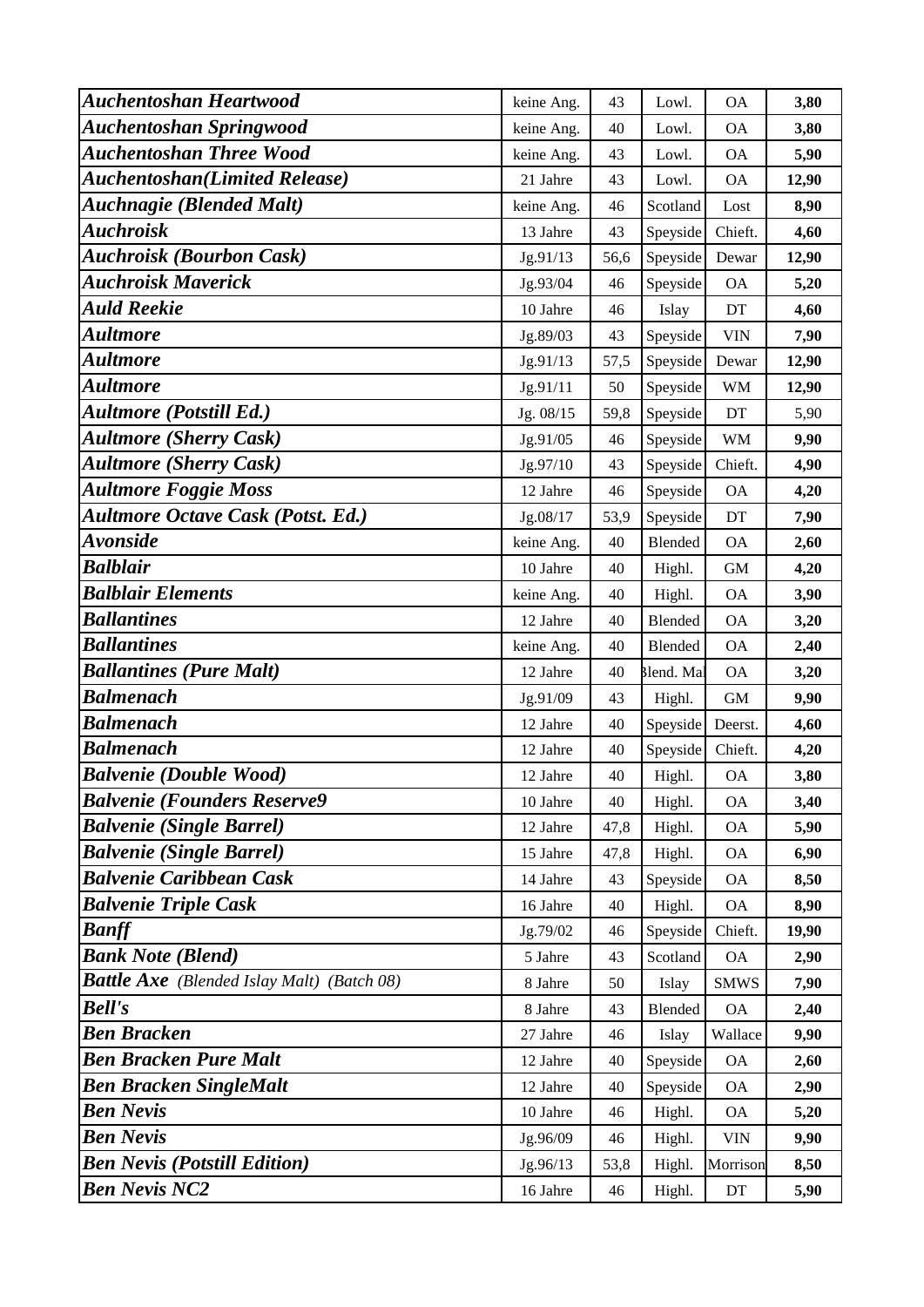| <b>Ben Riach</b>                                     | 16 Jahre   | 43   | Speyside        | <b>OA</b>        | 4,90  |
|------------------------------------------------------|------------|------|-----------------|------------------|-------|
| <b>Ben Riach</b>                                     | 20 Jahre   | 43   | Speyside        | <b>OA</b>        | 7,20  |
| <b>Ben Riach</b>                                     | Jg. 91/13  | 49,1 | Speyside        | Dewar            | 9,90  |
| <b>Ben Riach</b> (Sherry wood finish)                | 12 Jahre   | 40   | Speyside        | <b>OA</b>        | 3,20  |
| <b>Ben Riach (Heart of Speyside)</b>                 | keine Ang. | 40   | Speyside        | <b>OA</b>        | 2,90  |
| <b>Ben Riach (MaderensisFumosus)</b>                 | 13 J.      | 46   | Speyside        | <b>OA</b>        | 5,20  |
| <b>Ben Riach (Pedro Ximinez Sherry F.)</b>           | 15 Jahre   | 46   | Speyside        | <b>OA</b>        | 5,20  |
| <b>Ben Riach (Tawny Port Finish)</b>                 | 15 Jahre   | 46   | Speyside        | <b>OA</b>        | 5,20  |
| <b>Ben Riach</b> (The Smoky Ten)                     | 10 Jahre   | 46   | Speyside        | <b>OA</b>        | 6,20  |
| <b>Ben Riach Birnie Moss</b>                         | keine Ang. | 48   | Speyside        | <b>OA</b>        | 3,80  |
| <b>Ben Riach Cask Strength Batch 1</b>               | keine Ang. | 57,2 | Speyside        | <b>OA</b>        | 8,90  |
| <b>Ben Riach Curiositas (Peated)</b>                 | 10 Jahre   | 46   | Speyside        | <b>OA</b>        | 4,90  |
| <b>Ben Riach Heredotus (Pedro Ximinez Fin.)</b>      | 12 Jahre   | 46   | Speyside        | <b>OA</b>        | 4,50  |
| <b>Ben Riach Horizons</b>                            | 12 Jahre   | 50   | Speyside        | <b>OA</b>        | 5,40  |
| <b>Ben Riach Latada (Peated Madeira Cask F.)</b>     | 18 Jahre   | 46   | Speyside        | <b>OA</b>        | 9,20  |
| <b>Ben Riach Quarter Cask peatet</b>                 | keine Ang. | 46   | Speyside        | <b>OA</b>        | 7,90  |
| <b>Ben Riach Septendecim</b>                         | 17 Jahre   | 46   | Speyside        | <b>OA</b>        | 6,20  |
| <b>Ben Riach Solstice</b>                            | 17 Jahre   | 50   | Speyside        | <b>OA</b>        | 8,90  |
| <b>Ben Roland</b>                                    | 5 Jahre    | 40   | Blended         | <b>OA</b>        | 2,30  |
| <b>Benrinnes</b>                                     | Jg.91/06   | 43   | Speyside        | $\,$ GM $\,$     | 9,90  |
| <b>Benrinnes</b>                                     | Jg.98/13   | 50   | Speyside        | <b>WM</b>        | 5,80  |
| <b>Benrinnes (Potstill Ed.)</b>                      | Jg.97/16   | 57,5 | Speyside        | Potstill         | 12,90 |
| <b>Benrinnes (Provenance)</b>                        | Jg.97/07   | 46   | Speyside McGibb |                  | 3,80  |
| <b>Benromach</b>                                     | 15 Jahre   | 40   | Speyside        | GM               | 5,20  |
| <b>Benromach</b>                                     | 10 Jahre   | 43   | Speyside        | <b>OA</b>        | 3,80  |
| <b>Benromach (Cask Strength)</b>                     | Jg.02/12   | 60,3 | Speyside        | <b>OA</b>        | 5,80  |
| <b>Benromach (Cask Strength)</b>                     | Jg.03/13   | 59,4 | Speyside        | <b>OA</b>        | 5,80  |
| <b>Benromach (Chateau Cissac Fin.)</b>               | Jg.09/17   | 45   | Speyside        | <b>OA</b>        | 5,20  |
| <b>Benromach (Potstill Edition - Bourbon Barrel)</b> | Jg.08/17   | 58,7 | Speyside        | <b>OA</b>        | 8,90  |
| <b>Benromach (Sassicaia Fin.)</b>                    | Jg.09/17   | 45   | Speyside        | <b>OA</b>        | 5,20  |
| <b>Benromach 100°Proof</b>                           | 10 Jahre   | 57   | Speyside        | <b>OA</b>        | 6,90  |
| <b>Benromach Organic</b>                             | Jg.08/14   | 43   | Speyside        | <b>OA</b>        | 4,50  |
| <b>Benromach Organic</b>                             | keine Ang. | 43   | Speyside        | <b>OA</b>        | 4,80  |
| <b>Benromach Peat Smoke</b>                          | Jg.05/14   | 46   | Speyside        | <b>OA</b>        | 4,80  |
| <b>Benromach Peat Smoke (67 ppm)</b>                 | Jg.05/13   | 46   | Speyside        | <b>OA</b>        | 4,80  |
| <b>Benromach Traditional</b>                         | keine Ang. | 40   | Speyside        | <b>OA</b>        | 3,20  |
| <b>Berry's Best</b>                                  | 8 Jahre    | 43   | Islay           | Berry            | 3,60  |
| <b>Big Smoke</b>                                     | keine Ang. | 60   | Islay           | DT               | 4,90  |
| <b>Black &amp; White</b>                             | keine Ang. | 40   | Blended         | <b>OA</b>        | 2,30  |
| <b>Black Bottle</b>                                  | 10 Jahre   | 40   | Islay           | <b>OA</b>        | 3,90  |
| <b>Black Bottle Fine Old</b>                         | keine Ang. | 40   | Islay           | <b>OA</b>        | 3,20  |
| <b>Black Bull</b>                                    | 12 Jahre   | 50   | Blended         | <b>OA</b>        | 3,90  |
| <b>Black Bull Kyloe</b>                              | keine Ang. | 50   |                 | Blended D.Taylor | 4,20  |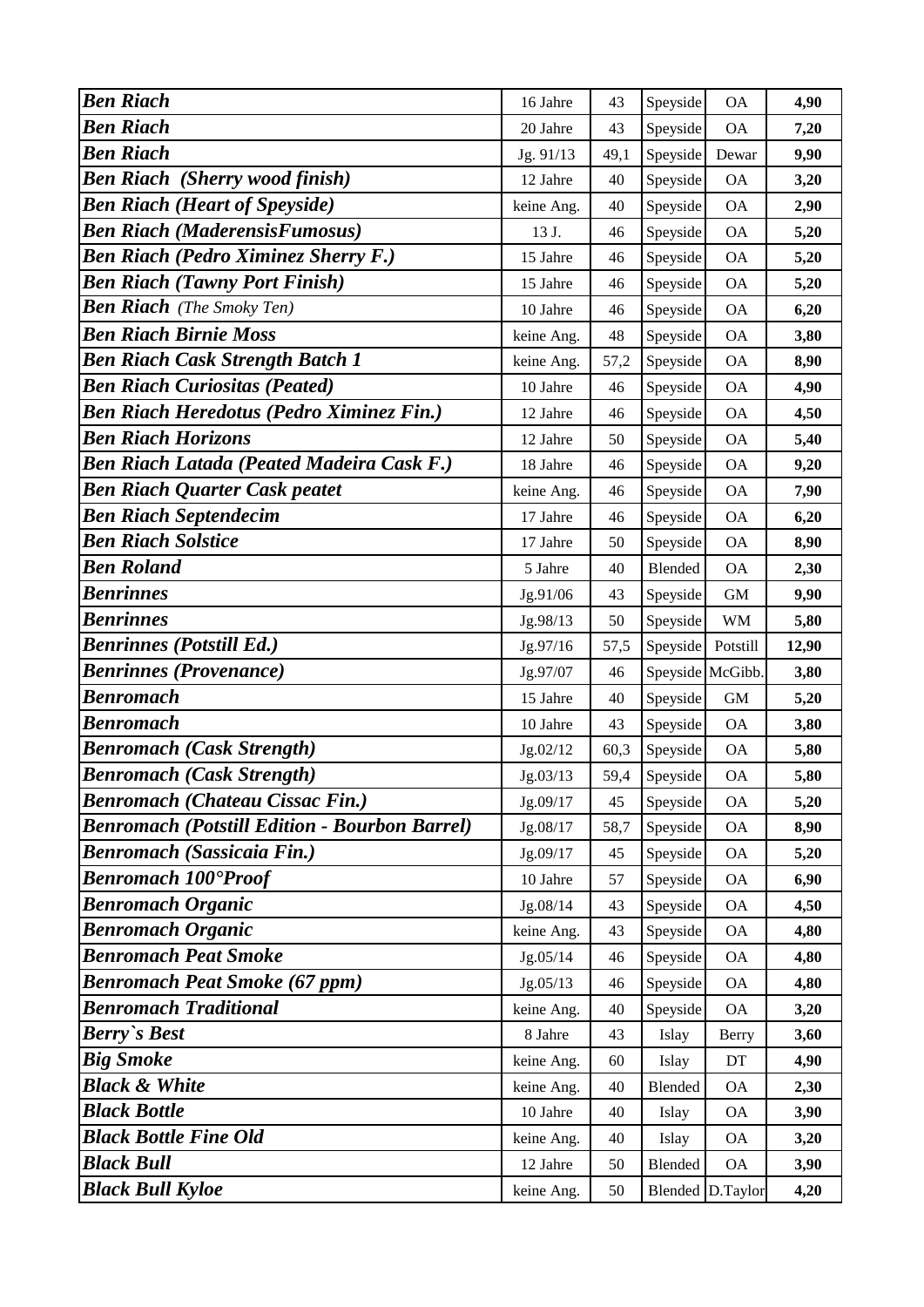| <b>Black Burn</b>                                         | keine Ang. | 40   | Blended            | <b>OA</b>          | 3,20  |
|-----------------------------------------------------------|------------|------|--------------------|--------------------|-------|
| <b>Black Snake VAT</b>                                    | keine Ang. | 58,9 |                    | Scotland Blackadde | 5,60  |
| <b>Black Velvet</b>                                       | keine Ang. | 40   | Canada             | <b>OA</b>          | 2,90  |
| <b>Black Velvet Reserve</b>                               | 8 Jahre    | 40   | Canada             | <b>OA</b>          | 3,40  |
| <b>Blackstone</b>                                         | 15 Jahre   | 40   | Highl.             | <b>OA</b>          | 3,50  |
| <b>Blackstone</b>                                         | 18 Jahre   | 40   | Highl.             | <b>OA</b>          | 3,90  |
| <b>Bladnoch</b>                                           | Jg. 86/96  | 40   | Lowl.              | <b>GM</b>          | 7,90  |
| <b>Bladnoch</b>                                           | 11 Jahre   | 46   | Lowl.              | <b>OA</b>          | 4,50  |
| <b>Bladnoch</b>                                           | Jg. 87/99  | 40   | Lowl.              | <b>GM</b>          | 8,90  |
| <b>Blair Athol</b>                                        | Jg. 89/13  | 46   | Highl.             | <b>VIN</b>         | 9,90  |
| <b>Blair Athol</b>                                        | Jg. 95/10  | 50   | Highl.             | $\rm DL$           | 6,20  |
| <b>Blair Athol</b>                                        | Jg. 97/12  | 43   | Highl.             | <b>GM</b>          | 3,90  |
| <b>Blairmhor</b>                                          | 8 Jahre    | 43   | Blend. MaCarmichae |                    | 3,20  |
| <b>Blanton's Single Barrel</b>                            | keine Ang. | 47   | Bourbon            | <b>OA</b>          | 4,50  |
| <b>Bond 7</b>                                             | keine Ang. | 40   | Uganda             | <b>OA</b>          | 3,80  |
| <b>Bowmore</b>                                            | 10 Jahre   | 40   | Islay              | MA                 | 3,70  |
| <b>Bowmore</b>                                            | 12 Jahre   | 40   | Islay              | <b>OA</b>          | 3,90  |
| <b>Bowmore</b>                                            | 9 Jahre    | 53,4 | Islay              | <b>OA</b>          | 4,80  |
| <b>Bowmore</b>                                            | 17 Jahre   | 43   | Islay              | <b>OA</b>          | 6,20  |
| <b>Bowmore</b>                                            | 18 Jahre   | 43   | Islay              | <b>OA</b>          | 7,90  |
| <b>Bowmore (Sherry Cask)</b>                              | 15 Jahre   | 49,5 | Islay              | MaltM              | 6,50  |
| <b>Bowmore Black Rock</b>                                 | keine Ang. | 40   | Islay              | <b>OA</b>          | 4,20  |
| <b>Bowmore Darkest</b>                                    | 15 Jahre   | 43   | Islay              | <b>OA</b>          | 6,60  |
| <b>Bowmore Enigma</b>                                     | 12 Jahre   | 40   | Islay              | <b>OA</b>          | 4,50  |
| <b>Bowmore Gold Reef</b>                                  | keine Ang. | 43   | Islay              | <b>OA</b>          | 4,90  |
| <b>Bowmore Legend</b>                                     | keine Ang. | 40   | Islay              | <b>OA</b>          | 2,90  |
| <b>Bowmore Small Batch- Bourbon Cask</b>                  | keine Ang. | 40   | Islay              | <b>OA</b>          | 4,50  |
| <b>Bowmore Surf</b>                                       | keine Ang. | 40   | Islay              | <b>OA</b>          | 4,30  |
| <b>Boxing Hares</b>                                       | keine Ang. | 35   | Scotland           | <b>OA</b>          | 2,60  |
| <b>Braes o'Glenlivet</b>                                  | 13 Jahre   | 46   | Highl.             | MacG               | 6,90  |
| <b>Braeval</b> (Hogshead)                                 | 16 Jahre   | 43   | Speyside           | DB                 | 8,50  |
| <b>Braeval (Provenance)</b>                               | Jg.96/04   | 46   | Speyside           | MacG               | 4,90  |
| <b>Brexit</b>                                             | keine Ang. | 43,3 | Austria            | <b>OA</b>          | 5,20  |
| <b>Bruichladdich</b>                                      | Jg.91/11   | 51,5 | Islay              | MA                 | 9,90  |
| <b>Bruichladdich</b>                                      | Jg.92/13   | 46   | Islay              | <b>VIN</b>         | 9,90  |
| <b>Bruichladdich Bere B.2008</b>                          | 6 Jahre    | 50   | Islay              | <b>OA</b>          | 5,20  |
| <b>Bruichladdich Islay B. Heavily Peated</b>              | keine Ang. | 50   | Islay              | <b>OA</b>          | 6,90  |
| <b>Bruichladdich Islay Barley (unpeated)</b>              | Jg. 2009   | 50   | Islay              | <b>OA</b>          | 7,20  |
| <b>Bruichladdich Islay Barley (unpeated)</b>              | Jg.2010    | 50   | Islay              | <b>OA</b>          | 7,20  |
| <b>Bruichladdich Islay Barley</b> (unpeated)Rockside Farm | Jg. 2007   | 50   | Islay              | <b>OA</b>          | 6,90  |
| Bruichladdich Octomore (Ed.06.1)167ppm                    | 5 Jahre    | 57   | Islay              | <b>OA</b>          | 14,90 |
| <b>Bruichladdich Octomore 6.3</b> (258 ppm)               | 5 Jahre    | 64   | Islay              | <b>OA</b>          | 22,90 |
| <b>Bruichladdich Octomore 7.1 (208 ppm)</b>               | 5 Jahre    | 59,9 | Islay              | <b>OA</b>          | 14,90 |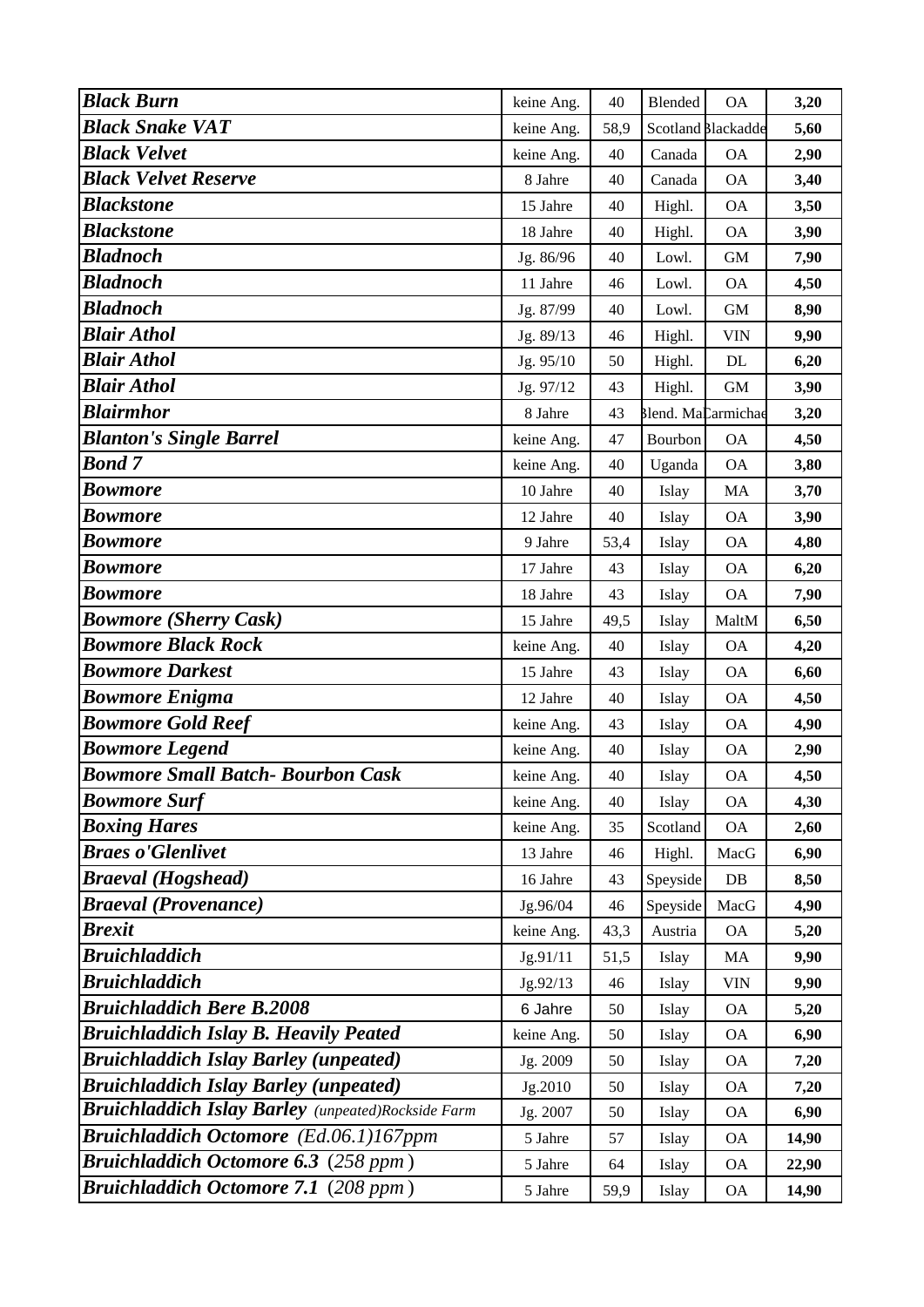| <b>Bruichladdich Octomore 7.2</b> (208 ppm)                | 5 Jahre    | 58,5 | Islay    | <b>OA</b>  | 16,90 |
|------------------------------------------------------------|------------|------|----------|------------|-------|
| <b>Bruichladdich Organic</b>                               | keine Ang. | 46   | Islay    | <b>OA</b>  | 4,20  |
| <b>Bruichladdich Organic Scottish Barley</b>               | keine Ang. | 50   | Islay    | <b>OA</b>  | 6,50  |
| <b>Bruichladdich Port Chalotte (Bourb.C.)</b>              | Jg.07/15   | 46   | Islay    | <b>VIN</b> | 9,20  |
| <b>Bruichladdich Port Chalotte (Heavily Peated)</b>        | keine Ang. | 50   | Islay    | <b>OA</b>  | 8,20  |
| <b>Bruichladdich Port Chalotte</b> (Heavily Peated 40 ppm) | 10 Jahre   | 46   | Islay    | <b>OA</b>  | 8,20  |
| <b>Bruichladdich Rocks</b>                                 | keine Ang. | 46   | Islay    | <b>OA</b>  | 3,50  |
| <b>Bruichladdich Scottish Barley</b>                       | keine Ang. | 50   | Islay    | <b>OA</b>  | 4,20  |
| <b>Bruichladdich-The Laddie Eight (unpeated)</b>           | 8 Jahre    | 50   | Islay    | <b>OA</b>  | 7,20  |
| <b>Buffalo Trace</b>                                       | keine Ang. | 40   | Kentucky | <b>OA</b>  | 3,20  |
| <b>Bulleit</b>                                             | keine Ang. | 40   | Bourbon  | <b>OA</b>  | 3,50  |
| <b>Bulleit 95% Rye</b>                                     | keine Ang. | 45   | Bourbon  | <b>OA</b>  | 3,50  |
| <b>Bunnahabhain</b>                                        | 12 Jahre   | 40   | Islay    | <b>OA</b>  | 4,20  |
| <b>Bunnahabhain</b>                                        | 18 Jahre   | 43   | Islay    | <b>OA</b>  | 7,90  |
| <b>Bunnahabhain</b>                                        | 18 Jahre   | 53,7 | Islay    | Dewar      | 8,20  |
| <b>Bunnahabhain</b>                                        | Jg. 89/00  | 40   | Islay    | <b>GM</b>  | 8,20  |
| <b>Bunnahabhain</b>                                        | 20 Jahre   | 57,1 | Islay    | Cad.       | 9,90  |
| <b>Bunnahabhain</b>                                        | Jg. 91/11  | 46   | Islay    | <b>VIN</b> | 9,90  |
| <b>Bunnahabhain (Sherry But)</b>                           | 21 Jahre   | 49,5 | Islay    | MaltM      | 12,90 |
| <b>Bunnahabhain An Cladach</b>                             | keine Ang. | 50   | Islay    | <b>OA</b>  | 4,90  |
| <b>Bunnahabhain CeObanach</b>                              | keine Ang. | 46,3 | Islay    | <b>OA</b>  | 9,90  |
| <b>Bunnahabhain Cruach- Mhòna</b>                          | keine Ang. | 50   | Islay    | <b>OA</b>  | 5,20  |
| Bunnahabhain Darach Ùr                                     | keine Ang. | 46,3 | Islay    | <b>OA</b>  | 5,90  |
| <b>Bunnahabhain Eirigh Na Greine</b>                       | keine Ang. | 46,3 | Islay    | <b>OA</b>  | 5,90  |
| <b>Bunnahabhain Móine</b>                                  | keine Ang. | 46,3 | Islay    | <b>OA</b>  | 5,60  |
| Bunnahabhain Stiúireadair                                  | keine Ang. | 46,3 | Islay    | <b>OA</b>  | 4,90  |
| <b>Bunnahabhain Toiteach</b>                               | keine Ang. | 46   | Islay    | <b>OA</b>  | 5,40  |
| <b>Bunnahabhain-The Octave-Potstill Ed.</b>                | Jg.14/18   | 54,2 | Islay    | DT         | 6,20  |
| <b>Bunnahabhain-The Octave-Potstill Ed.</b>                | Jg.08/18   | 53,3 | Islay    | DT         | 7,90  |
| <b>Bushmills (Irish Single Malt)</b>                       | 10 Jahre   | 40   | Irish    | <b>OA</b>  | 4,20  |
| <b>Bushmills (Irish Single Malt)</b>                       | 16 Jahre   | 40   | Irish    | <b>OA</b>  | 7,20  |
| <b>Bushmills Black</b>                                     | keine Ang. | 40   | Irish    | <b>OA</b>  | 2,90  |
| <b>Bushmills Irish Honey</b>                               | keine Ang. | 35   | Irish    | <b>OA</b>  | 3,20  |
| <b>Bushmills Malt</b>                                      | 21 Jahre   | 40   | Irish    | <b>OA</b>  | 11,90 |
| <b>Bushmills Reserve 1608</b>                              | keine Ang. | 46   | Irish    | <b>OA</b>  | 5,90  |
| <b>Bushmills Smooth &amp; Mellow</b>                       | keine Ang. | 40   | Irish    | <b>OA</b>  | 2,40  |
| <b>Bushmills Steamship</b> (Irish S. Malt/Sherry Cask)     | keine Ang. | 40   | Irish    | <b>OA</b>  | 4,90  |
| <b>Cameron Brig (Single Grain)</b>                         | keine Ang. | 40   | Blended  | <b>OA</b>  | 3,80  |
| <b>Campbeltown Classic Pure M.</b>                         | keine Ang. | 40   | Campbelt | Cad.       | 4,50  |
| <b>Campbeltown Loch</b>                                    | keine Ang. | 40   | Blended  | Springb.   | 3,10  |
| <b>Canadian Club</b>                                       | 6 Jahre    | 40   | Canada   | <b>OA</b>  | 2,90  |
| <b>Canadian Club Barrel Blended</b>                        | keine Ang. | 40   | Canada   | <b>OA</b>  | 2,90  |
| <b>Canadian Club Classic (Small Batch)</b>                 | 12 Jahre   | 40   | Canada   | <b>OA</b>  | 3,90  |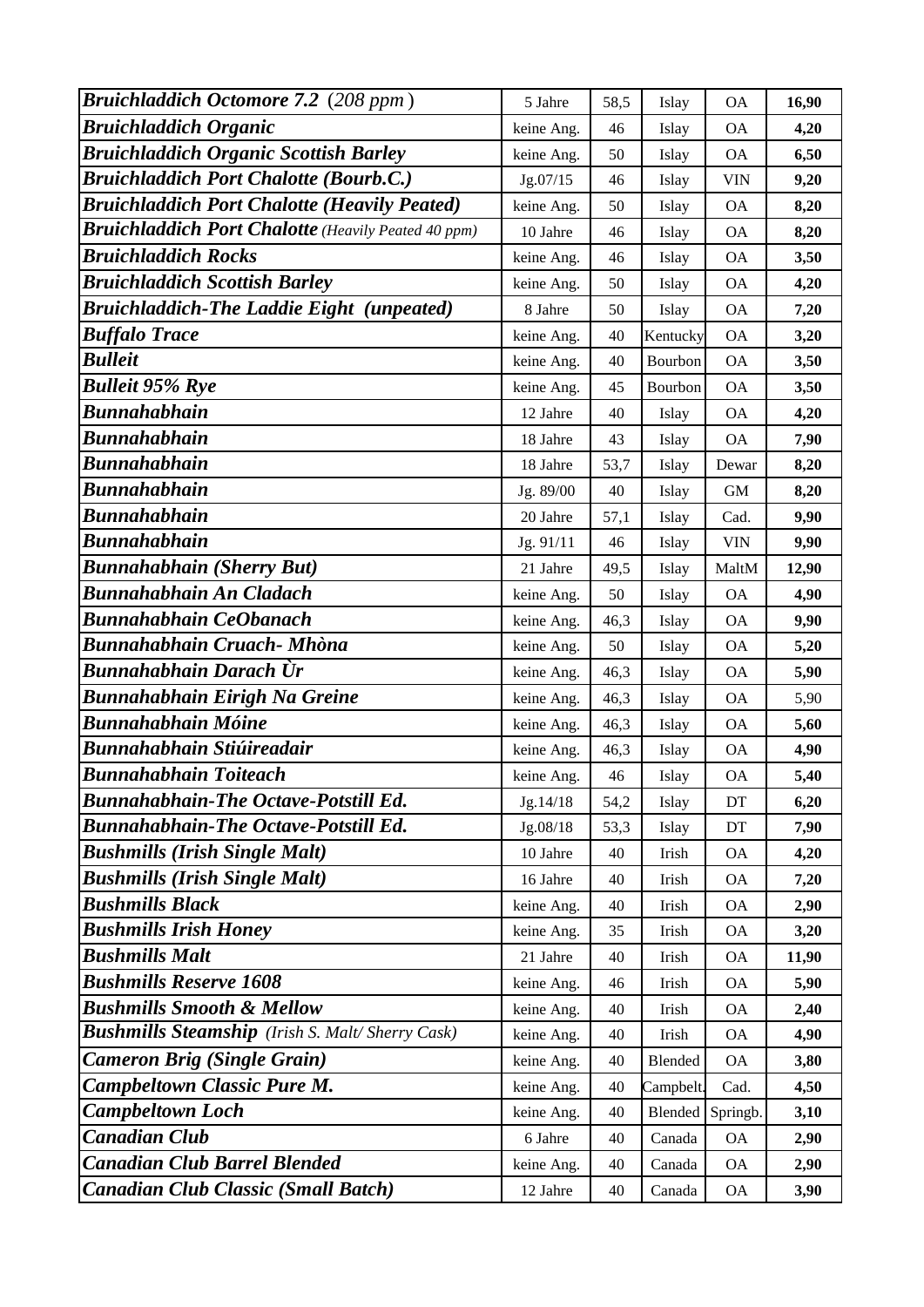| <b>Canadian Special Old</b>                      | keine Ang. | 40   | Canada            | <b>OA</b>     | 3,60  |
|--------------------------------------------------|------------|------|-------------------|---------------|-------|
| Caol Ila                                         | 12 Jahre   | 43   | Islay             | <b>OA</b>     | 4,40  |
| Caol Ila                                         | 18 Jahre   | 43   | Islay             | <b>OA</b>     | 9,90  |
| Caol Ila                                         | Jg.97/09   | 43   | Islay             | <b>GM</b>     | 5,80  |
| Caol Ila - Discovery                             | 13 Jahre   | 43   | Islay             | <b>GM</b>     | 6,20  |
| Caol Ila (1st fill Sherry Butts)                 | Jg.05/16   | 57,3 | Islay             | <b>GM</b>     | 9,90  |
| <b>Caol Ila</b> (Chieftains Abfüllung)           | 17 Jahre   | 48   | Islay             | Chieft.       | 11,90 |
| Caol Ila (Dist.Ed.Moscartel Finish)              | Jg.02/14   | 43   | Islay             | <b>OA</b>     | 6,50  |
| <b>Caol Ila (Dist.Ed.Moscartel Finish)</b>       | Jg.93/06   | 43   | Islay             | <b>OA</b>     | 9,90  |
| Caol Ila (Dist.Ed.Moscartel Finish)              | Jg.98/11   | 43   | Islay             | <b>OA</b>     | 9,90  |
| Caol Ila (Dist.Ed.Moscartel Finish)              | Jg.03/15   | 43   | Islay             | <b>OA</b>     | 7,20  |
| Caol Ila (Dist.Ed.Moscartel Finish)              | Jg.01/13   | 43   | Islay             | <b>OA</b>     | 6,90  |
| <b>Caol Ila</b> (Dist.Ed.Moscartel Finish)       | Jg.08/20   | 43   | Islay             | <b>OA</b>     | 8,40  |
| <b>Caol Ila (Duthies)</b>                        | 15 Jahre   | 46   | Islay             | Cad.          | 6,90  |
| Caol Ila (Potstill Ed.)                          | Jg. 08/16  | 56,5 | Islay             | Carn.M.       | 7,90  |
| <b>Caol Ila (Potstill Edition)</b>               | Jg.05/14   | 57,6 | Islay             | $\mbox{GM}$   | 6,20  |
| <b>Caol Ila (Sherry Butt)</b>                    | Jg.01/14   | 59,6 | Islay             | <b>GM</b>     | 6,90  |
| <b>Caol Ila (Single Cask- Gems of Scotland)</b>  | Jg.08/16   | 46   | Islay             | M & M         | 6,20  |
| <b>Caol Ila (Unpeated Malt)</b>                  | 17 Jahre   | 55,9 | Islay             | <b>OA</b>     | 14,90 |
| Caol Ila (unpeated)                              | 18 Jahre   | 59,8 | Islay             | <b>OA</b>     | 14,90 |
| Caol Ila (Whisky Trail)                          | Jg.99/11   | 43   | Islay             | Sp.Drinks     | 5,80  |
| <b>Caol Ila Moch</b>                             | keine Ang. | 43   | Islay             | <b>OA</b>     | 5,50  |
| <b>Caol Ila Old Limited</b>                      | 25 Jahre   | 43   | Islay             | <b>OA</b>     | 19,90 |
| Caol Ila Potstill Ed. (2nd Edition)              | Jg.03/15   | 58,5 | Islay             | <b>GM</b>     | 8,20  |
| <b>Caol Ila Stitchell Reserve</b>                | 2013       | 59,6 | Islay             | <b>OA</b>     | 9,90  |
| <b>Caperdonich</b>                               | Jg.92/11   | 46   | Speyside          | <b>OA</b>     | 9,90  |
| <b>Caperdonich</b>                               | Jg.68/95   | 40   | Speyside          | <b>GM</b>     | 24,90 |
| Caperdonich                                      | Jg.70/00   | 50   | Speyside D. Laing |               | 24,90 |
| Cardhu                                           | 12 Jahre   | 40   | Speyside          | <b>OA</b>     | 3,90  |
| Cardhu                                           | 15 Jahre   | 40   | Speyside          | <b>OA</b>     | 4,60  |
| Cardhu                                           | 18 Jahre   | 40   | Speyside          | <b>OA</b>     | 6,80  |
| Cardhu (2020 Special Release)                    | 11 Jahre   | 56   | Speyside          | <b>OA</b>     | 10,90 |
| <b>Cardhu</b> (Special Cask Reserve)             | keine Ang. | 40   | Speyside          | <b>OA</b>     | 4,90  |
| <b>Cardhu Amber Rock</b>                         | keine Ang. | 40   | Speyside          | <b>OA</b>     | 4,30  |
| <b>Cardhu Gold Cask</b>                          | keine Ang. | 40   | Speyside          | <b>OA</b>     | 4,20  |
| Cask Islay                                       | keine Ang. | 46   | Islay             | Dewar         | 3,80  |
| <b>Cask Islay</b> (Cask Strength/Sherry Edition) | keine Ang. | 59,9 | Islay             | Dewar         | 5,90  |
| <b>Catto's De Luxe</b>                           | 12 Jahre   | 40   | Blended           | <b>OA</b>     | 3,20  |
| <b>Catto's Rare Old</b>                          | keine Ang. | 40   | Blended           | <b>OA</b>     | 2,40  |
| <b>Century of Malts</b>                          | keine Ang. | 43   | Blend. Mal        | Chivas        | 9,90  |
| <b>Charles House</b>                             | 12 Jahre   | 40   | Blended           | <b>OA</b>     | 2,80  |
| <b>Charles House</b>                             | keine Ang. | 40   | Blended           | <b>OA</b>     | 2,30  |
| <b>Chivas Legend</b>                             | keine Ang. | 40   | Blended           | $\mathsf{OA}$ | 6,20  |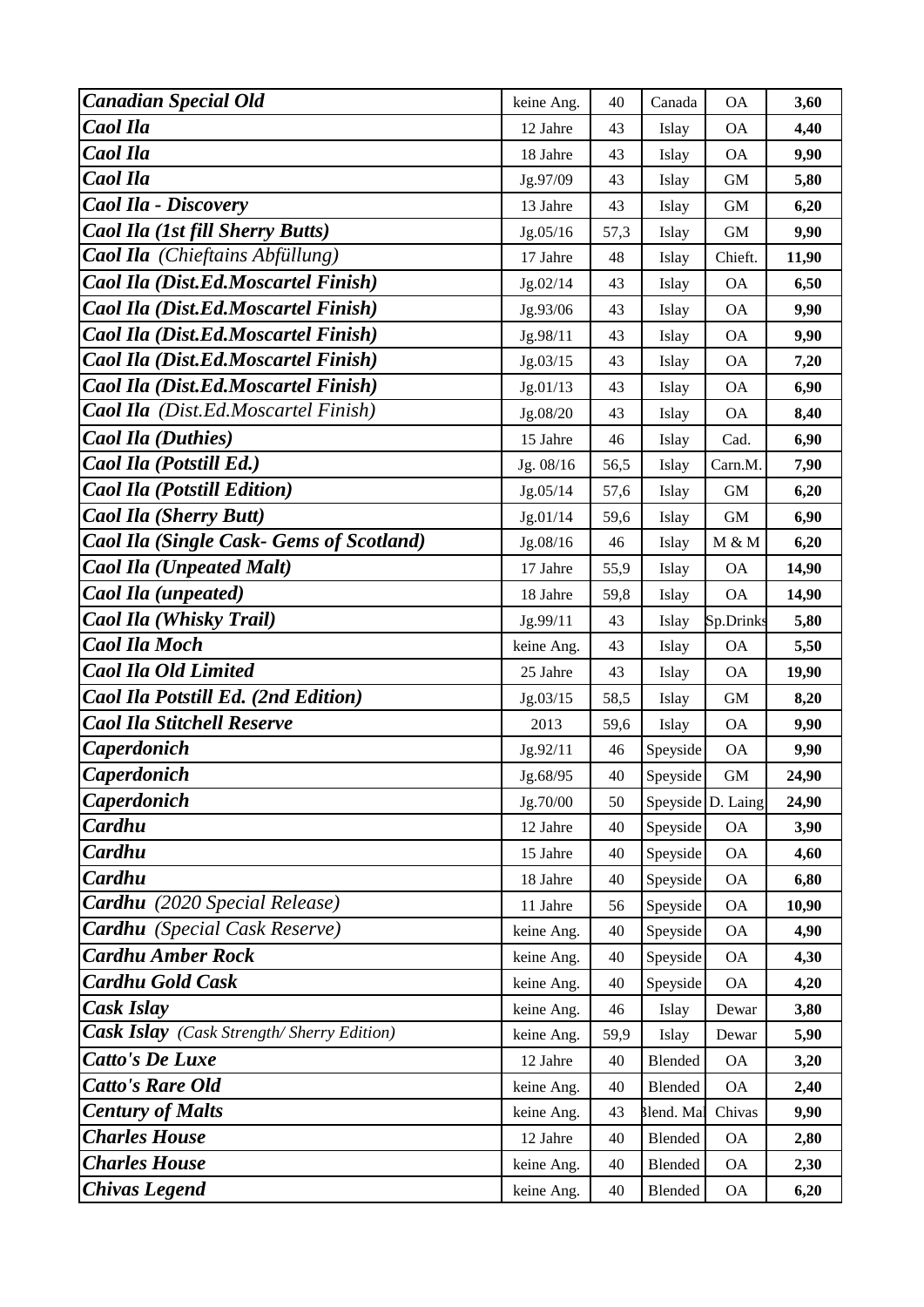| <b>Chivas Regal</b>                       | 12 Jahre     | 40    | <b>Blended</b>   | <b>OA</b>                | 3,20  |
|-------------------------------------------|--------------|-------|------------------|--------------------------|-------|
| <b>Chivas Regal Rare Old</b>              | 18 Jahre     | 40    | Blended          | <b>OA</b>                | 6,90  |
| <b>Clan Campbell</b>                      | keine Ang.   | 40    | Blended          | <b>OA</b>                | 2,30  |
| <b>Clan Mac Gregor</b>                    | keine Ang.   | 40    | Blended          | <b>OA</b>                | 2,60  |
| <b>Clanroy</b>                            | keine Ang.   | 40    |                  | <b>Blended AcClellan</b> | 2,20  |
| Clarke's                                  | keine Ang.   | 43    | Bourbon          | <b>OA</b>                | 2,90  |
| <b>Classic of Islay</b>                   | Bottl. 2015  | 57,35 | Islay            | <b>JWWW</b>              | 4,80  |
| <b>Classic of Islay</b>                   | Bottl. 2014  | 56    | Islay            | <b>JWWW</b>              | 5,20  |
| <b>Clontarf (Irish Single Malt)</b>       | keine Ang.   | 40    | Irish            | <b>OA</b>                | 3,90  |
| <b>Clontarf 1014</b>                      | keine Ang.   | 40    | Irish            | <b>OA</b>                | 2,70  |
| <b>Clontarf Black Label</b>               | keine Ang.   | 40    | Irish            | <b>OA</b>                | 3,20  |
| <b>Clontarf Reserve Gold Label</b>        | keine Ang.   | 40    | Irish            | <b>OA</b>                | 3,90  |
| <b>Clydesdale</b>                         | 18 Jahre     | 40    | Highl.           | <b>OA</b>                | 4,20  |
| <b>Clynelish</b>                          | 12 Jahre     | 46    | Speyside         | <b>OA</b>                | 4,40  |
| <b>Clynelish</b>                          | Jg.95/10     | 46    | Speyside         | <b>WM</b>                | 9,90  |
| <b>Clynelish</b>                          | 14 Jahre     | 46    | Speyside         | <b>OA</b>                | 5,20  |
| <b>Clynelish</b>                          | Jg.89/00     | 40    | Speyside         | <b>GM</b>                | 9,90  |
| <b>Clynelish</b>                          | Jg.97/15     | 46    | Speyside         | Chieft.                  | 8,20  |
| Clynelish (Dist. Ed./Oloroso Finish)      | Jg.92/08     | 46    | Speyside         | <b>OA</b>                | 8,90  |
| Clynelish (Dist. Ed./Oloroso Finish)      | Jg.92/09     | 46    | Speyside         | <b>OA</b>                | 8,90  |
| Clynelish (Dist. Ed./Oloroso Finish)      | Jg.97/11     | 46    | Speyside         | <b>OA</b>                | 6,50  |
| Clynelish (Dist. Ed./Oloroso Finish)      | Jg.97/12     | 46    | Speyside         | <b>OA</b>                | 7,90  |
| <b>Coleraine</b>                          | keine Ang.   | 40    | Irish            | <b>OA</b>                | 3,20  |
| Connemara (Peated Irish S. Malt)          | keine Ang.   | 40    | Irish            | <b>OA</b>                | 3,30  |
| Connemara (Peated Irish S. Malt)          | keine Ang.   | 59    | Irish            | <b>OA</b>                | 4,40  |
| Connemara Dist. Ed.                       | keine Ang.   | 43    | Irish            | <b>OA</b>                | 5,60  |
| <b>Connemara Peated Single Malt</b>       | 12 Jahre     | 40    | Irish            | <b>OA</b>                | 4,90  |
| Convalmore                                | 15 Jahre     | 43    | Highl.           | Chieft.                  | 5,40  |
| <b>Cotswolds</b>                          | Jg.14/17     | 46    | GB               | <b>OA</b>                | 4,60  |
| Cragganmore                               | 12 Jahre     | 40    | Highl.           | <b>OA</b>                | 3,90  |
| Cragganmore (Dist.Ed.Double Matured)      | Jg.93/07     | 40    | Highl.           | <b>OA</b>                | 8,90  |
| Cragganmore (Dist.Ed.Double Matured)      | Jg.01/14     | 40    | Speyside         | <b>OA</b>                | 5,90  |
| Cragganmore 14J.                          | 14 Jahre     | 40    | Speyside         | <b>OA</b>                | 4,80  |
| Craigellachie                             | 13 Jahre     | 46    | Speyside         | <b>OA</b>                | 4,20  |
| Craigellachie                             | 18 Jahre     | 43    | Speyside         | Chieft.                  | 6,90  |
| Craigellachie                             | Jg.87/00     | 40    | Speyside         | $\mbox{GM}$              | 9,90  |
| Craigellachie                             | Jg.93/12     | 46    | Speyside         | <b>GM</b>                | 9,90  |
| Craigellachie                             | 17 Jahre     | 46    | Speyside         | <b>OA</b>                | 6,90  |
| Craigellachie                             | Jg. 74/94    | 43    | Speyside         | $\mbox{GM}$              | 19,90 |
| Craigellachie                             | Jg.91/03     | 46    | Speyside         | MacG                     | 9,90  |
| Craigellachie                             | Jg.08/16     | 46    | Speyside DuncanT |                          | 6,90  |
| Craigellachie (Bourb. Barrel-Single Cask) | Jg.8.06/1.17 | 46    |                  | Speyside Mor.&M.         | 6,20  |
| Craigellachie (Single Cask)               | Jg.91/07     | 50    | Speyside         | $\mathbf{DL}$            | 9,90  |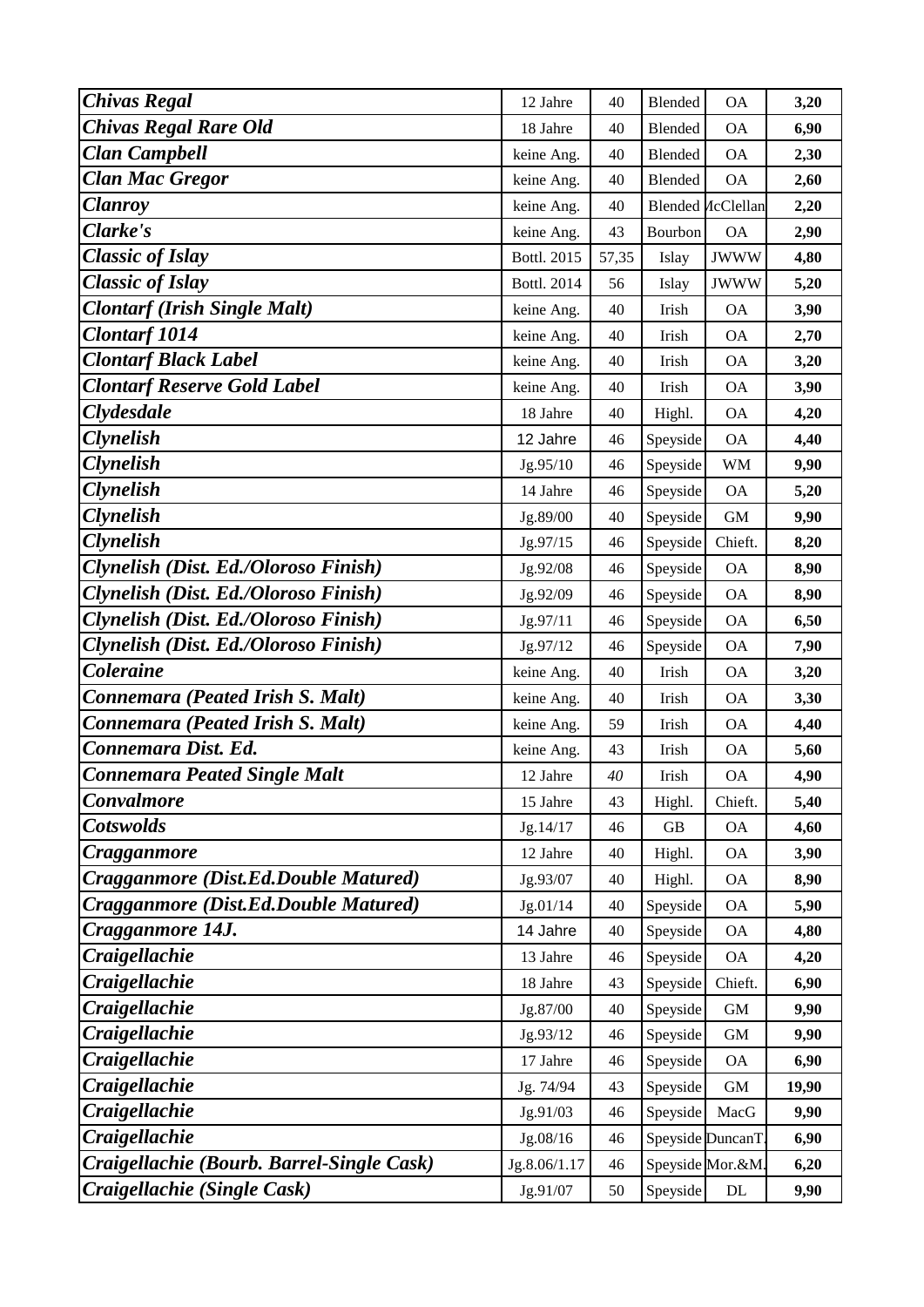| Craigellachie Potstill Ed. (Sherry Butt) | Jg.08/15   | 56,8 | Speyside         | Dewar       | 6,50  |
|------------------------------------------|------------|------|------------------|-------------|-------|
| Craignure                                | 10 Jahre   | 40   | Island           | Inverg.     | 4,50  |
| <b>Crested Ten</b>                       | keine Ang. | 40   | Irish            | <b>OA</b>   | 3,20  |
| Croftengea                               | Jg.97/06   | 45   | Highl.           | <b>OA</b>   | 3,60  |
| Cromwell's                               | keine Ang. | 40   | Blended          | <b>OA</b>   | 2,40  |
| <b>Crown Royal</b>                       | keine Ang. | 40   | Canada           | Segrams     | 3,40  |
| Cú Dhub Black Malt                       | keine Ang. | 40   | Highl.           | <b>OA</b>   | 3,90  |
| <b>Cutty Sark</b>                        | keine Ang. | 40   | Blended Berry B. |             | 2,40  |
| <b>Cutty Sark Emerald</b>                | 12 Jahre   | 43   | Blended          | Berry B.    | 3,20  |
| <b>Dailuaine</b>                         | 12 Jahre   | 62,2 | Highl.           | <b>JMA</b>  | 9,20  |
| Dailuaine                                | Jg.94/09   | 43   | Speyside         | $\mbox{GM}$ | 5,80  |
| <b>Dailuaine</b>                         | 16 Jahre   | 43   | Speyside         | <b>OA</b>   | 9,20  |
| <b>Dallas Dhu</b>                        | Jg. 80/01  | 40   | Highl.           | $\mbox{GM}$ | 19,90 |
| <b>Dalmore</b>                           | 12 Jahre   | 43   | Highl.           | <b>OA</b>   | 4,20  |
| <b>Dalmore</b>                           | Jg.91/07   | 50   | Speyside         | $\rm DL$    | 9,90  |
| <b>Dalmore Black Pearl</b>               | 12 Jahre   | 40   | Highl.           | <b>OA</b>   | 5,20  |
| <b>Dalwhinnie</b>                        | 15 Jahre   | 43   | Highl.           | <b>OA</b>   | 3,90  |
| Dalwhinnie (Dist. Ed.)                   | Jg.95/11   | 43   | Highl.           | <b>OA</b>   | 5,20  |
| <b>Dalwhinnie Winter's Gold</b>          | keine Ang. | 43   | Highl.           | <b>OA</b>   | 4,50  |
| Dean's                                   | keine Ang. | 40   | Blended          | <b>OA</b>   | 2,20  |
| Deanston                                 | 12 Jahre   | 46,3 | Highl.           | <b>OA</b>   | 7,20  |
| <b>Deanston</b>                          | 12 Jahre   | 40   | Highl.           | <b>OA</b>   | 4,40  |
| <b>Deanston (OMC)</b>                    | Jg.96/08   | 50   | Highl.           | $\rm DL$    | 4,60  |
| <b>Deanston (Sherry Finish)</b>          | Jg. 06/16  | 46   | Highl.           | <b>VIN</b>  | 6,90  |
| <b>Deveron</b>                           | 12 Jahre   | 40   | Highl.           | <b>OA</b>   | 5,20  |
| Dewar's Special Reserve                  | 12 Jahre   | 43   | Blended          | <b>OA</b>   | 3,20  |
| <b>Dewar's White Label</b>               | keine Ang. | 40   | Blended          | <b>OA</b>   | 2,90  |
| <b>Dimple</b>                            | 15 Jahre   | 40   | Blended          | <b>OA</b>   | 3,90  |
| <b>Dimple (Golden Selection)</b>         | keine Ang. | 40   | Blended          | <b>OA</b>   | 2,90  |
| <b>Dimple Original Deluxe</b>            | 18 Jahre   | 40   | Blended          | <b>OA</b>   | 6,90  |
| Dingle(Sherry Cask- Briana's Choice)     | keine Ang. | 57,3 | Irish            | <b>OA</b>   | 8,20  |
| Doble-V                                  | keine Ang. | 40   | Espana           | <b>OA</b>   | 2,60  |
| Drambuie (Whisky Liqueur)                | keine Ang. | 40   | Scotland         | <b>OA</b>   | 3,20  |
| <b>Druichan</b>                          | 10 Jahre   | 40   | Islay            | Inverg.     | 4,50  |
| Drum Major                               | 6 Jahre    | 43   | Islay            | <b>OA</b>   | 2,60  |
| <b>Drum Major</b>                        | 6 Jahre    | 43   | Lowl.            | <b>OA</b>   | 2,60  |
| <b>Drum Major</b>                        | 6 Jahre    | 43   | Speyside         | <b>OA</b>   | 2,60  |
| <b>Drumguish</b>                         | keine Ang. | 40   | Highl.           | <b>OA</b>   | 2,90  |
| <b>Dublin Liberties</b>                  | keine Ang. | 46   | Irish            | Irl. Spirit | 4,20  |
| Dufftown                                 | Jg. 97/11  | 46   | Speyside         | U.S.        | 5,20  |
| Dun Bheagan                              | keine Ang. | 43   | Island           | <b>OA</b>   | 2,90  |
| Dun Bheagan                              | keine Ang. | 43   | Islay            | 0A          | 2,90  |
| <b>Dun Bheagan</b>                       | keine Ang. | 40   | Speyside         | <b>OA</b>   | 2,90  |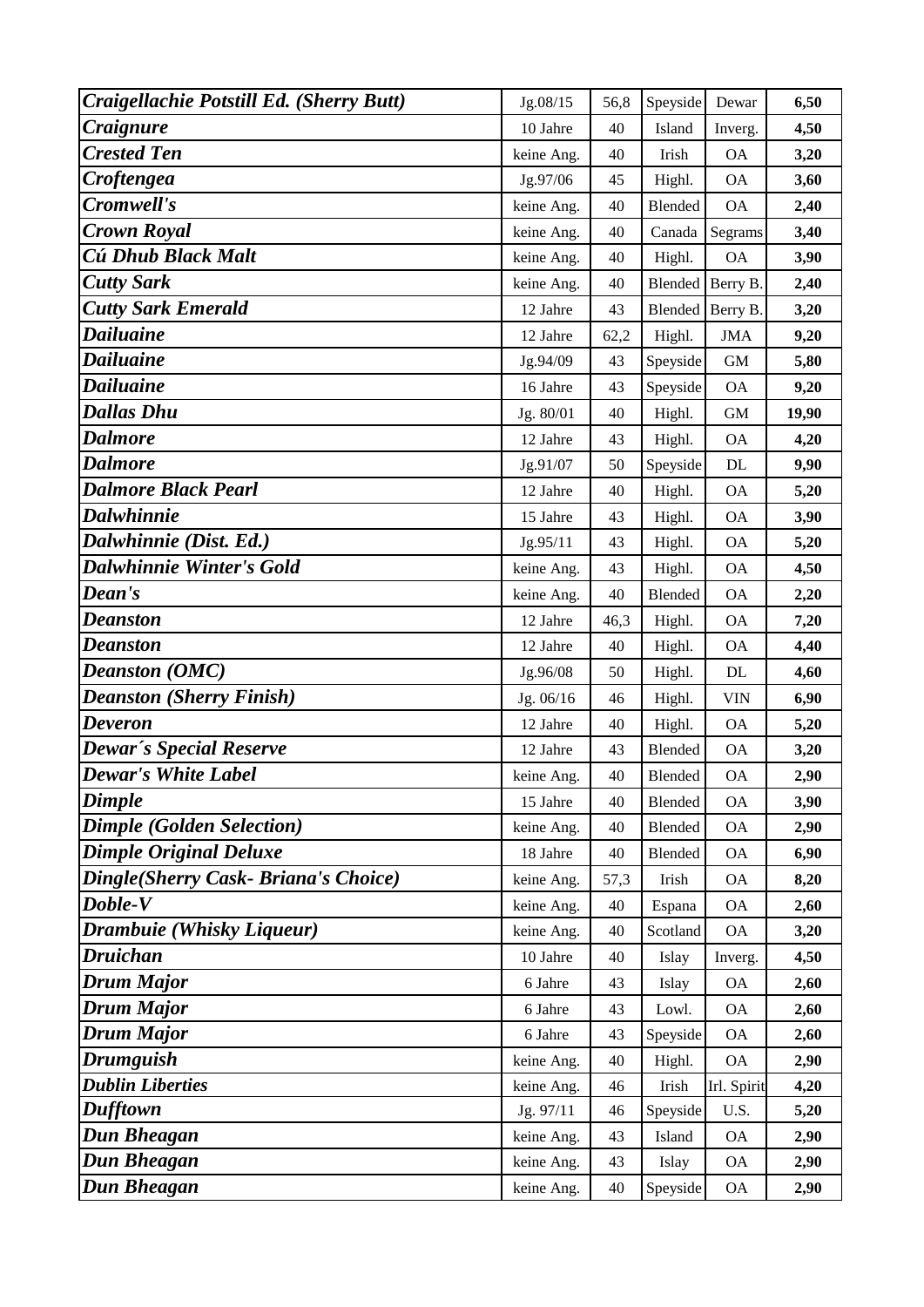| <b>Dun Bheagan</b>                         | 8 Jahre    | 43   | Lowl.   | <b>OA</b>   | 2,90 |
|--------------------------------------------|------------|------|---------|-------------|------|
| Dun Bheagan (ab 2019)                      | keine Ang. | 43   | Islay   | <b>OA</b>   | 3,50 |
| Dundalgan                                  | keine Ang. | 40   | Irish   | <b>OA</b>   | 2,90 |
| <b>Dunphys</b>                             | keine Ang. | 40   | Irish   | <b>OA</b>   | 3,20 |
| <b>Dunstone</b>                            | keine Ang. | 40   | Blended | <b>OA</b>   | 2,30 |
| <b>DYC</b>                                 | keine Ang. | 40   | Espana  | <b>OA</b>   | 2,60 |
| <b>DYC</b>                                 | 8 Jahre    | 40   | Espana  | <b>OA</b>   | 3,40 |
| <b>Edradour</b>                            | 10 Jahre   | 40   | Highl.  | <b>OA</b>   | 4,80 |
| <b>Edradour Ballechin</b>                  | 10 Jahre   | 46   | Highl.  | Edradour    | 5,60 |
| <b>Edradour Ballechin (Sautern Finish)</b> | keine Ang. | 46   | Highl.  | Edradour    | 7,90 |
| <b>Edradour Caledonia</b>                  | 12 Jahre   | 46   | Highl.  | <b>OA</b>   | 6,90 |
| <b>Elijah Craig</b>                        | 12 Jahre   | 47   | Bourbon | <b>OA</b>   | 3,90 |
| <b>Evan Williams</b>                       | keine Ang. | 40   | Bourbon | <b>OA</b>   | 2,60 |
| <b>Evan Williams</b>                       | 7 Jahre    | 40   | Bourbon | <b>OA</b>   | 2,90 |
| <b>Evan Williams (Single Barrel)</b>       | Jg.02/12   | 43,3 | Bourbon | <b>OA</b>   | 4,20 |
| <b>Evan Williams (Small Batch)</b>         | keine Ang. | 43   | Bourbon | <b>OA</b>   | 2,60 |
| <b>Evan Williams Single Barrel</b>         | Jg.00/10   | 43,3 | Bourbon | <b>OA</b>   | 4,20 |
| Ezra Brooks Black Label                    | keine Ang. | 40   | Bourbon | <b>OA</b>   | 2,80 |
| Ezra Brooks Gold Label                     | keine Ang. | 40   | Bourbon | <b>OA</b>   | 3,20 |
| <b>Ezra Brooks Green Label</b>             | keine Ang. | 40   | Bourbon | <b>OA</b>   | 2,90 |
| <b>Famous Grouse</b>                       | keine Ang. | 40   | Blended | <b>OA</b>   | 2,30 |
| <b>Famous Grouse (Black Grouse)</b>        | keine Ang. | 40   | Blended | <b>OA</b>   | 2,30 |
| <b>Famous Grouse Gold Reserve</b>          | 12 Jahre   | 40   | Blended | <b>OA</b>   | 3,20 |
| <b>Famous Grouse- Snow Grouse</b>          | keine Ang. | 40   | Blended | <b>OA</b>   | 2,50 |
| <b>Ferintosh</b>                           | 10 Jahre   | 40   | Highl.  | Inverg.     | 4,50 |
| <b>Fettercairn</b>                         | Jg. 97/14  | 46   | Highl.  | $\mbox{GM}$ | 6,80 |
| <b>Fettercairn (Signatory Vintage)</b>     | Jg. 96/15  | 46   | Highl.  | Signatory   | 9,90 |
| <b>Fettercairn (Single Cask)</b>           | Jg.91/05   | 50   | Highl.  | DL          | 9,90 |
| <b>Fettercairn (Single Cask)</b>           | Jg.09/16   | 46   | Highl.  | M & M       | 5,60 |
| <b>Fettercairn Old</b>                     | 10 Jahre   | 43   | Highl.  | <b>OA</b>   | 5,30 |
| <b>Finlaggan Eilean Mor</b>                | keine Ang. | 46   | Islay   | <b>VIN</b>  | 4,60 |
| <b>Finlaggan Old Reserve</b>               | 10 Jahre   | 40   | Islay   | <b>VIN</b>  | 3,20 |
| <b>Finlaggan Old Reserve (Port Wood)</b>   | keine Ang. | 46   | Islay   | <b>VIN</b>  | 4,90 |
| Finlaggan Original                         | keine Ang. | 40   | Islay   | <b>VIN</b>  | 4,20 |
| <b>Finlaggan Original (Cask Strength)</b>  | keine Ang. | 58   | Islay   | <b>VIN</b>  | 5,40 |
| <b>Flannigans (Blended Irish)</b>          | keine Ang. | 40   | Irish   | OA          | 2,50 |
| <b>Four Roses</b>                          | keine Ang. | 40   | Bourbon | <b>OA</b>   | 2,30 |
| <b>Four Roses Single Barrel</b>            | keine Ang. | 43   | Bourbon | <b>OA</b>   | 4,20 |
| <b>Frasers Reserve</b>                     | keine Ang. | 40   | Highl.  | Strathnairi | 2,90 |
| <b>Frasers Reserve</b>                     | keine Ang. | 40   | Islay   | Strathnair  | 2,90 |
| <b>George Dickel Cascade Hollow</b>        | keine Ang. | 40   | Bourbon | <b>OA</b>   | 3,90 |
| <b>George Dickel No. 12</b>                | keine Ang. | 45   | Bourbon | <b>OA</b>   | 4,50 |
| <b>George Dickel No. 8</b>                 | keine Ang. | 40   | Bourbon | <b>OA</b>   | 4,50 |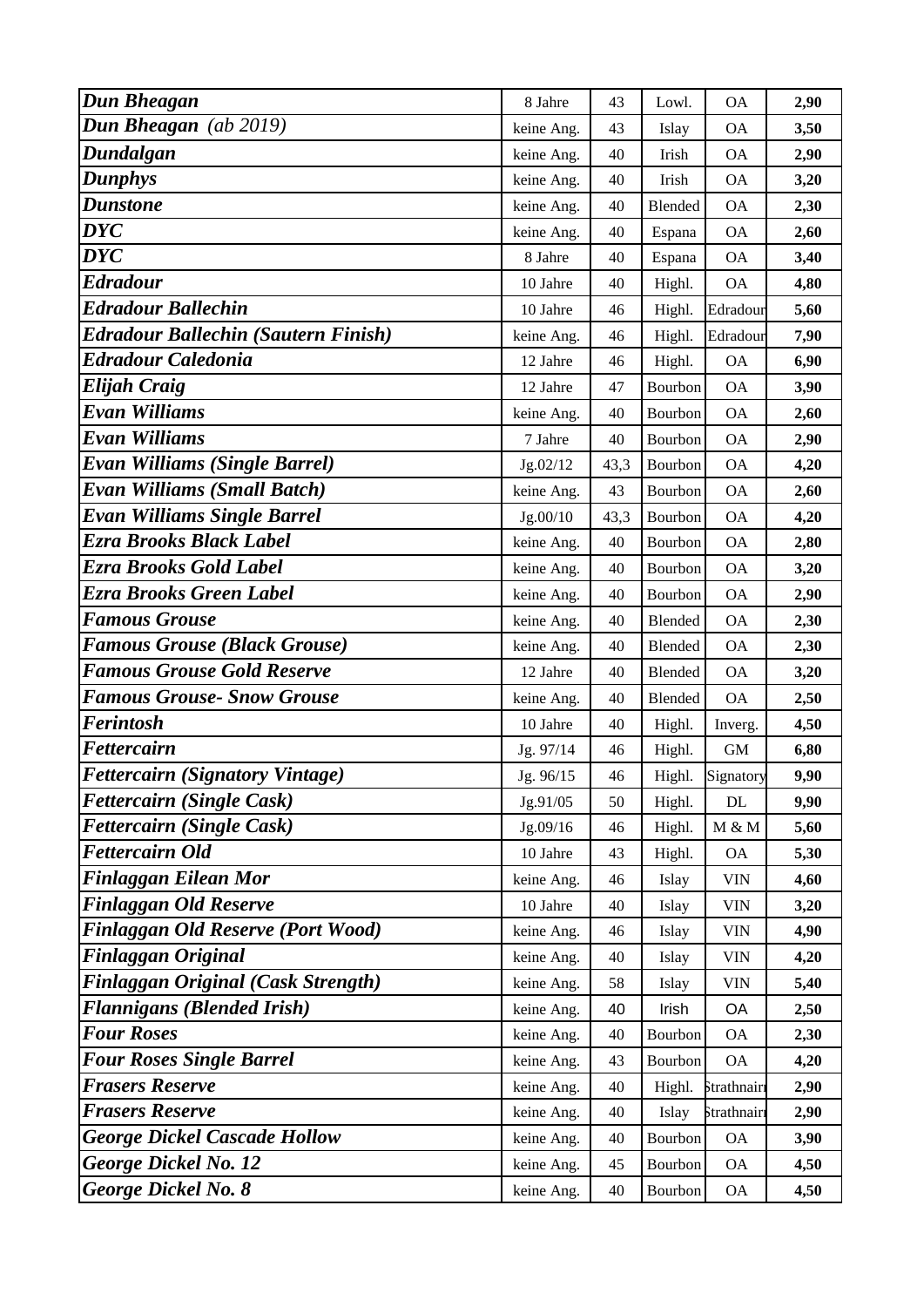| <b>Gerston (Blended Malt)</b>        | keine Ang. | 46   | Scotland | Lost               | 8,90  |
|--------------------------------------|------------|------|----------|--------------------|-------|
| <b>Glen Allachie</b>                 | 12 Jahre   | 46   | Speyside | <b>OA</b>          | 4,90  |
| <b>Glen Allachie</b>                 | 18 Jahre   | 46   | Speyside | <b>OA</b>          | 9,90  |
| <b>Glen Allachie (Fst)</b>           | 10 Jahre   | 54,8 | Speyside | <b>OA</b>          | 6,20  |
| <b>Glen Ardoch</b>                   | keine Ang. | 40   | Highl.   | st.Andrew          | 2,50  |
| <b>Glen</b> Avon                     | 21 Jahre   | 40   | Highl.   | <b>OA</b>          | 12,90 |
| <b>Glen Broch</b>                    | 10 Jahre   | 40   | Highl.   | <b>OA</b>          | 3,20  |
| <b>Glen Broch</b>                    | 12 Jahre   | 40   | Highl.   | <b>OA</b>          | 3,20  |
| <b>Glen Broch</b>                    | 12 Jahre   | 40   | Speyside | <b>OA</b>          | 3,20  |
| <b>Glen Calder</b>                   | keine Ang. | 40   | Highl.   | <b>OA</b>          | 2,80  |
| <b>Glen Deveron</b>                  | 10 Jahre   | 40   | Highl.   | <b>OA</b>          | 3,20  |
| <b>Glen Elgin</b>                    | Jg.91/07   | 50   | Speyside | DL                 | 9,90  |
| <b>Glen Elgin</b>                    | Jg.91/08   | 57,3 |          | Speyside Blackadde | 11,90 |
| <b>Glen Elgin</b>                    | Jg.91/11   | 50   | Speyside | <b>WM</b>          | 9,90  |
| <b>Glen Elgin</b>                    | Jg.68/95   | 40   | Speyside | <b>GM</b>          | 19,90 |
| <b>Glen Elgin</b>                    | 12 Jahre   | 43   | Speyside | <b>OA</b>          | 4,30  |
| <b>Glen Elgin (Sherry Wood)</b>      | Jg.91/08   | 54,6 | Speyside | MA                 | 9,90  |
| <b>Glen Garioch</b>                  | 8 Jahre    | 40   | Highl.   | <b>OA</b>          | 3,20  |
| <b>Glen Garioch</b>                  | Jg. 90/07  | 52,5 | Highl.   | Dewar              | 9,90  |
| <b>Glen Garioch</b>                  | Jg.90/10   | 43   | Highl.   | MacKill            | 9,90  |
| <b>Glen Garioch (Single Cask)</b>    | Jg.91/06   | 50   | Speyside | DL                 | 9,90  |
| <b>Glen Garioch 12J.</b>             | 12 Jahre   | 48   | Highl.   | <b>OA</b>          | 4,20  |
| <b>Glen Garioch Founders Reserve</b> | keine Ang. | 48   | Highl.   | <b>OA</b>          | 3,80  |
| <b>Glen Grant</b>                    | 21 Jahre   | 40   | Highl.   | $\,$ GM $\,$       | 9,90  |
| <b>Glen Grant</b>                    | 10 Jahre   | 40   | Speyside | <b>OA</b>          | 3,60  |
| <b>Glen Grant</b>                    | 12 Jahre   | 43   | Speyside | <b>OA</b>          | 3,90  |
| <b>Glen Grant</b>                    | Jg. 91/11  | 46   | Highl.   | Dewar              | 9,90  |
| <b>Glen Grant (Pure Malt)</b>        | keine Ang. | 40   | Highl.   | $\mbox{GM}$        | 2,90  |
| <b>Glen Grant Cask Strenght</b>      | 10 Jahre   | 57   | Highl.   | $\mbox{GM}$        | 7,90  |
| <b>Glen Grant Major's Reserve</b>    | keine Ang. | 40   | Highl.   | <b>OA</b>          | 2,80  |
| <b>Glen Green</b>                    | 5 Jahre    | 40   | Highl.   | <b>OA</b>          | 2,30  |
| <b>Glen Keith</b>                    | 10 Jahre   | 43   | Highl.   | <b>OA</b>          | 4,70  |
| <b>Glen Mhor</b>                     | Jg.65/97   | 40   | Highl.   | $\,$ GM $\,$       | 25,00 |
| <b>Glen Mhor</b>                     | 8 Jahre    | 40   | Highl.   | $\,$ GM $\,$       | 4,70  |
| <b>Glen Moray</b>                    | 12 Jahre   | 40   | Highl.   | <b>OA</b>          | 4,80  |
| <b>Glen Moray</b>                    | 16 Jahre   | 40   | Speyside | <b>OA</b>          | 5,80  |
| <b>Glen Moray</b>                    | keine Ang. | 40   | Speyside | <b>OA</b>          | 2,90  |
| <b>Glen Moray</b>                    | Jg.91/08   | 50   | Speyside | $\rm DL$           | 9,90  |
| <b>Glen Moray - Classic Peated</b>   | keine Ang. | 40   | Speyside | <b>OA</b>          | 3,90  |
| <b>Glen Moray (Duthies)</b>          | 12 Jahre   | 46   | Speyside | Cad.               | 4,50  |
| <b>Glen Moray (Sautern Finish)</b>   | 13 Jahre   | 43   | Speyside | DB                 | 4,10  |
| <b>Glen Orchy</b>                    | 8 Jahre    | 40   | Highl.   | Clydesdal          | 3,20  |
| <b>Glen Ord</b>                      | 12 Jahre   | 40   | Highl.   | <b>OA</b>          | 4,50  |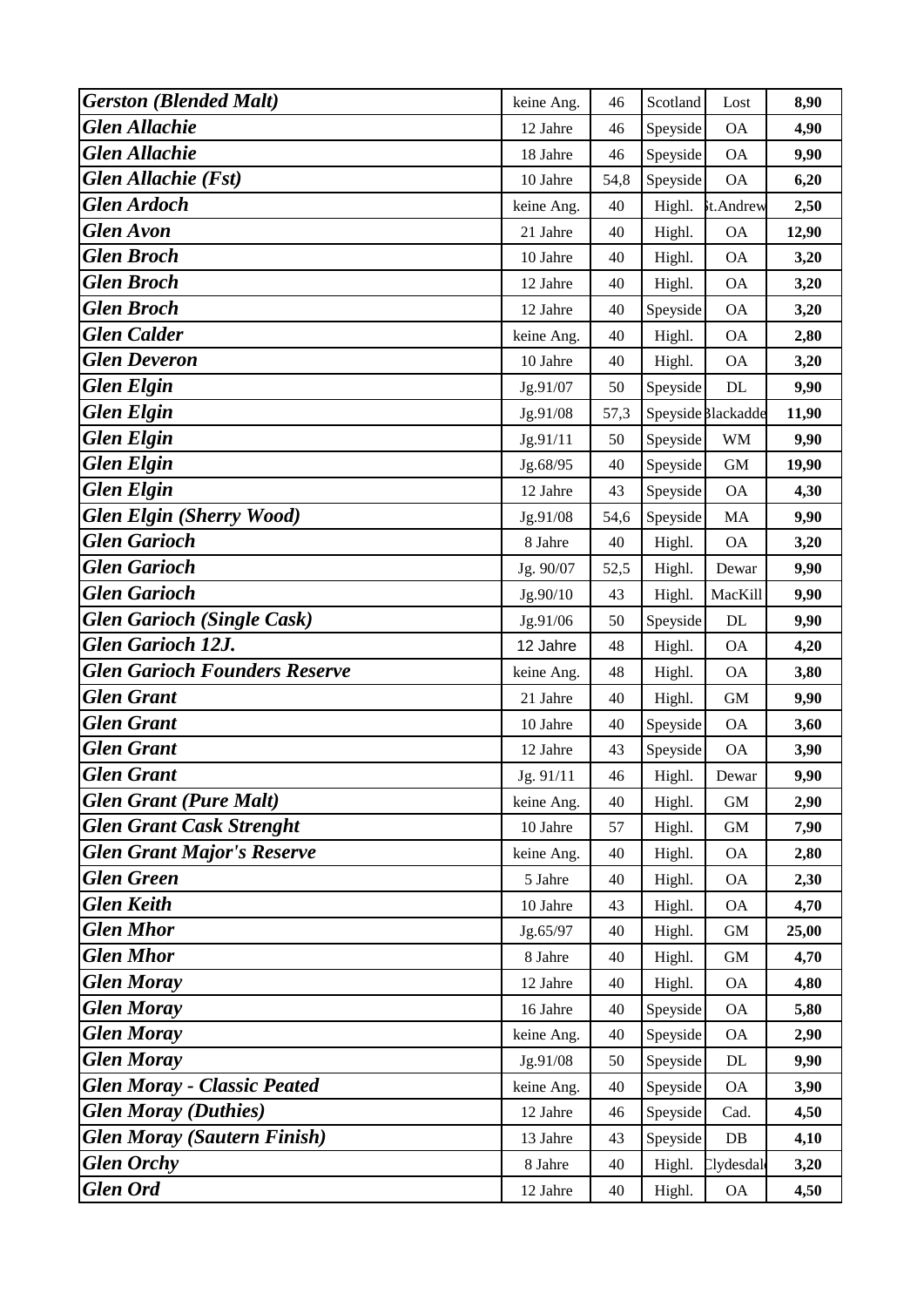| <b>Glen Ord (Provenance)</b>                           | Jg.96/08   | 46   | Highl.    | Mc Gibb.           | 5,20  |
|--------------------------------------------------------|------------|------|-----------|--------------------|-------|
| <b>Glen Parker</b>                                     | keine Ang. | 40   | Highl.    | <b>OA</b>          | 3,20  |
| <b>Glen Ranoch</b>                                     | keine Ang. | 40   | Highl.    | <b>OA</b>          | 3,30  |
| <b>Glen Scotia</b>                                     | 14 Jahre   | 40   | Campbelt. | Gibson             | 4,60  |
| <b>Glen Scotia</b>                                     | 18 Jahre   | 46   | Campbelt. | <b>OA</b>          | 9,90  |
| <b>Glen Scotia Double Cask</b>                         | keine Ang. | 46   | Campbelt. | <b>OA</b>          | 4,80  |
| Glen Scotia Single Cask (Limited Potstill Ed.)         | Jg.07/17   | 56,2 | Campbelt. | <b>OA</b>          | 9,90  |
| Glen Scotia (Potst.Ed. Briana's Choice Nr.5)           | Jg. 04/16  | 55,9 | Campbelt. | <b>OA</b>          | 7,20  |
| <b>Glen Spey</b>                                       | 14 Jahre   | 46   | Highl.    | Cad.               | 5,80  |
| <b>Glen Spey</b>                                       | Jg.91/12   | 48,7 | Speyside  | Dewar              | 9,90  |
| <b>Glen Spey</b>                                       | Jg.91/14   | 51,9 |           | Speyside Blackadde | 12,90 |
| <b>Glen Torran</b>                                     | 8 Jahre    | 40   | Highl.    | Roderick           | 3,40  |
| <b>Glen Torran</b>                                     | keine Ang. | 40   | Highl.    | Roderick           | 2,70  |
| <b>Glen Turner</b>                                     | 8 Jahre    | 40   | Highl.    | <b>OA</b>          | 3,20  |
| <b>Glen Turner</b>                                     | 12 Jahre   | 40   | Highl.    | <b>OA</b>          | 3,90  |
| <b>Glen Turner</b>                                     | 18 Jahre   | 40   | Highl.    | <b>OA</b>          | 5,20  |
| <b>Glenallachie</b>                                    | Jg.92/09   | 43   | Speyside  | $\mbox{GM}$        | 9,90  |
| <b>Glenallachie (Refill Sherry Hogshead)</b>           | Jg.89/13   | 46   | Speyside  | Vin                | 9,90  |
| <b>Glenallachie (Signatory Vintage)</b>                | Jg.96/15   | 43   | Highl.    | Signatory          | 9,90  |
| <b>Glenandrew</b>                                      | 10 Jahre   | 40   | Highl.    | Wh.Ltd             | 3,90  |
| <b>Glenburgie</b>                                      | 8 Jahre    | 40   | Highl.    | $\mbox{GM}$        | 3,90  |
| Glenburgie (Hogshead)                                  | Jg.98/15   | 46   | Speyside  | <b>ML</b>          | 6,90  |
| <b>Glencadam</b>                                       | Jg.74/95   | 40   | Highl.    | <b>GM</b>          | 19,90 |
| <b>Glencadam Origin 1825</b>                           | keine Ang. | 40   | Highl.    | <b>OA</b>          | 4,90  |
| <b>Glendalough Double Barrel (Hand Crafted)</b>        | keine Ang. | 42   | Irish     | <b>OA</b>          | 4,60  |
| <b>Glendalough</b> Irish Single M.(Bourb./Porter Cask) | 7 Jahre    | 46   | Irish     | <b>OA</b>          | 4,90  |
| <b>Glendalough Potstill Irish Whiskey</b>              | keine Ang. | 43   | Irish     | <b>OA</b>          | 4,50  |
| <b>Glendalough Single Malt (Hand Crafted)</b>          | 7 Jahre    | 46   | Irish     | <b>OA</b>          | 5,90  |
| <b>Glendarroch</b> (Galore)                            | Jg. 88     | 40   | Highl.    | <b>OA</b>          | 6,20  |
| <b>Glendronach</b>                                     | 18 Jahre   | 46   | Highl.    | <b>OA</b>          | 8,90  |
| <b>Glendronach - Thr Hielan</b>                        | 8 Jahre    | 46   | Highl.    | <b>OA</b>          | 4,90  |
| <b>Glendronach</b> (Galore)                            | Jg. 90/03  | 46   | Highl.    | <b>OA</b>          | 6,20  |
| <b>Glendronach Peated</b>                              | keine Ang. | 46   | Highl.    | <b>OA</b>          | 4,90  |
| <b>Glendronach Revival</b>                             | 15 Jahre   | 46   | Highl.    | <b>OA</b>          | 6,50  |
| <b>Glendullan</b>                                      | Jg.97/11   | 43   | Speyside  | $\mbox{GM}$        | 5,20  |
| <b>Glendullan</b>                                      | 8 Jahre    | 40   | Speyside  | <b>OA</b>          | 3,40  |
| <b>Glendullan</b>                                      | Jg.94/04   | 46   |           | Speyside Mc Gibb.  | 3,90  |
| <b>Glendullan</b>                                      | Jg. 98/11  | 46   | Speyside  | <b>VIN</b>         | 6,50  |
| <b>Glenfarclas</b>                                     | 15 Jahre   | 46   | Highl.    | <b>OA</b>          | 4,90  |
| <b>Glenfarclas</b>                                     | 21 Jahre   | 43   | Highl.    | <b>OA</b>          | 9,90  |
| <b>Glenfarclas</b>                                     | 25 Jahre   | 43   | Highl.    | <b>OA</b>          | 9,90  |
| <b>Glenfarclas</b>                                     | 10 Jahre   | 40   | Highl.    | <b>OA</b>          | 3,30  |
| <b>Glenfarclas</b>                                     | 12 Jahre   | 43   | Highl.    | $\overline{OA}$    | 3,70  |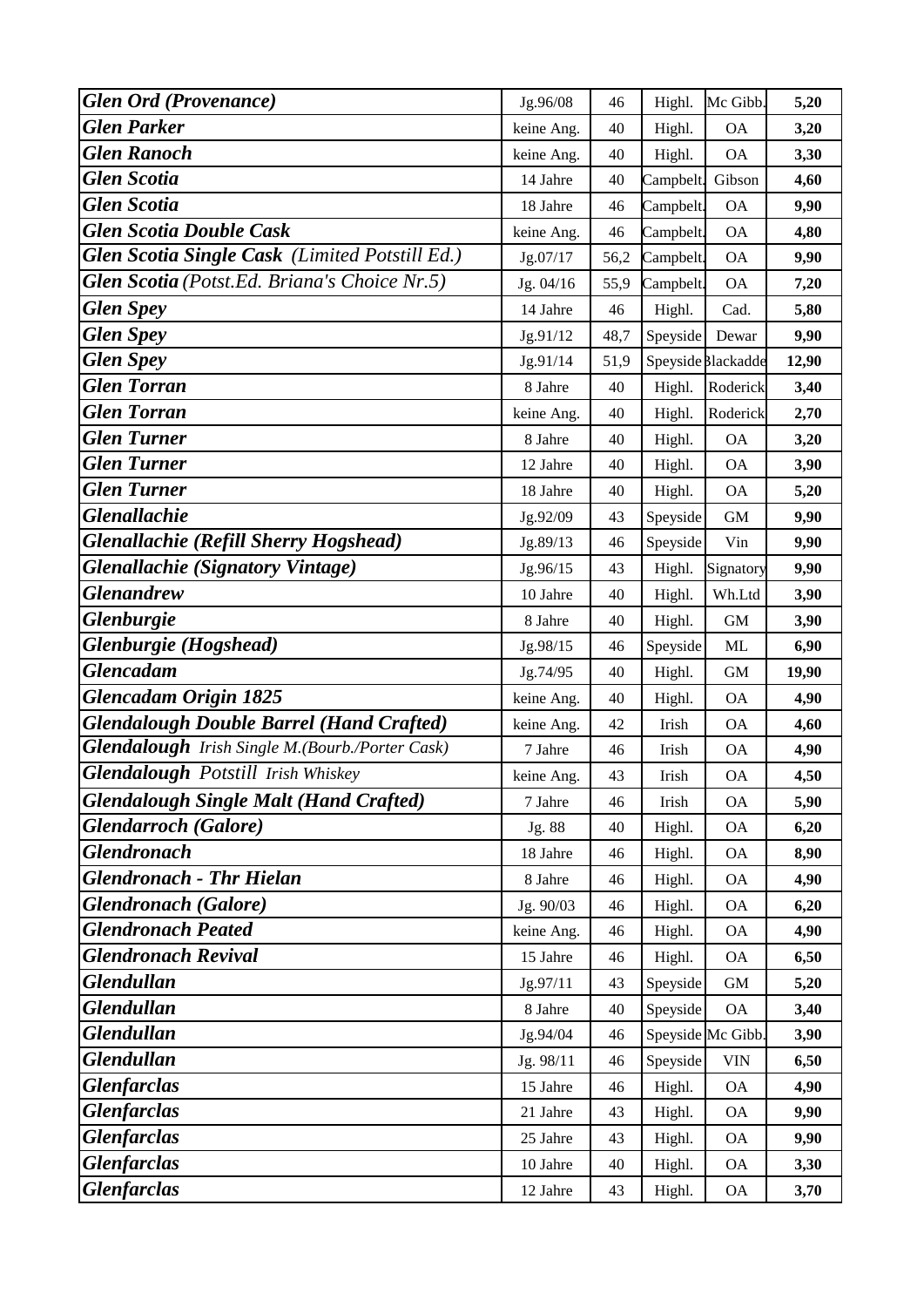| <b>Glenfarclas</b>                     | 8 Jahre    | 40   | Highl.   | <b>OA</b>                | 2,90  |
|----------------------------------------|------------|------|----------|--------------------------|-------|
| <b>Glenfarclas</b>                     | 17 Jahre   | 43   | Highl.   | <b>OA</b>                | 6,90  |
| <b>Glenfarclas</b>                     | 18 Jahre   | 43   | Highl.   | <b>OA</b>                | 7,60  |
| Glenfarclas (Potstill Ed.)             | Jg. 07/15  | 57   | Speyside | <b>OA</b>                | 6,90  |
| <b>Glenfarclas 105</b>                 | keine Ang. | 60   | Highl.   | <b>OA</b>                | 5,20  |
| <b>Glenfarclas Heritage</b>            | keine Ang. | 40   | Highl.   | <b>OA</b>                | 2,90  |
| <b>Glenfiddich</b>                     | 12 Jahre   | 40   | Highl.   | <b>OA</b>                | 3,50  |
| <b>Glenfiddich</b>                     | 18 Jahre   | 40   | Highl.   | <b>OA</b>                | 8,20  |
| <b>Glenfiddich (Rich Oak)</b>          | 14 Jahre   | 40   | Highl.   | <b>OA</b>                | 4,20  |
| Glenfiddich (Solera)                   | 15 Jahre   | 40   | Highl.   | <b>OA</b>                | 4,30  |
| <b>Glenfiddich Caoran Reserve</b>      | 12 Jahre   | 40   | Highl.   | <b>OA</b>                | 3,90  |
| <b>Glenfiddich IPA Experiment</b>      | keine Ang. | 43   | Speyside | <b>OA</b>                | 4,90  |
| <b>Glenfohry Pure Malt</b>             | 8 Jahre    | 40   | Highl.   | <b>OA</b>                | 2,40  |
| <b>Glengannon Pure Malt</b>            | 5 Jahre    | 40   | Highl.   | <b>OA</b>                | 2,90  |
| <b>Glenglassaugh Evolution</b>         | keine Ang. | 57,2 | Highl.   | <b>OA</b>                | 5,60  |
| <b>Glenglassaugh Octaves Classic</b>   | keine Ang. | 44   | Highl.   | <b>OA</b>                | 7,90  |
| <b>Glenglassaugh Revival</b>           | 3 Jahre    | 46   | Highl.   | <b>OA</b>                | 3,20  |
| <b>Glenglassaugh Torfa</b>             | keine Ang. | 50   | Highl.   | <b>OA</b>                | 4,60  |
| Glengoyne                              | 10 Jahre   | 40   | Highl.   | <b>OA</b>                | 3,50  |
| <b>Glengoyne</b>                       | 12 Jahre   | 43   | Highl.   | <b>OA</b>                | 4,20  |
| <b>Glengoyne</b>                       | 15 Jahre   | 43   | Highl.   | <b>OA</b>                | 4,80  |
| <b>Glengoyne</b>                       | 17 Jahre   | 43   | Highl.   | <b>OA</b>                | 6,20  |
| <b>Glengoyne</b>                       | 18 Jahre   | 43   | Highl.   | <b>OA</b>                | 7,20  |
| Glengoyne (Blaufränkisch Finish)       | Jg.96/12   | 50   | Highl.   | <b>OA</b>                | 9,90  |
| <b>Glengoyne Burnfoot</b>              | keine Ang. | 40   | Highl.   | ang Brotl                | 3,60  |
| <b>Glengoyne</b> Cask Strenght         | keine Ang. | 58,9 | Highl.   | <b>OA</b>                | 4,80  |
| <b>Glengoyne Distillers Gold</b>       | 15 Jahre   | 40   | Highl.   | <b>OA</b>                | 5,20  |
| <b>Glenkinchie</b>                     | 12 Jahre   | 43   | Highl.   | <b>OA</b>                | 4,50  |
| <b>Glenkinchie</b>                     | 10 Jahre   | 40   | Lowl.    | <b>OA</b>                | 3,90  |
| <b>Glenlivet</b>                       | 12 Jahre   | 40   | Highl.   | <b>OA</b>                | 3,50  |
| <b>Glenlivet</b>                       | 18 Jahre   | 43   | Highl.   | <b>OA</b>                | 7,50  |
| <b>Glenlivet</b>                       | 21 Jahre   | 40   | Highl.   | <b>OA</b>                | 8,50  |
| <b>Glenlivet - French Oak Reserve</b>  | 15 Jahre   | 40   | Highl.   | <b>OA</b>                | 4,50  |
| <b>Glenlivet Founders Reserve</b>      | keine Ang. | 40   | Speyside | <b>OA</b>                | 3,80  |
| <b>Glenlivet Masters Dist: Reserve</b> | keine Ang. | 40   | Highl.   | <b>OA</b>                | 4,60  |
| <b>Glenlivet Nàdurra</b>               | 16 Jahre   | 56,1 | Highl.   | <b>OA</b>                | 8,30  |
| <b>Glenlossie</b>                      | Jg.74/94   | 40   | Highl.   | <b>OA</b>                | 19,90 |
| <b>Glenluig</b>                        | 10 Jahre   | 40   | Highl.   | Inverg.                  | 3,50  |
| Glenmorangie Allta (Private Ed. No 10) | keine Ang. | 51,2 | Speyside | <b>OA</b>                | 10,90 |
| <b>Glenmorangie Astar</b>              | keine Ang. | 57,1 | Highl.   | <b>OA</b>                | 8,20  |
| <b>Glenmorangie Cellar 13</b>          | keine Ang. | 43   | Highl.   | <b>OA</b>                | 4,50  |
| <b>Glenmorangie Dornoch</b>            | keine Ang. | 43   | Highl.   | <b>OA</b>                | 6,20  |
| <b>Glenmorangie Duthac</b>             | keine Ang. | 43   | Highl.   | $\mathcal{O}\mathcal{A}$ | 6,20  |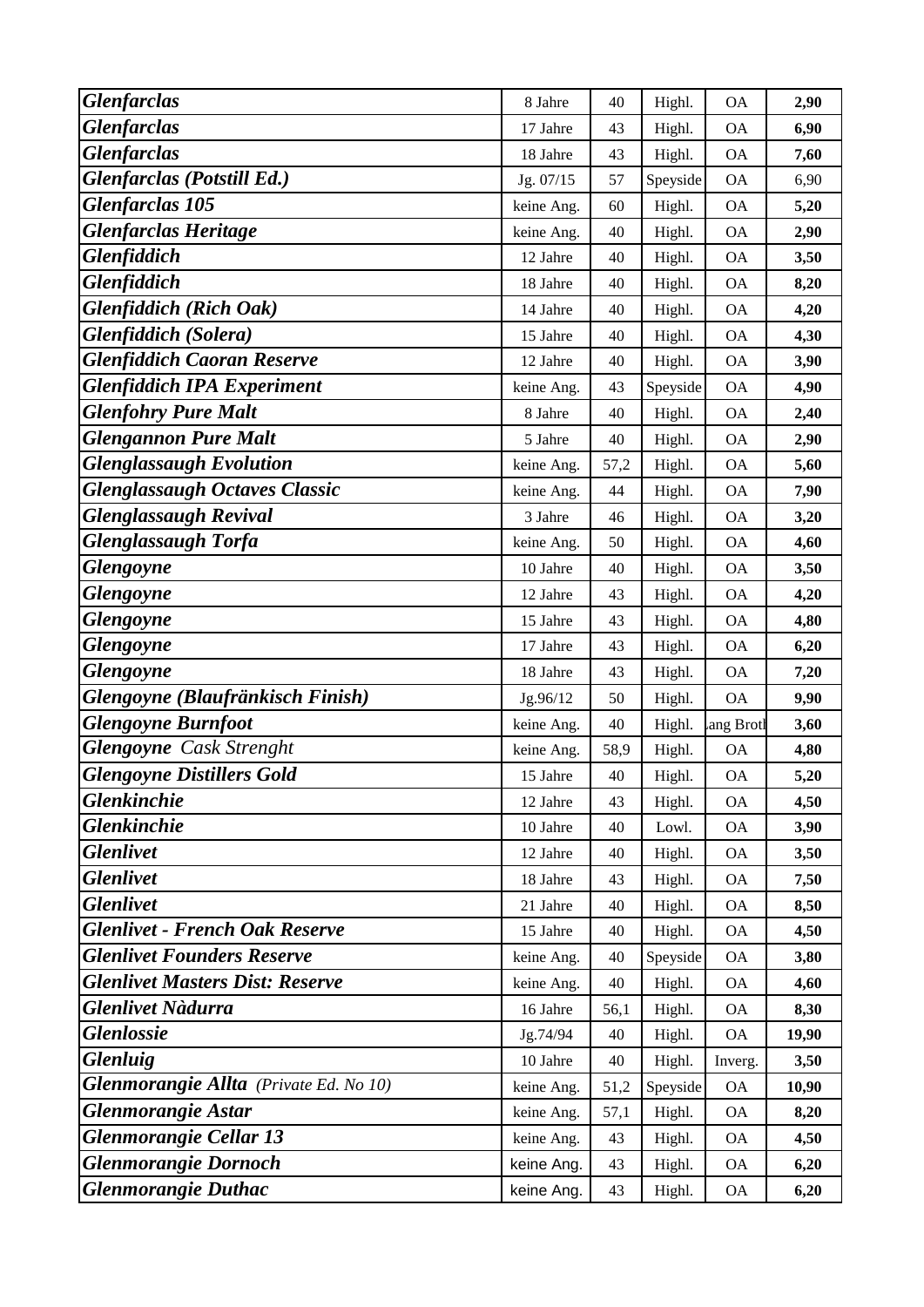| <b>Glenmorangie Extremly Rare</b>        | 18 Jahre             | 43   | Highl.    | <b>OA</b>               | 9,90  |
|------------------------------------------|----------------------|------|-----------|-------------------------|-------|
| Glenmorangie Finealta                    | keine Ang.           | 46   | Highl.    | <b>OA</b>               | 4,20  |
| <b>Glenmorangie Lasanta</b>              | 12 Jahre             | 43   | Highl.    | <b>OA</b>               | 4,90  |
| Glenmorangie- Nectar d'Or                | 12 Jahre             | 46   | Highl.    | <b>OA</b>               | 5,50  |
| <b>Glenmorangie Original</b>             | 10 Jahre             | 40   | Highl.    | <b>OA</b>               | 3,80  |
| Glenmorangie Quinta Ruban                | 12 Jahre             | 46   | Highl.    | <b>OA</b>               | 4,90  |
| Glenmorangie Quinta Ruban                | keine Ang.           | 46   | Highl.    | <b>OA</b>               | 4,50  |
| <b>Glenmorangie Tarlogan</b>             | keine Ang.           | 43   | Highl.    | <b>OA</b>               | 5,90  |
| <b>Glenmorangie Tùsail</b>               | keine Ang.           | 46   | Highl.    | <b>OA</b>               | 9,20  |
| <b>Glenross</b>                          | keine Ang.           | 43   | Blended   | <b>OA</b>               | 2,40  |
| <b>Glenrothes</b>                        | Jg.85/01             | 43   |           | Speyside Cooper's       | 7,20  |
| <b>Glenrothes</b>                        | Jg.99/14             | 46   | Speyside  | <b>WM</b>               | 5,60  |
| <b>Glenrothes</b>                        | Jg.98/09             | 43   | Speyside  | <b>OA</b>               | 8,50  |
| <b>Glenrothes</b>                        | 12 Jahre             | 40   | Speyside  | <b>OA</b>               | 5,50  |
| <b>Glenrothes</b>                        | 10 Jahre             | 40   | Speyside  | <b>OA</b>               | 4,90  |
| <b>Glenrothes</b>                        | Jg.90/08             | 46   |           | Speyside Cooper's       | 9,90  |
| <b>Glenrothes Select Reserve</b>         | keine Ang.           | 43   | Speyside  | <b>OA</b>               | 4,80  |
| <b>Glentauchers</b>                      | Jg.79/93             | 40   | Highl.    | <b>GM</b>               | 16,90 |
| <b>Glentauchers</b>                      | Jg.91/09             | 43   | Speyside  | $\mbox{GM}$             | 9,90  |
| <b>Glentauchers</b>                      | 10 Jahre             | 46   |           | Speyside Blackadde      | 3,80  |
| <b>Glentauchers</b>                      | Jg. 96/12            | 54,3 | Speyside  | DT                      | 5,90  |
| <b>Glenturret</b>                        | 10 Jahre             | 40   | Highl.    | <b>OA</b>               | 3,60  |
| <b>Glenturret</b>                        | 17 Jahre             | 43   | Highl.    | <b>ML</b>               | 5,20  |
| <b>Glenturret (Rupp's Edition No. 1)</b> | Jg.10/19             | 55,5 | Highl.    | <b>OA</b>               | 6,50  |
| <b>Glob Kitty</b>                        | keine Ang.           | 40   |           | <b>Blended Benmoore</b> | 2,20  |
| <b>Gold Cock Peated Single Malt</b>      | keine Ang.           | 49,2 | Czech     | <b>OA</b>               | 4,20  |
| <b>Gold Cock Single Malt</b>             | 12 Jahre             | 43   | Czech     | <b>OA</b>               | 3,50  |
| <b>Gold Country</b>                      | 4 Jahre              | 40   | Bourbon   | <b>OA</b>               | 2,30  |
| <b>Golden Sun</b>                        | 6 Jahre              | 40   | Bourbon   | <b>OA</b>               | 2,20  |
| <b>Golser Camum Single Malt</b>          | keine Ang.           | 40,3 | Austria   | <b>OA</b>               | 3,90  |
| <b>Gooderham &amp; Worts</b>             | keine Ang.           | 40   | Canada    | <b>OA</b>               | 3,60  |
| Grant's 100 Proof                        | keine Ang.           | 50   | Blended   | <b>OA</b>               | 3,90  |
| <b>Grant's (Family Reserve)</b>          | keine Ang.           | 43   | Blended   | <b>OA</b>               | 2,50  |
| <b>Grant's (Sherry Cask)</b>             | keine Ang.           | 40   | Blended   | <b>OA</b>               | 3,60  |
| <b>Great Buffalo</b>                     | keine Ang.           | 40   | Bourbon   | <b>OA</b>               | 2,30  |
| <b>Great Macaulay</b>                    | keine Ang.           | 40   | Blended   | Wallace                 | 2,20  |
| <b>Green Spot</b>                        | keine Ang.           | 40   | Irish     | <b>OA</b>               | 4,50  |
| <b>Greenore Single Grain</b>             | 8 Jahre              | 40   | Irish     | <b>OA</b>               | 3,20  |
| <b>Greenore Single Grain</b>             | Jg.99/07             | 40   | Irish     | Cooley D                | 3,80  |
| <b>Hammerfall Legacy of Kings 2013</b>   | keine Ang.           | 46   |           | sle of Mullobermor      | 6,80  |
| <b>Hankey Bannister</b>                  | keine Ang.           | 40   | Blended   | <b>OA</b>               | 2,60  |
| Hatozaki (Pure Malt)                     | keine Ang.           | 46   | Japan     | Kaikyo D                | 6,20  |
| Hazelburn                                | $10\ \mathrm{Jahre}$ | 46   | Campbelt. | <b>OA</b>               | 4,80  |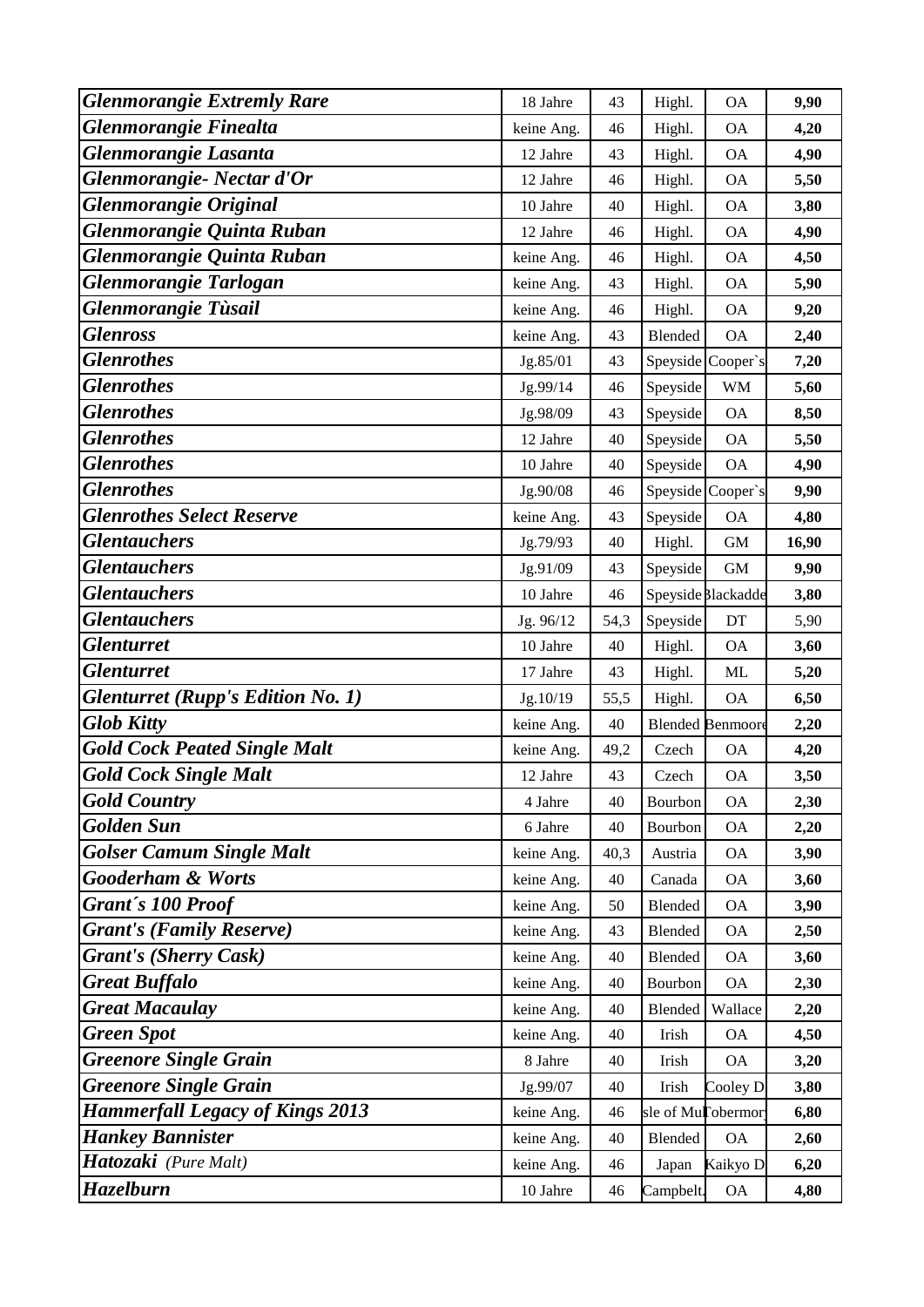| Hazelburn                                       | 8 Jahre    | 46     | Campbelt. Mitchell |                     | 4,60  |
|-------------------------------------------------|------------|--------|--------------------|---------------------|-------|
| Hazelburn (Oloroso Cask) 13 J.                  | Jg.04/18   | 47,4   | Campbelt.          | <b>OA</b>           | 9,90  |
| <b>Heaven Hill</b>                              | keine Ang. | 40     | Bourbon            | <b>OA</b>           | 2,80  |
| <b>Henry Mason</b>                              | keine Ang. | 40     | Bourbon            | <b>OA</b>           | 2,30  |
| <b>Hewitts</b>                                  | keine Ang. | 40     | Irish              | <b>OA</b>           | 3,20  |
| Hibiki (Japanese Harmony)                       | keine Ang. | 43     | Japan              | Suntory             | 6,50  |
| <b>Highland Earl</b>                            | 3 Jahre    | 40     | Blended            | <b>OA</b>           | 2,30  |
| <b>Highland Fusilier</b>                        | 8 Jahre    | 40     | Highl.             | <b>GM</b>           | 3,20  |
| <b>Highland Park</b>                            | Jg.92/13   | 46     | Orkney             | <b>VIN</b>          | 12,90 |
| <b>Highland Park</b>                            | 12 Jahre   | 40     | Orkney             | <b>OA</b>           | 4,50  |
| <b>Highland Park</b>                            | 8 Jahre    | 40     | Orkney             | $\mbox{GM}$         | 3,90  |
| <b>Highland Park</b>                            | 18 Jahre   | 40     | Orkney             | <b>OA</b>           | 8,20  |
| <b>Highland Park</b>                            | Jg. 90/10  | 40     | Orkney             | <b>OA</b>           | 9,90  |
| <b>Highland Park - Spirit of the Bear</b>       | keine Ang. | 40     | Orkney             | <b>OA</b>           | 4,90  |
| <b>Highland Park (Viking Honour)</b>            | 12 Jahre   | 40     | Orkney             | <b>OA</b>           | 5,90  |
| <b>Highland Park Dark Origins</b>               | keine Ang. | 46,8   | Orkney             | <b>OA</b>           | 7,90  |
| <b>Highland Park Drakkar</b>                    | keine Ang. | 40     | Orkney             | <b>OA</b>           | 4,50  |
| <b>Highland Park Einar</b>                      | keine Ang. | 40     | Orkney             | <b>OA</b>           | 4,30  |
| <b>Highland Park Harald</b>                     | keine Ang. | 40     | Orkney             | <b>OA</b>           | 5,80  |
| Highland Park 'Leif Erikson'                    | keine Ang. | 40     | Orkney             | <b>OA</b>           | 6,90  |
| <b>Highland Park Svein</b>                      | keine Ang. | 40     | Orkney             | <b>OA</b>           | 3,80  |
| <b>Highland Park Valknut</b>                    | keine Ang. | 46,8   | Orkney             | <b>OA</b>           | 7,90  |
| <b>Highland Park Valkyrie</b>                   | keine Ang. | 45,9   | Orkney             | <b>OA</b>           | 7,90  |
| <b>Hogshead</b>                                 | keine Ang. | 43     | Blended            | <b>OA</b>           | 3,20  |
| <b>House Malt (Sherry Cask)</b>                 | keine Ang. | 43     | Speyside           | <b>WM</b>           | 3,50  |
| <b>Hunting Lodge</b>                            | keine Ang. | 40     | Blended            | <b>OA</b>           | 2,30  |
| <b>I.W.Harper</b>                               | keine Ang. | 43     | Bourbon            | <b>OA</b>           | 3,50  |
| <b>Ileach</b>                                   | keine Ang. | 40     | Islay              | <b>OA</b>           | 3,20  |
| <b>Imperial</b>                                 | Jg.91/04   | 40     | Highl.             | $\mbox{GM}$         | 9,90  |
| <b>Imperial</b>                                 | Jg.91/10   | 43     | Speyside           | <b>OA</b>           | 12,90 |
| <b>Imperial</b>                                 | Jg.95/11   | 46     |                    | Speyside Ultim. Sel | 14,90 |
| <b>Imperial</b>                                 | Jg.91/08   | 43     | Speyside           | $\mbox{GM}$         | 9,90  |
| <b>Inchgower</b>                                | Jg. 00/14  | 46     | Speyside           | $\mbox{GM}$         | 5,90  |
| <b>Inchgower</b>                                | Jg.08/18   | 46     |                    | Speyside Morrison   | 5,20  |
| <b>Inchmurrin</b>                               | 12 Jahre   | 46     | Highl.             | <b>OA</b>           | 5,90  |
| <b>Inchmurrin</b>                               | 15 Jahre   | 46     | Highl.             | <b>OA</b>           | 5,90  |
| <b>Inchmurrin</b>                               | Jg.01/05   | 45     | Highl.             | <b>OA</b>           | 3,80  |
| <b>Inchmurrin</b><br><i>(Signatory Vintage)</i> | Jg.96/15   | 43     | Highl.             | Signatory           | 9,90  |
| <b>Inishowen</b>                                | keine Ang. | 40     | Irish              | <b>OA</b>           | 3,80  |
| <b>Invergordon</b> (Single Grain)               | 10 Jahre   | 40     | Highl.             | <b>OA</b>           | 4,80  |
| <b>Irish Mist (Irish Liqueur)</b>               | keine Ang. | 35     | Irish              | <b>OA</b>           | 2,40  |
| Irishman 70                                     | keine Ang. | 40     | Irish              | <b>OA</b>           | 3,40  |
| <b>Irishman Single Malt</b>                     | keine Ang. | $40\,$ | Irish              | <b>OA</b>           | 4,40  |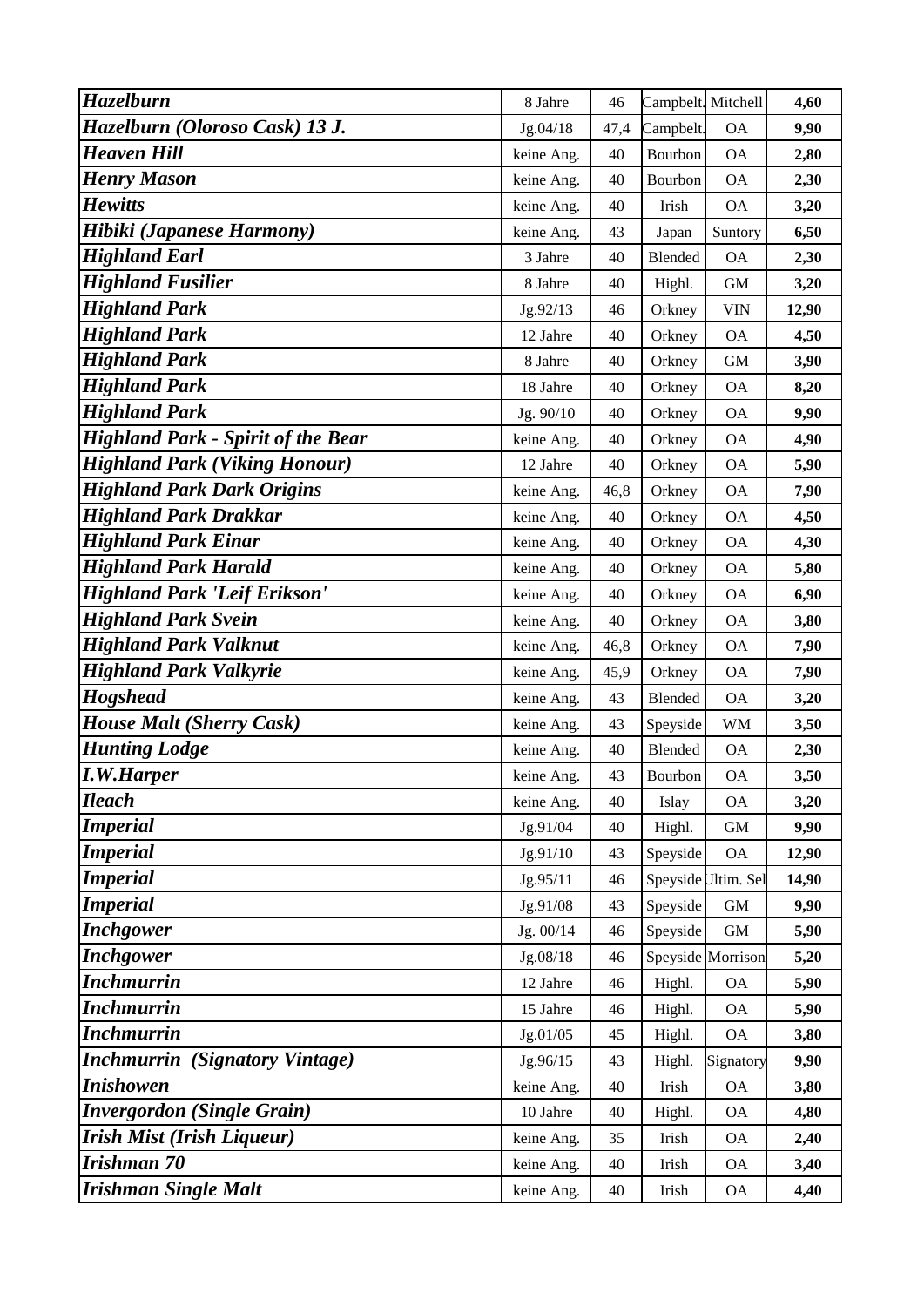| <b>Islay Mist</b>                                | 17 Jahre   | 40   | Islay     | <b>OA</b>  | 4,30  |
|--------------------------------------------------|------------|------|-----------|------------|-------|
| <b>Islay Mist (Peated Reserve)</b>               | keine Ang. | 40   | Islay     | <b>OA</b>  | 3,60  |
| Islay Single Malt 2009 (Potstill Ed.)            | Jg.09/18   | 58,7 | Islay     | <b>VIN</b> | 6,90  |
| <b>Islay Storm</b>                               | keine Ang. | 40   | Islay     | <b>VIN</b> | 3,20  |
| <b>J &amp; B Rare (Justerin &amp; Brooks)</b>    | keine Ang. | 40   | Blended   | <b>OA</b>  | 2,40  |
| <b>J &amp; B Rare Tattoo</b>                     | keine Ang. | 40   | Blended   | <b>OA</b>  | 2,40  |
| <b>J</b> & <b>B</b> Reserve                      | 15 Jahre   | 40   | Blended   | <b>OA</b>  | 3,70  |
| J. Walker Red Rye                                | keine Ang. | 40   | Blended   | <b>OA</b>  | 3,20  |
| J.H. Northern Dream (Wh. Likör)                  | keine Ang. | 36   | Austria   | <b>OA</b>  | 3,40  |
| J.H. Original Rye Whisky                         | keine Ang. | 41   | Austria   | <b>OA</b>  | 3,40  |
| <b>J.H. Pure Rye Malt</b>                        | keine Ang. | 41   | Austria   | <b>OA</b>  | 3,40  |
| <b>J.H. Pure Rye Malt Nougat</b>                 | keine Ang. | 41   | Austria   | <b>OA</b>  | 3,40  |
| J.H. Single Malt                                 | keine Ang. | 41   | Austria   | <b>OA</b>  | 3,40  |
| J.H. Single Malt Karamell                        | keine Ang. | 41   | Austria   | <b>OA</b>  | 3,40  |
| J.H. Single Malt Selection                       | keine Ang. | 46   | Austria   | <b>OA</b>  | 3,80  |
| J.H. Special Single Malt Peated- Ltd.            | keine Ang. | 46   | Austria   | <b>OA</b>  | 5,90  |
| J.H. Special Single Malt Selection               | keine Ang. | 46   | Austria   | <b>OA</b>  | 4,20  |
| J.P. Wiser's                                     | 10 Jahre   | 40   | Canada    | <b>OA</b>  | 3,20  |
| Jack Daniels 1981 Gold Medal                     | keine Ang. | 43   | Tennessee | <b>OA</b>  | 4,10  |
| <b>Jack Daniels Black Label</b>                  | keine Ang. | 40   | Tennessee | <b>OA</b>  | 2,90  |
| Jack Daniels Gentleman Jack                      | keine Ang. | 40   | Tennessee | <b>OA</b>  | 3,80  |
| <b>Jack Daniels Honey</b>                        | keine Ang. | 35   | Tennessee | <b>OA</b>  | 2,60  |
| Jack Daniels Millenium (150th Birthday)          | keine Ang. | 40   | Tennessee | <b>OA</b>  | 5,90  |
| Jack Daniels No.1 (Ltd.Ed.)                      | keine Ang. | 43   | Tennessee | <b>OA</b>  | 4,20  |
| <b>Jack Daniels Old No. 7</b>                    | keine Ang. | 40   | Tennessee | <b>OA</b>  | 9,90  |
| <b>Jack Daniels Old No. 7</b> (Legacy Edition 2) | keine Ang. | 43   | Tennessee | ΟA         | 3,40  |
| <b>Jack Daniels Silver Select</b>                | keine Ang. | 50   | Tennessee | <b>OA</b>  | 4,50  |
| <b>Jack Daniels Single Barrel</b>                | keine Ang. | 45   | Tennessee | <b>OA</b>  | 3,90  |
| <b>Jack Daniels White Rabbit</b>                 | keine Ang. | 43   | Tennessee | <b>OA</b>  | 4,50  |
| Jameson                                          | keine Ang. | 40   | Irish     | <b>OA</b>  | 2,30  |
| Jameson (Ltd. Reserve)                           | 18 Jahre   | 40   | Irish     | <b>OA</b>  | 12,90 |
| <b>Jameson Black Barrel</b>                      | keine Ang. | 40   | Irish     | <b>OA</b>  | 4,20  |
| <b>Jameson Caskmates</b> (IPA Edition)           | keine Ang. | 40   | Irish     | <b>OA</b>  | 3,50  |
| <b>Jameson Caskmates (Stout Edition)</b>         | keine Ang. | 40   | Irish     | <b>OA</b>  | 3,50  |
| <b>Jameson Cooper's Croze</b>                    | keine Ang. | 43   | Irish     | <b>OA</b>  | 6,90  |
| <b>Jameson Gold</b>                              | keine Ang. | 40   | Irish     | <b>OA</b>  | 7,50  |
| <b>Jameson Gold Reserve</b>                      | keine Ang. | 40   | Irish     | <b>OA</b>  | 7,90  |
| <b>Jameson Select Reserve (Black Barrel)</b>     | keine Ang. | 40   | Irish     | <b>OA</b>  | 4,20  |
| <b>Jameson Triple Cask</b>                       | keine Ang. | 40   | Irish     | <b>OA</b>  | 3,90  |
| <b>Jesse James</b>                               | keine Ang. | 40   | Bourbon   | <b>OA</b>  | 3,20  |
| Jim Beam                                         | keine Ang. | 40   | Kentucky  | <b>OA</b>  | 2,30  |
| <b>Jim Beam (Triple Aged)</b>                    | 6 Jahre    | 43   | Kentucky  | <b>OA</b>  | 3,80  |
| <b>Jim Beam Black Label</b>                      | 8 Jahre    | 43   | Kentucky  | <b>OA</b>  | 3,30  |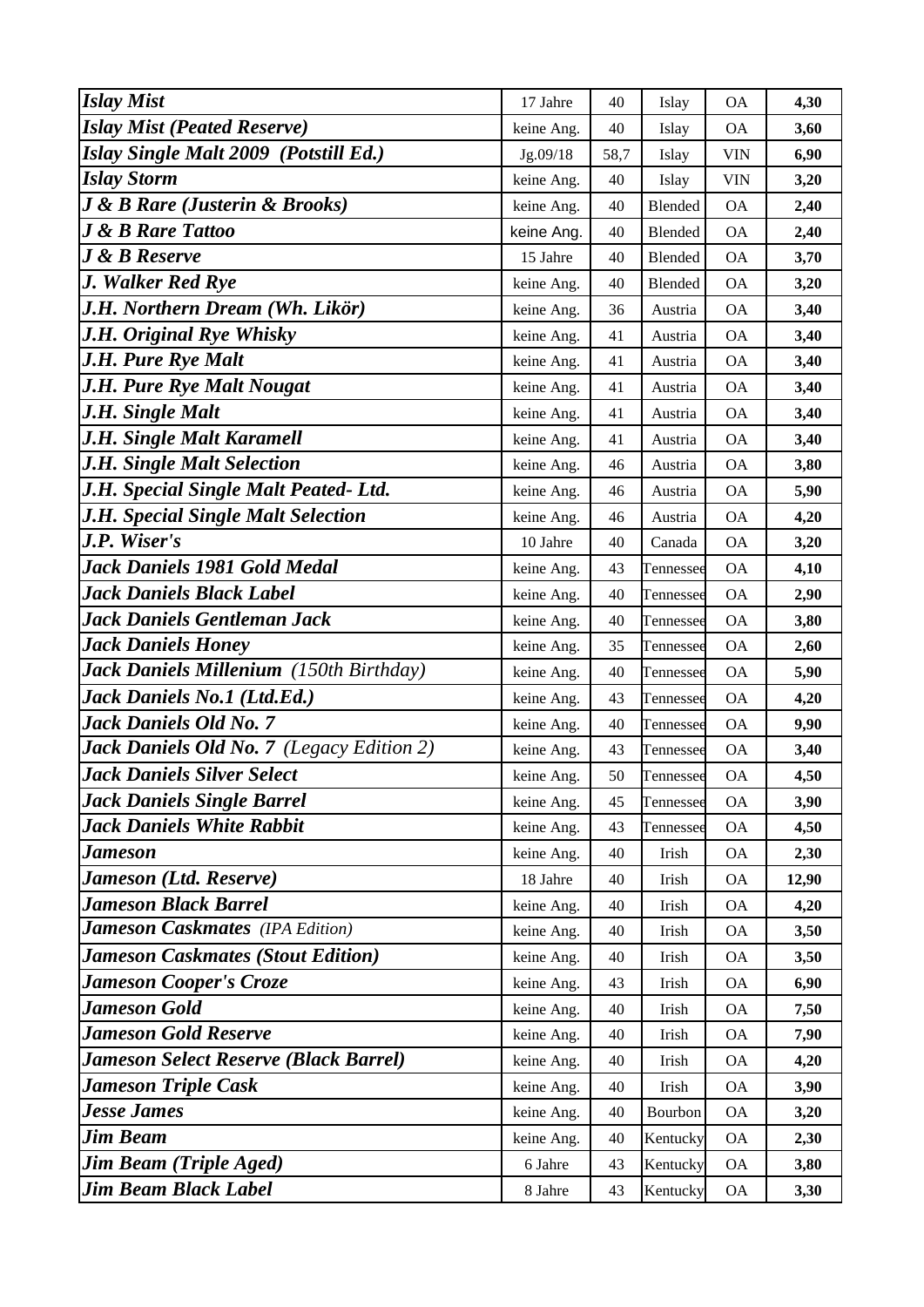| <b>Jim Beam Devil's Cut (90 Proof)</b>  | keine Ang.   | 45   | Kentucky     | <b>OA</b> | 3,20  |
|-----------------------------------------|--------------|------|--------------|-----------|-------|
| <b>Jim Beam Double Oak</b>              | keine Ang.   | 43   | Bourbon      | <b>OA</b> | 3,10  |
| <b>Jim Beam Honey (Liqueur)</b>         | keine Ang.   | 35   | Kentucky     | <b>OA</b> | 2,50  |
| <b>Jim Beam Red Stag- Black Cherry</b>  | keine Ang.   | 40   | Kentucky     | <b>OA</b> | 2,60  |
| <b>Jim Beam Rye</b>                     | keine Ang.   | 40   | Kentucky     | <b>OA</b> | 3,10  |
| Jim Beam Signature Craft                | 12 Jahre     | 43   | Kentucky     | <b>OA</b> | 4,70  |
| <b>John B. Stetson</b>                  | keine Ang.   | 42   | Kentucky     | <b>OA</b> | 3,20  |
| <b>John Player Special</b>              | keine Ang.   | 40   | Blended      | <b>OA</b> | 2,80  |
| Johnnie Walker Black (Anniversary)      | 12 Jahre     | 40   | Blended      | <b>OA</b> | 5,20  |
| Johnnie Walker Black Label              | 12 Jahre     | 40   | Blended      | <b>OA</b> | 2,90  |
| Johnnie Walker Blue Label               | keine Ang.   | 43   | Blended      | <b>OA</b> | 19,90 |
| Johnnie Walker Double Black (Peated)    | keine Ang.   | 40   | Blended      | <b>OA</b> | 6,90  |
| Johnnie Walker Explorers "Spice Route"  | keine Ang.   | 40   | Blended      | <b>OA</b> | 4,60  |
| Johnnie Walker Gold Label               | keine Ang.   | 40   | Blended      | <b>OA</b> | 4,70  |
| Johnnie Walker Green L.                 | 15 Jahre     | 43   | Blended      | <b>OA</b> | 4,90  |
| Johnnie Walker Platinum                 | 18 Jahre     | 40   | Blended      | <b>OA</b> | 8,50  |
| Johnnie Walker Red Label                | keine Ang.   | 40   | Blended      | <b>OA</b> | 2,30  |
| <b>Johnnie Walker Swing</b>             | keine Ang.   | 43   | Blended      | <b>OA</b> | 5,50  |
| <b>Jonnie's Best</b>                    | 3 Jahre      | 40   | Blended      | <b>OA</b> | 2,20  |
| Jura                                    | 10 Jahre     | 40   | sle of Jura  | <b>OA</b> | 3,90  |
| Jura                                    | 16 Jahre     | 40   | sle of Jura  | <b>OA</b> | 5,20  |
| Jura                                    | 18 Jahre     | 43   | sle of Jura  | <b>OA</b> | 6,10  |
| Jura                                    | 21 Jahre     | 44   | sle of Jura  | <b>OA</b> | 6,90  |
| <b>Jura - The Road</b>                  | keine Ang.   | 43,6 | Jura         | <b>OA</b> | 6,20  |
| <b>Jura - The Sound</b>                 | keine Ang.   | 42,5 | Jura         | <b>OA</b> | 5,20  |
| Jura (Boutique Barrels)                 | Jg.99/?      | 55   | sle of Jura  | <b>OA</b> | 6,20  |
| Jura (Hogshead)                         | Jg.98/15     | 46   | Isle of Jura | ML        | 6,90  |
| Jura (Turas-Mara)                       | keine Ang.   | 42   | sle of Jura  | <b>OA</b> | 4,20  |
| <b>Jura Prophecy</b>                    | keine Ang.   | 46   | sle of Jura  | <b>OA</b> | 5,20  |
| Jura Superstition                       | keine Ang.   | 45   | sle of Jura  | <b>OA</b> | 4,90  |
| Juraj Dobrila                           | keine Ang.   | 40   | Croatia      | <b>OA</b> | 4,60  |
| Kavalan                                 | keine Ang.   | 40   | Taiwan       | <b>OA</b> | 8,50  |
| Kensai                                  | keine Ang.   | 40   | Japan        | <b>OA</b> | 5,90  |
| <b>Kentucky Jack</b>                    | 3 Jahre      | 40   | Kentucky     | <b>OA</b> | 2,60  |
| <b>Kentucky Rose</b>                    | keine Ang.   | 40   | Kentucky     | <b>OA</b> | 2,20  |
| Kilbeggan                               | keine Ang.   | 40   | Irish        | <b>OA</b> | 2,40  |
| Kilchoman (Bourbon Cask / Potstill Ed.) | Jg.11/17     | 58,9 | Islay        | <b>OA</b> | 9,90  |
| Kilchoman Am Búrach                     | 2020 Edition | 46   | Islay        | <b>OA</b> | 9,20  |
| Kilchoman Cask Strength                 | Jg.10/16     | 56,9 | Islay        | <b>OA</b> | 9,90  |
| Kilchoman Cask Strength                 | Jg:09/14     | 59,2 | Islay        | <b>OA</b> | 9,90  |
| Kilchoman Loch Gorm (Sherry Cask)       | keine Ang.   | 46   | Islay        | <b>OA</b> | 7,20  |
| Kilchoman Loch Gorm 2019                | keine Ang.   | 46   | Islay        | <b>OA</b> | 8,90  |
| Kilchoman M.Bay 2015                    | keine Ang.   | 46   | Islay        | <b>OA</b> | 8,90  |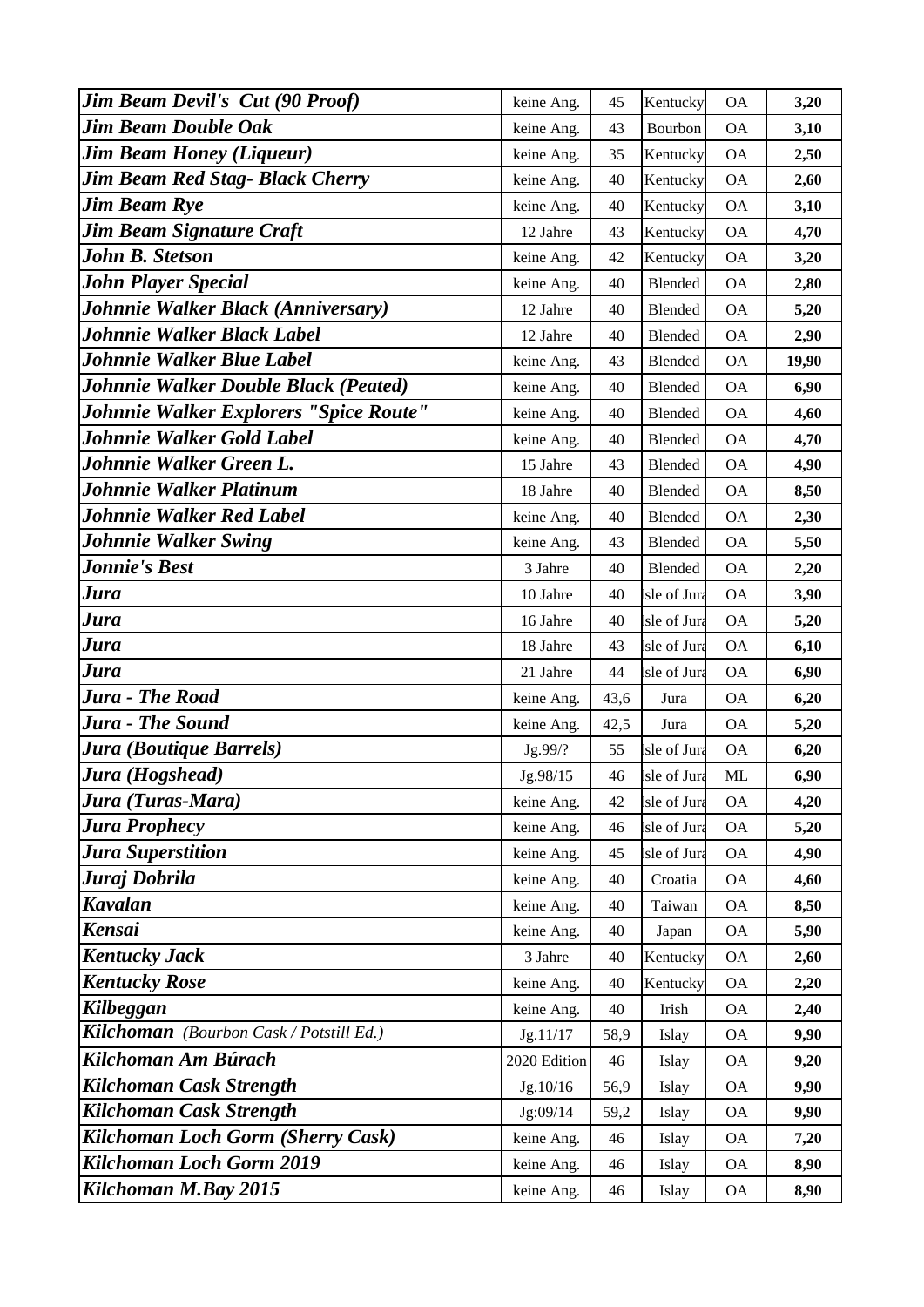| Kilchoman Machir Bay 2012               | keine Ang. | 46   | Islay     | <b>OA</b>  | 6,20  |
|-----------------------------------------|------------|------|-----------|------------|-------|
| Kilchoman Machir Bay 2013               | keine Ang. | 46   | Islay     | <b>OA</b>  | 4,50  |
| Kilchoman Machir Bay 2014               | keine Ang. | 59,2 | Islay     | <b>OA</b>  | 8,90  |
| Kilchoman Machir Bay 2018               | Jg.05/18   | 46   | Islay     | <b>OA</b>  | 8,20  |
| Kilchoman Machir Bay 2019               | keine Ang. | 46   | Islay     | <b>OA</b>  | 8,60  |
| kilchoman Machir Bay European Tour 2018 | keine Ang. | 59,8 | Islay     | <b>OA</b>  | 9,20  |
| Kilchoman Potst. Ed. (Sherry Hogshead)  | Jg.11/16   | 58,9 | Islay     | <b>OA</b>  | 9,90  |
| Kilchoman Potst. Ed. PX Sherry Finish   | Jg.10/15   | 59,3 | Islay     | <b>OA</b>  | 9,90  |
| Kilchoman Rum Finish (Potstill Ed.)     | Jg.11/19   | 56,3 | Islay     | <b>OA</b>  | 9,90  |
| Kilchoman Saligo Bay                    | keine Ang. | 46   | Islay     | <b>OA</b>  | 8,90  |
| Kilchoman Sanaig                        | keine Ang. | 46   | Islay     | <b>OA</b>  | 8,90  |
| <b>Kilchoman Sauternes Cask</b>         | Jg.11/16   | 46   | Islay     | <b>OA</b>  | 9,90  |
| Kilchoman Vintage 2007                  | Jg.07/13   | 46   | Islay     | <b>OA</b>  | 6,80  |
| Kilchoman Vintage 2008                  | Jg. 08/15  | 46   | Islay     | <b>OA</b>  | 9,90  |
| Kilchoman Vintage 2010                  | Jg. 10/19  | 48   | Islay     | <b>OA</b>  | 8,90  |
| Kilchoman100 % Islay (Abfüllung 2020)   | keine Ang. | 50   | Islay     | <b>OA</b>  | 9,40  |
| Kilckoman 100% Islay (3nd Ed.)          | keine Ang. | 50   | Islay     | <b>OA</b>  | 8,20  |
| Kilkerran                               | keine Ang. | 46   | Campbelt. | <b>OA</b>  | 4,20  |
| <b>Kilkerran</b>                        | 12 Jahre   | 46   | Campbelt. | <b>OA</b>  | 5,80  |
| Kilkerran                               | 8 Jahre    | 56,5 | Campbelt. | <b>OA</b>  | 5,80  |
| Kilkerran Wip                           | keine Ang. | 46   | Campbelt. | <b>OA</b>  | 4,40  |
| Kilkerran Wip 3                         | keine Ang. | 46   | Campbelt. | <b>OA</b>  | 4,20  |
| Kilkerran Wip 4                         | keine Ang. | 46   | Campbelt. | <b>OA</b>  | 4,60  |
| Kilkerran WIP 7 (Sherry Wood)           | keine Ang. | 46   | Campbelt. | <b>OA</b>  | 4,60  |
| <b>Kincaple</b>                         | 10 Jahre   | 40   | Lowl.     | Inverg.    | 3,90  |
| <b>King Car Whisky (Kavalan)</b>        | keine Ang. | 46   | Taiwan    | <b>OA</b>  | 9,20  |
| <b>King Robert II</b>                   | keine Ang. | 43   | Blended   | <b>OA</b>  | 2,60  |
| <b>Knappogue Castle</b>                 | Jg.95      | 40   | Irish     | <b>OA</b>  | 4,90  |
| <b>Knob Creek</b>                       | 9 Jahre    | 60   | Bourbon   | <b>OA</b>  | 4,40  |
| <b>Knockando</b>                        | 12 Jahre   | 43   | Highl.    | <b>OA</b>  | 4,50  |
| <b>Knockando Master Reserve</b>         | Jg.87/08   | 40   | Highl.    | <b>OA</b>  | 10,90 |
| <b>Koval Bourbon</b>                    | keine Ang. | 47   | Chicago   | <b>OA</b>  | 4,20  |
| <b>Koval Rye</b>                        | keine Ang. | 47   | Chicago   | <b>OA</b>  | 4,20  |
| Label 5 (Classic Black)                 | keine Ang. | 40   | Blended   | <b>OA</b>  | 2,20  |
| Lagavulin                               | 16 Jahre   | 43   | Islay     | <b>OA</b>  | 5,60  |
| Lagavulin                               | 10 Jahre   | 43   | Islay     | <b>OA</b>  | 7,20  |
| Lagavulin (Dist. Ed. Double Matured)    | Jg.99/15   | 43   | Islay     | <b>OA</b>  | 8,90  |
| Lagavulin (Dist. Ed. Double Matured)    | Jg.98/14   | 43   | Islay     | <b>OA</b>  | 7,90  |
| Lagavulin (Dist. Ed. Double Matured)    | Jg.95/13   | 43   | Islay     | <b>OA</b>  | 8,50  |
| Lagavulin (Dist. Ed. Double Matured)    | Jg.00/16   | 43   | Islay     | <b>OA</b>  | 8,90  |
| Lagavulin (Ltd. Edition 2017)           | 12 Jahre   | 56,5 | Islay     | <b>OA</b>  | 6,90  |
| Lagavulin Ltd. Ed. (200th Anniversary)  | 8 Jahre    | 48   | Islay     | <b>OA</b>  | 7,90  |
| <b>Laggan Mill</b>                      | Jg:01/13   | 46   | Islay     | <b>VIN</b> | 6,50  |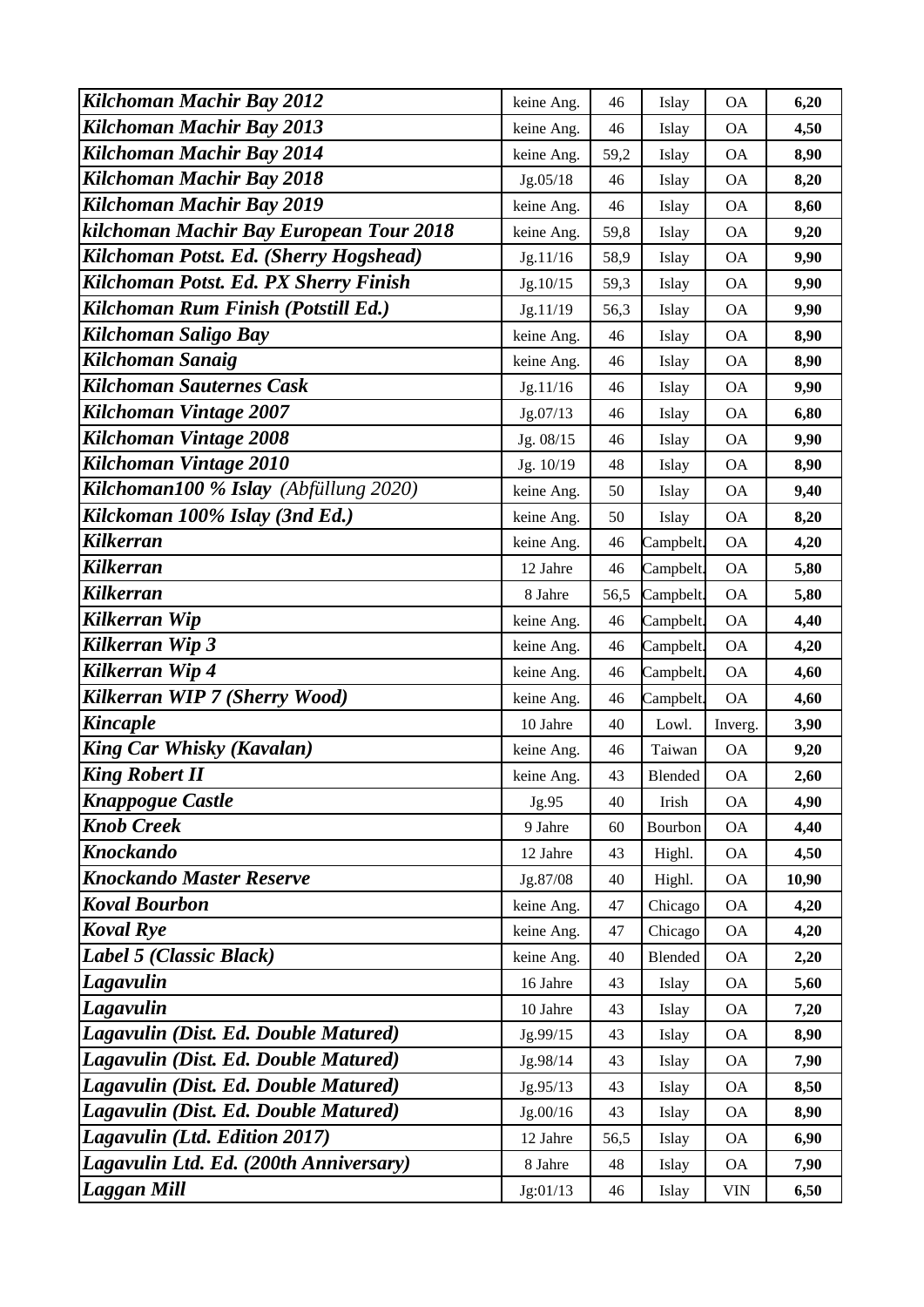| <b>Laggan Mill</b>                           | Jg.07/16   | 54,5 | Islay             | <b>VIN</b>               | 8,90  |
|----------------------------------------------|------------|------|-------------------|--------------------------|-------|
| Laggan Mill (Single Cask - Bottled 2015)     | keine Ang. | 46   | Islay             | <b>VIN</b>               | 5,90  |
| Lakes Single Malt No.1 (PX & red wine casks) | keine Ang. | 60,6 | <b>GB</b>         | <b>OA</b>                | 7,50  |
| Lammerlaw                                    | 10 Jahre   | 43   | Neuseel.          | <b>OA</b>                | 6,20  |
| Lammerlaw                                    | 10 Jahre   | 48,6 | Neuseel.          | Cad.                     | 6,20  |
| <b>Langs Supreme</b>                         | keine Ang. | 40   |                   | <b>Blended Glengoyne</b> | 2,30  |
| Laphroaig                                    | Jg.98/12   | 44,3 | Islay             | ML                       | 8,20  |
| <b>Laphroaig</b>                             | Jg.98/13   | 46   | Islay             | U.S.                     | 8,20  |
| Laphroaig                                    | 10 Jahre   | 40   | Islay             | <b>OA</b>                | 3,90  |
| <b>Laphroaig</b>                             | 18 Jahre   | 43   | Islay             | <b>OA</b>                | 19,90 |
| <b>Laphroaig - The 1815</b>                  | keine Ang. | 48   | Islay             | <b>OA</b>                | 9,20  |
| Laphroaig An Cuan Mor                        | keine Ang. | 48   | Islay             | <b>OA</b>                | 8,20  |
| <b>Laphroaig Lore</b>                        | keine Ang. | 48   | Islay             | <b>OA</b>                | 9,90  |
| <b>Laphroaig QA Cask</b>                     | keine Ang. | 40   | Islay             | <b>OA</b>                | 5,20  |
| <b>Laphroaig Quarter Cask</b>                | keine Ang. | 48   | Islay             | <b>OA</b>                | 4,40  |
| <b>Laphroaig Select</b>                      | keine Ang. | 40   | Islay             | <b>OA</b>                | 3,60  |
| <b>Laphroaig Triple Wood</b>                 | keine Ang. | 48   | Islay             | <b>OA</b>                | 5,20  |
| Lauder's                                     | keine Ang. | 40   | Blended           | <b>OA</b>                | 2,40  |
| Le Frog                                      | 7 Jahre    | 46,5 | Islay             | McCal.                   | 5,50  |
| Ledaig                                       | Jg.93/11   | 43   | sle of Mul        | <b>GM</b>                | 6,20  |
| Ledaig                                       | Jg.07/19   | 46,5 | sle of Mul McCal. |                          | 6,20  |
| Ledaig (Sherry Finish)                       | keine Ang. | 42   |                   | sle of MuB. Stewar       | 3,20  |
| Ledaig Potstill Ed. (Sherry Butt)            | Jg.08/17   | 59,9 | Highl.            | D.Rattray                | 8,90  |
| <b>Linkwood</b>                              | Jg 69/99   | 40   | Highl.            | $\mbox{GM}$              | 25,00 |
| Linkwood                                     | 10 Jahre   | 43   | Highl.            | Chieft.                  | 4,20  |
| <b>Linkwood</b>                              | 15 Jahre   | 40   | Highl.            | <b>GM</b>                | 5,20  |
| Linkwood                                     | Jg.89/07   | 50,1 | Highl.            | <b>JMA</b>               | 9,90  |
| Linkwood                                     | Jg.95/09   | 46   | Speyside          | <b>VIN</b>               | 5,60  |
| <b>Linkwood</b>                              | Jg.91/10   | 43   | Highl.            | <b>OA</b>                | 9,90  |
| Linkwood (Signatory Vintage)                 | Jg.95/15   | 43   | Highl.            | Signatory                | 9,90  |
| Linkwood Potst. Ed. (Blauf. Fin.)            | Jg.06/17   | 57,9 |                   | Speyside .D.Rattra       | 8,90  |
| Linkwood Potst. Ed. (Blauf. Fin.)            | Jg.06/17   | 57,9 |                   | Speyside .D.Rattra       | 8,90  |
| Lochranza                                    | keine Ang. | 40   | Blended           | Arran                    | 2,20  |
| <b>Lochside</b>                              | Jg.81/96   | 40   | Highl.            | $\,$ GM $\,$             | 22,90 |
| Locke's                                      | keine Ang. | 40   | Irish             | <b>OA</b>                | 3,20  |
| <b>Locke's Irish Single Malt</b>             | 8 Jahre    | 40   | Irish             | <b>OA</b>                | 4,50  |
| <b>Long John Special Reserve</b>             | keine Ang. | 43   | Blended           | <b>OA</b>                | 2,80  |
| Longmorn                                     | 13 Jahre   | 43   | Speyside          | Chieft.                  | 4,60  |
| <b>Longmorn Glenlivet</b>                    | Jg.62/96   | 40   | Highl.            | $\mbox{GM}$              | 25,00 |
| <b>Longmorn Glenlivet</b>                    | 12 Jahre   | 40   | Highl.            | $\mbox{GM}$              | 4,40  |
| <b>Longrow CV</b>                            | keine Ang. | 46   | Campbelt.         | <b>OA</b>                | 4,60  |
| <b>Longrow Peated</b>                        | keine Ang. | 46   | Campbelt.         | <b>OA</b>                | 4,20  |
| <b>Longrow Red</b>                           | 11 Jahre   | 51,8 | Campbelt.         | <b>OA</b>                | 6,20  |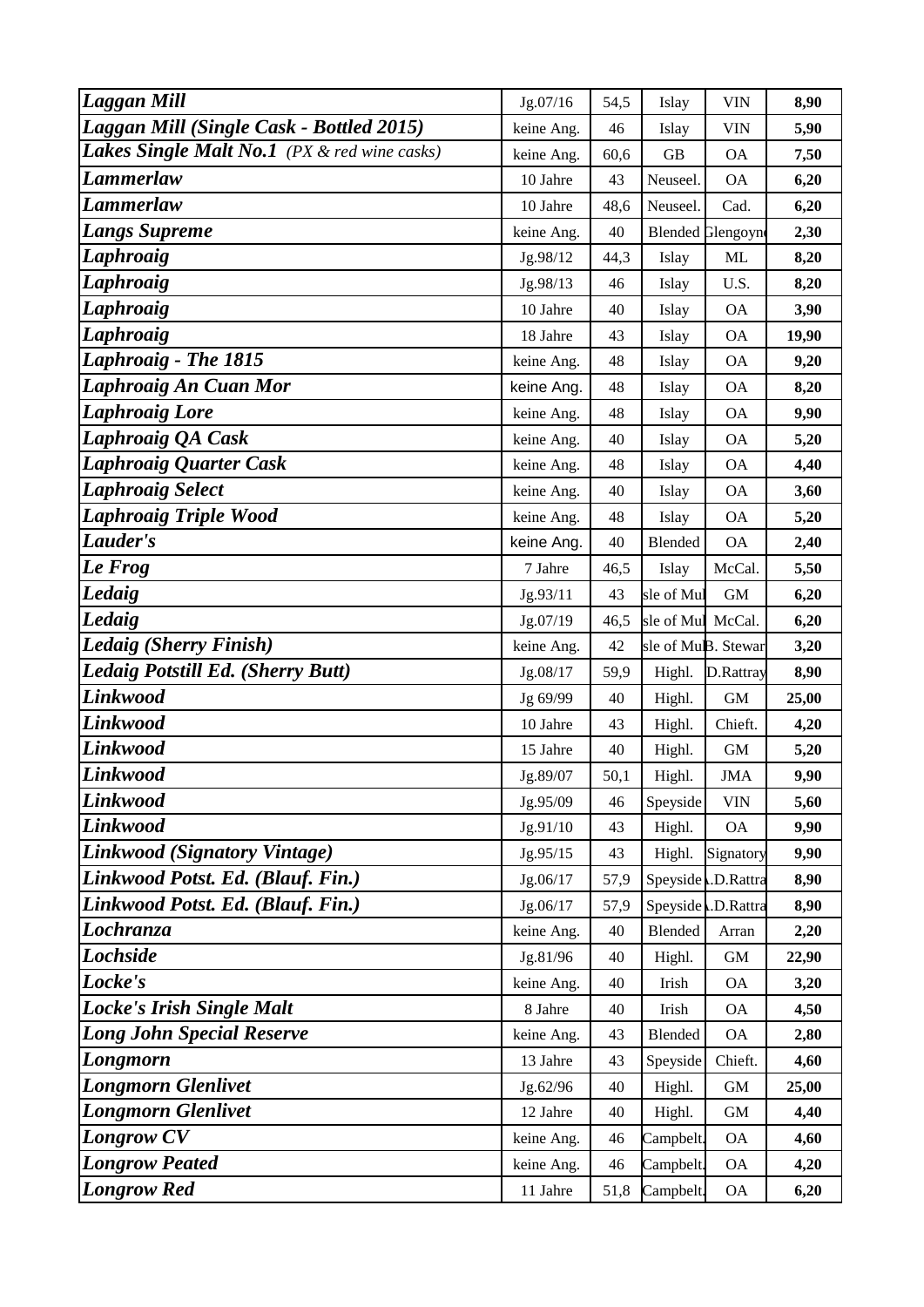| <b>Longrow Sherry Wood</b>                    | 14 Jahre   | 57,8 | Campbelt. | <b>OA</b>        | 7,90  |
|-----------------------------------------------|------------|------|-----------|------------------|-------|
| <b>Lord Waterloo</b>                          | 12 Jahre   | 40   | Blended   | <b>OA</b>        | 2,60  |
| <b>Lot No. 40</b>                             | keine Ang. | 40   | Canada    | <b>OA</b>        | 3,40  |
| <b>Mac Naughton</b>                           | keine Ang. | 40   | Canada    | <b>OA</b>        | 2,90  |
| Macallan (Galore)                             | Jg. 89     | 40   | Speyside  | <b>OA</b>        | 6,20  |
| <b>Macallan Amber</b>                         | keine Ang. | 40   | Speyside  | <b>OA</b>        | 4,50  |
| Macallan Double Cask (Sherry & Oak Casks)     | 12 Jahre   | 40   | Speyside  | <b>OA</b>        | 5,80  |
| <b>Macallan Fine Oak</b>                      | 12 Jahre   | 40   | Speyside  | <b>OA</b>        | 8,20  |
| <b>Macallan Gold</b>                          | keine Ang. | 40   | Speyside  | <b>OA</b>        | 4,90  |
| <b>Macallan Quest</b>                         | keine Ang. | 40   | Speyside  | <b>OA</b>        | 7,60  |
| <b>Macallan Select Oak (Five Cask)</b>        | keine Ang. | 40   | Speyside  | <b>OA</b>        | 5,50  |
| <b>Macallan Sherry Cask</b>                   | 12 Jahre   | 40   | Speyside  | <b>OA</b>        | 5,80  |
| <b>Macallan Sherry Cask</b>                   | 10 Jahre   | 40   | Speyside  | <b>OA</b>        | 5,80  |
| <b>Macallan Sienna</b>                        | keine Ang. | 43   | Speyside  | <b>OA</b>        | 7,20  |
| <b>Macallan Speymalt</b>                      | Jg.04/13   | 43   | Speyside  | GM               | 4,80  |
| <b>Macallan Speymalt</b>                      | Jg.05/14   | 43   | Speyside  | $\mbox{GM}$      | 4,20  |
| <b>Macallan Speymalt</b>                      | Jg.98/16   | 43   | Speyside  | <b>GM</b>        | 9,90  |
| <b>Macallan Triple Cask</b>                   | 12 Jahre   | 40   | Speyside  | <b>OA</b>        | 8,50  |
| <b>Macduff</b>                                | Jg.91/07   | 59,6 | Highl.    | <b>SD</b>        | 14,90 |
| Macleod's                                     | 8 Jahre    | 40   | Island    | Macleod          | 2,90  |
| Macleod's                                     | 8 Jahre    | 40   | Islay     | Macleod          | 2,90  |
| Macleod's                                     | 8 Jahre    | 40   | Lowl.     | Macleod          | 2,90  |
| Macleod's                                     | 8 Jahre    | 40   |           | Speyside Macleod | 2,90  |
| Macphail's                                    | 10 Jahre   | 40   | Highl.    | GM               | 4,20  |
| <b>Madison</b>                                | keine Ang. | 40   | Bourbon   | <b>OA</b>        | 2,20  |
| <b>Makers Mark Red Label</b>                  | keine Ang. | 45   | Bourbon   | <b>OA</b>        | 4,20  |
| <b>Mannochmore</b>                            | Jg.91/11   | 46   | Speyside  | <b>GM</b>        | 9,90  |
| <b>Mannochmore</b>                            | Jg.84/98   | 40   | Speyside  | $\,$ GM $\,$     | 9,90  |
| <b>Mannochmore</b>                            | Jg.90/01   | 59,8 | Speyside  | MA               | 9,90  |
| Mason's                                       | keine Ang. | 40   | Bourbon   | <b>OA</b>        | 2,80  |
| Mc Clelland's                                 | keine Ang. | 40   | Highl.    | <b>OA</b>        | 2,90  |
| Mc Clelland's                                 | keine Ang. | 40   | Islay     | <b>OA</b>        | 2,90  |
| Mc Clelland's                                 | keine Ang. | 40   | Lowl.     | <b>OA</b>        | 2,90  |
| Mc Clelland's                                 | keine Ang. | 40   | Speyside  | <b>OA</b>        | 2,90  |
| Mc Guinness Old Canadian                      | keine Ang. | 40   | Canada    | <b>OA</b>        | 2,90  |
| Mc Illroy                                     | keine Ang. | 40   | Blended   | <b>OA</b>        | 2,30  |
| Mc Kilgour                                    | 8 Jahre    | 40   | Blended   | <b>OA</b>        | 2,50  |
| Mc Pink - The Art of Whisky (Blend/Port Fin.) | keine Ang. | 43,5 | Scotland  | McCal.           | 3,90  |
| Medley's                                      | 8 Jahre    | 43   | Bourbon   | <b>OA</b>        | 2,50  |
| <b>Mekhong</b>                                | keine Ang. | 35   | Thailand  | <b>OA</b>        | 3,20  |
| Migaki Japanese Shochu                        | keine Ang. | 40   | Japan     | <b>OA</b>        | 4,90  |
| <b>Millars Special Reserve</b>                | keine Ang. | 40   | Irish     | <b>OA</b>        | 4,50  |
| <b>Millstone Dutch Malt PX 2008</b>           | Jg.03/15   | 59,2 | Dutch     | Zuidem           | 7,90  |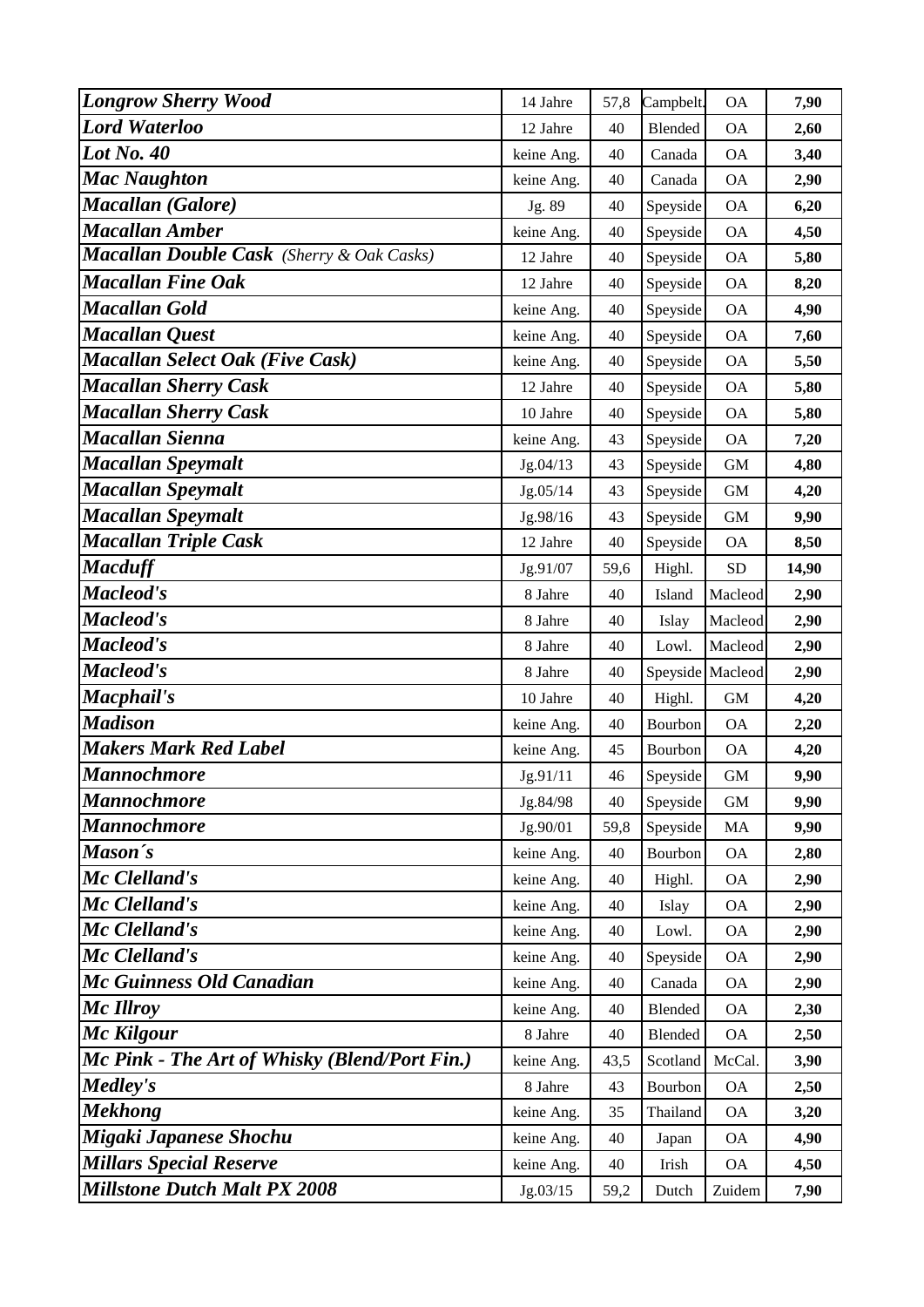| <b>Miltonduff</b>                   | 10 Jahre   | 40   | Highl.    | <b>GM</b>          | 3,80  |
|-------------------------------------|------------|------|-----------|--------------------|-------|
| <b>Miltonduff</b>                   | 10 Jahre   | 43   | Highl.    | MA                 | 3,80  |
| <b>Miltonduff</b>                   | 12 Jahre   | 43   | Highl.    | MA                 | 4,20  |
| <b>Miltonduff</b>                   | Jg. 96/09  | 46   |           | Speyside Blackadde | 4,20  |
| <b>Miltonduff (Portwood Finish)</b> | Jg. 98/11  | 46   | Speyside  | <b>VIN</b>         | 6,50  |
| Mitchell's                          | 12 Jahre   | 43   | Blended   | <b>OA</b>          | 3,80  |
| <b>Moidart Old</b>                  | 10 Jahre   | 43   | Campbelt. | Cad.               | 3,60  |
| <b>Monkey Shoulder</b>              | keine Ang. | 40   | Blended   | <b>OA</b>          | 4,80  |
| <b>Mortlach</b>                     | 10 Jahre   | 43   | Highl.    | Chieft.            | 4,20  |
| <b>Mortlach</b>                     | 15 Jahre   | 40   | Highl.    | <b>GM</b>          | 4,90  |
| <b>Mortlach</b>                     | 21 Jahre   | 40   | Highl.    | $\mbox{GM}$        | 7,20  |
| <b>Mortlach</b>                     | 12 Jahre   | 43,4 | Speyside  | <b>OA</b>          | 5,20  |
| <b>Mortlach</b>                     | 16 Jahre   | 43,4 | Speyside  | <b>OA</b>          | 8,90  |
| <b>Mortlach Boisdale</b>            | Jg.91/08   | 46   | Highl.    | Berry              | 9,90  |
| <b>Mosstowie</b>                    | Jg.79/99   | 40   | Highl.    | <b>GM</b>          | 19,90 |
| <b>Muirhead</b>                     | keine Ang. | 40   | Blended   | <b>OA</b>          | 2,50  |
| <b>Muirhead Silver Seal</b>         | 12 Jahre   | 40   | Speyside  | <b>OA</b>          | 2,90  |
| Mulligan (Irish Liqueur)            | keine Ang. | 35   | Irish     | <b>OA</b>          | 2,40  |
| Nikka                               | 12 Jahre   | 45   | Japan     | <b>OA</b>          | 7,90  |
| Nikka                               | 15 Jahre   | 45   | Japan     | <b>OA</b>          | 9,90  |
| Nikka (Pure Malt)                   | keine Ang. | 43   | Japan     | <b>OA</b>          | 4,50  |
| Nikka All Malt                      | keine Ang. | 40   | Japan     | <b>OA</b>          | 6,20  |
| Nikka Days                          | keine Ang. | 40   | Japan     | <b>OA</b>          | 4,60  |
| <b>Nikka From The Barrell</b>       | keine Ang. | 51,4 | Japan     | <b>OA</b>          | 4,80  |
| Nikka Super Rare Old Whisky         | keine Ang. | 43   | Japan     | <b>OA</b>          | 5,50  |
| Nikka Super Revival Whisky          | keine Ang. | 43   | Japan     | <b>OA</b>          | 5,60  |
| <b>Nock-Land Whisky</b>             | Jg. 2000   | 48   | Austria   | <b>OA</b>          | 4,50  |
| <b>North Port-Brechin</b>           | Jg.70/?    | 40   | Highl.    | <b>GM</b>          | 19,90 |
| <b>Oban</b>                         | 14 Jahre   | 43   | Highl.    | <b>OA</b>          | 3,90  |
| <b>Oban Little Bay</b>              | keine Ang. | 43   | Highl.    | <b>OA</b>          | 7,50  |
| O'Connor                            | keine Ang. | 40   | Irish     | Cooley             | 2,70  |
| O'Kanagan                           | keine Ang. | 40   | Irish     | <b>OA</b>          | 3,90  |
| <b>Old Ballantruan (Peated)</b>     | keine Ang. | 50   | Highl.    | <b>OA</b>          | 3,90  |
| <b>Old Ballantruan (Peated)</b>     | 10 Jahre   | 50   | Speyside  | <b>OA</b>          | 4,60  |
| <b>Old Blacksmith</b>               | keine Ang. | 40   | Bourbon   | <b>OA</b>          | 2,30  |
| <b>Old Charter</b>                  | 8 Jahre    | 40   | Bourbon   | <b>OA</b>          | 2,80  |
| <b>Old Comber</b>                   | 30 Jahre   | 43   | Irish     | <b>OA</b>          | 99,90 |
| <b>Old Grand Dad - 114 Proof</b>    | keine Ang. | 57   | Bourbon   | <b>OA</b>          | 4,40  |
| <b>Old Grand Dad - 80 Proof</b>     | keine Ang. | 40   | Bourbon   | <b>OA</b>          | 3,20  |
| <b>Old Havana</b>                   | keine Ang. | 40   | Cuba      | <b>OA</b>          | 6,50  |
| <b>Old House</b>                    | 5 Jahre    | 40   | Blended   | <b>OA</b>          | 2,40  |
| <b>Old House</b>                    | keine Ang. | 40   | Blended   | <b>OA</b>          | 2,20  |
| <b>Old Keeper</b>                   | keine Ang. | 40   | Blended   | <b>OA</b>          | 2,30  |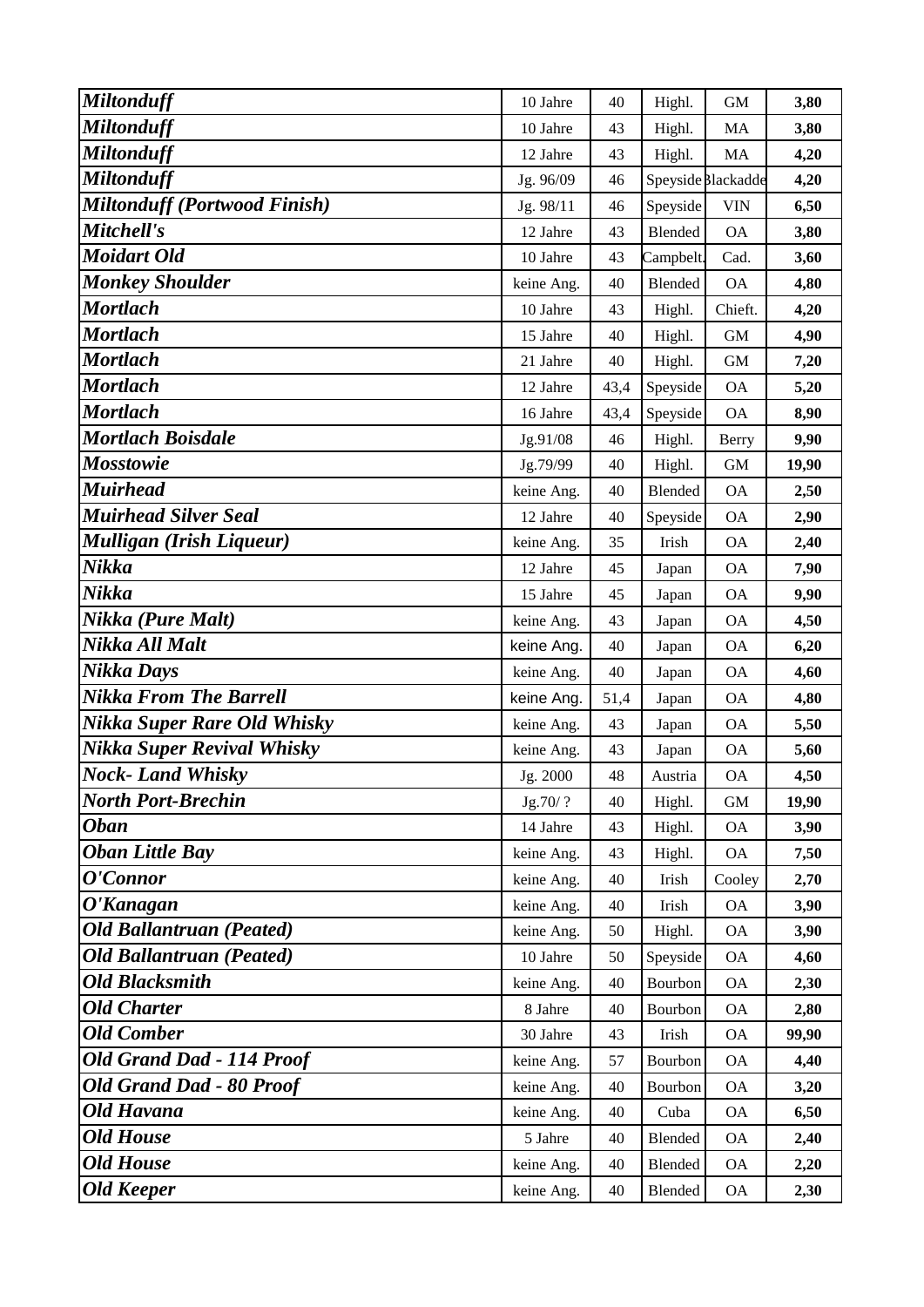| <b>Old Man of Hoy (Orcadian)</b>                | 12 Jahre   | 43   | Highl.            | <b>Blackadde</b> | 4,90 |
|-------------------------------------------------|------------|------|-------------------|------------------|------|
| <b>Old Nobility</b>                             | 3 Jahre    | 40   | Blended           | <b>OA</b>        | 2,20 |
| <b>Old Pulteney</b>                             | 15 Jahre   | 40   | Highl.            | <b>GM</b>        | 5,20 |
| <b>Old Pulteney</b>                             | 12 Jahre   | 40   | Highl.            | <b>GM</b>        | 4,20 |
| <b>Old Raven Triple Dist. Smoky Single Malt</b> | keine Ang. | 42   | Austria           | <b>OA</b>        | 7,90 |
| <b>Old Rhosdhu</b>                              | 5 Jahre    | 40   | Highl.            | <b>OA</b>        | 2,90 |
| <b>Old Smuggler</b>                             | keine Ang. | 40   | Blended           | <b>OA</b>        | 2,90 |
| <b>Old St. Andrews</b>                          | keine Ang. | 40   | Blended           | <b>OA</b>        | 3,20 |
| Paddy                                           | keine Ang. | 40   | Irish             | <b>OA</b>        | 2,80 |
| <b>Passport</b>                                 | keine Ang. | 40   | Blended           | <b>OA</b>        | 2,30 |
| <b>Peat Reek (Raw Cask)</b>                     | keine Ang. | 46   | Islay             | <b>Blackadde</b> | 4,20 |
| <b>Peat Reek (Raw Cask)</b>                     | 10 Jahre   | 58,6 | Islay             | <b>Blackadde</b> | 8,20 |
| <b>Peat's Beast</b>                             | keine Ang. | 46   | Scotland          | <b>OA</b>        | 3,60 |
| <b>Peat's Beast (Cask Strengh)</b>              | keine Ang. | 52,1 | Scotland          | <b>OA</b>        | 5,90 |
| Penderyn (Sherry Wood)                          | keine Ang. | 46   | Wales             | <b>OA</b>        | 5,80 |
| Penderyn Aur Cymru                              | keine Ang. | 46   | Wales             | <b>OA</b>        | 4,50 |
| <b>Penderyn Celt</b>                            | keine Ang. | 41   | Wales             | <b>OA</b>        | 4,80 |
| Penderyn Independence (Madeira Finish)          | keine Ang. | 41   | Wales             | <b>OA</b>        | 6,40 |
| <b>Penderyn Peated (Laphroaig Cask finish)</b>  | keine Ang. | 46   | Wales             | <b>OA</b>        | 6,20 |
| <b>Penny Packer</b>                             | keine Ang. | 40   | Bourbon           | <b>OA</b>        | 2,20 |
| <b>Pfanner Alpine Single Malt Whisky</b>        | keine Ang. | 43   | Austria           | <b>OA</b>        | 4,60 |
| <b>Pfanner Classic Whisky</b>                   | keine Ang. | 43   | Austria           | <b>OA</b>        | 4,90 |
| <b>Pfanner Smoky Whisky</b>                     | keine Ang. | 43   | Austria           | <b>OA</b>        | 5,90 |
| <b>Pike Creek</b>                               | keine Ang. | 40   | Canada            | <b>OA</b>        | 3,60 |
| <b>Pipers Clan</b>                              | keine Ang. | 40   | Blended           | <b>OA</b>        | 2,60 |
| Pittyvaich                                      | 14 Jahre   | 55   | Highl.            | MA               | 7,90 |
| <b>Poit Dhubh</b>                               | 12 Jahre   | 43   | sle of Sky Pràban |                  | 3,60 |
| <b>Poit Dhubh</b>                               | 21 Jahre   | 43   | sle of Sky        | Pràban           | 8,90 |
| <b>Poit Dhubh</b>                               | 8 Jahre    | 43   | sle of Sky        | Pràban           | 2,90 |
| Port Askaig                                     | keine Ang. | 57,1 | Islay             | <b>OA</b>        | 6,50 |
| <b>Port Charlotte Heavily Peated</b>            | Jg.12/18   | 50   | Islay             | <b>OA</b>        | 7,50 |
| Potcheen                                        | keine Ang. | 40   | Irish             | <b>OA</b>        | 2,80 |
| Poteen                                          | keine Ang. | 60   | Irish             | <b>OA</b>        | 6,20 |
| <b>Powers</b>                                   | 12 Jahre   | 40   | Irish             | <b>OA</b>        | 4,80 |
| <b>Powers</b>                                   | keine Ang. | 40   | Irish             | <b>OA</b>        | 2,80 |
| <b>Probably Speyside finest</b>                 | Jg.91/08   | 50   | Speyside          | DL               | 9,90 |
| Queen Margot                                    | 3 Jahre    | 40   | Blended           | <b>OA</b>        | 2,20 |
| R & B                                           | keine Ang. | 40   | Blended           | <b>OA</b>        | 2,20 |
| $R \& R$ (Rich $\&$ Rare)                       | keine Ang. | 40   | Canada            | <b>OA</b>        | 3,50 |
| <b>Ranchwood</b>                                | keine Ang. | 40   | Bourbon           | <b>OA</b>        | 2,20 |
| <b>Real Mackenzie</b>                           | keine Ang. | 40   | Blended           | <b>OA</b>        | 2,40 |
| Reannag                                         | keine Ang. | 40   | Blended           | <b>OA</b>        | 2,50 |
| Rebel Yell                                      | keine Ang. | 40   | Bourbon           | <b>OA</b>        | 2,80 |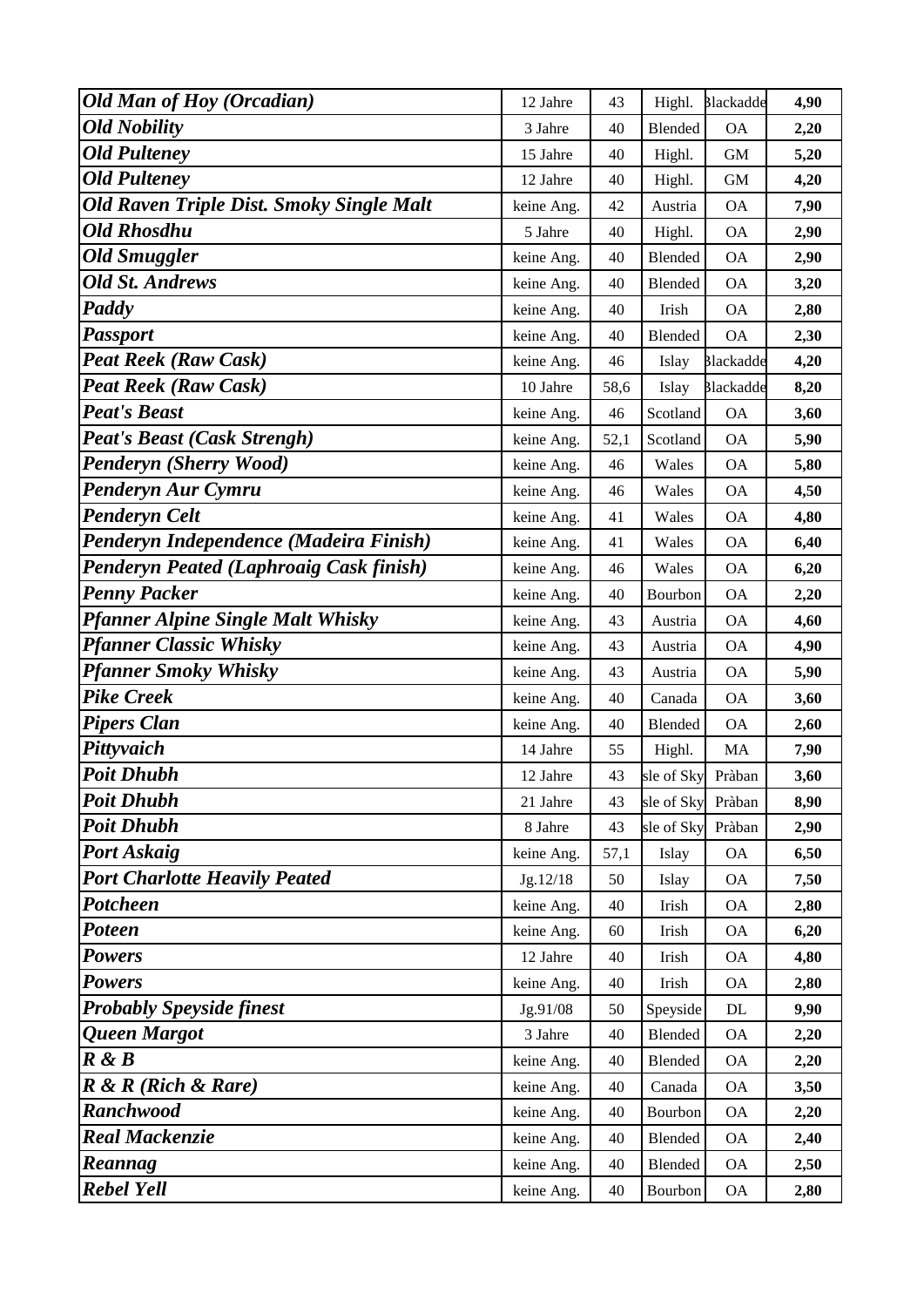| <b>Red Eagle</b>                                   | keine Ang. | 40   | Bourbon        | <b>OA</b>                | 2,20  |
|----------------------------------------------------|------------|------|----------------|--------------------------|-------|
| <b>Redbreast</b>                                   | 12 Jahre   | 40   | Irish          | <b>OA</b>                | 4,10  |
| <b>Redbreast</b>                                   | 15 Jahre   | 46   | Irish          | <b>OA</b>                | 5,40  |
| Redbreast Lustau Ed. (Single Potstill-Sherry Fin.) | keine Ang. | 46   | Irish          | <b>OA</b>                | 6,90  |
| <b>Reisetbauer</b>                                 | 6 Jahre    | 56   | Austria        | <b>OA</b>                | 5,90  |
| <b>Reisetbauer</b>                                 | 12 Jahre   | 48   | Austria        | <b>OA</b>                | 7,20  |
| <b>Reisetbauer</b>                                 | 7 Jahre    | 43   | Austria        | <b>OA</b>                | 5,90  |
| <b>Rittenhouse Rye</b>                             | keine Ang. | 40   | Bourbon        | <b>OA</b>                | 3,20  |
| <b>Rob Roy</b>                                     | keine Ang. | 40   |                | <b>Blended M.Bowm</b>    | 2,30  |
| <b>Rosebank</b>                                    | Jg.91/09   | 43   | Lowl.          | <b>GM</b>                | 14,90 |
| <b>Rosebank</b>                                    | Jg.91/04   | 43   | Lowl.          | <b>VIN</b>               | 9,90  |
| Route 66                                           | keine Ang. | 40   | Bourbon        | <b>OA</b>                | 2,20  |
| <b>Royal Brackla</b>                               | 12 Jahre   | 40   | Highl.         | <b>OA</b>                | 4,90  |
| Royal Brackla                                      | Jg. 98/15  | 46   | Highl.         | <b>GM</b>                | 6,80  |
| <b>Royal Brackla</b>                               | Jg.72/95   | 40   | Highl.         | <b>GM</b>                | 19,90 |
| <b>Royal Bruce</b>                                 | keine Ang. | 40   | Blended        | <b>OA</b>                | 2,30  |
| <b>Royal Canadian</b>                              | keine Ang. | 40   | Canada         | <b>OA</b>                | 2,50  |
| <b>Royal Escort</b>                                | keine Ang. | 40   | Blended        | <b>OA</b>                | 2,20  |
| <b>Royal Lochnagar</b>                             | 10 Jahre   | 59,6 | Highl.         | Dewar                    | 5,40  |
| Royal Lochnagar                                    | 12 Jahre   | 40   | Highl.         | <b>OA</b>                | 3,90  |
| Royal Lochnagar (Dist.Ed.Muskat Cask)              | Jg.00/12   | 40   | Highl.         | <b>OA</b>                | 5,20  |
| <b>Royal Lochnagar (Rare Malt)</b>                 | Jg.73/97   | 59,7 | Highl.         | <b>UDV</b>               | 25,00 |
| <b>Royal Park</b>                                  | keine Ang. | 40   | Blended        | <b>OA</b>                | 2,20  |
| $\mathbb{R}X$                                      | 6 Jahre    | 40   | Bourbon        | <b>OA</b>                | 3,20  |
| <b>Sang Thip</b>                                   | 5 Jahre    | 38   | Thailand       | <b>OA</b>                | 4,20  |
| <b>Scapa</b>                                       | 16 Jahre   | 40   | Orkney         | <b>OA</b>                | 6,90  |
| <b>Scottish Leader</b>                             | keine Ang. | 40   | <b>Blended</b> | <b>OA</b>                | 2,50  |
| <b>Scottish Legend</b>                             | keine Ang. | 40   | Blended        | <b>OA</b>                | 2,30  |
| <b>Seagram's 100 Pipers</b>                        | keine Ang. | 40   | Blended        | <b>OA</b>                | 2,30  |
| <b>Seagrams Blenders Pride</b>                     | keine Ang. | 40   | Blended        | <b>OA</b>                | 2,30  |
| <b>Seagram's Seven Crown</b>                       | keine Ang. | 40   | Bourbon        | <b>OA</b>                | 2,30  |
| Seagrams V.O.                                      | 6 Jahre    | 40   | Canada         | <b>OA</b>                | 2,80  |
| <b>Sheep Dip Islay</b>                             | keine Ang. | 40   | Islay          | <b>OA</b>                | 3,90  |
| <b>Sheffer Fort</b>                                | keine Ang. | 40   | Bourbon        | <b>OA</b>                | 2,30  |
| <b>Sheridan's (Irish Liqueur)</b>                  | keine Ang. | 19   | Irish          | <b>OA</b>                | 2,50  |
| <b>Shinsei</b> (Blendet Whisky)                    | keine Ang. | 40   | Japan          | <b>OA</b>                | 4,90  |
| <b>Singleton of Auchroisk</b>                      | 10 Jahre   | 40   | Speyside       | <b>OA</b>                | 5,90  |
| <b>Singleton of Dufftown</b>                       | 12 Jahre   | 40   | Speyside       | <b>OA</b>                | 3,90  |
| <b>Singleton of Dufftown</b>                       | 15 Jahre   | 40   | Speyside       | <b>OA</b>                | 4,60  |
| <b>Singleton of Dufftown</b>                       | 18 Jahre   | 40   | Speyside       | <b>OA</b>                | 7,80  |
| <b>Singleton of Dufftown Spey Cascade</b>          | keine Ang. | 40   | Speyside       | <b>OA</b>                | 3,20  |
| <b>Singleton of Dufftown Sunray</b>                | keine Ang. | 40   | Speyside       | <b>OA</b>                | 3,50  |
| <b>Singleton of Dufftown Tailfire</b>              | keine Ang. | 40   | Speyside       | $\mathcal{O}\mathcal{A}$ | 3,50  |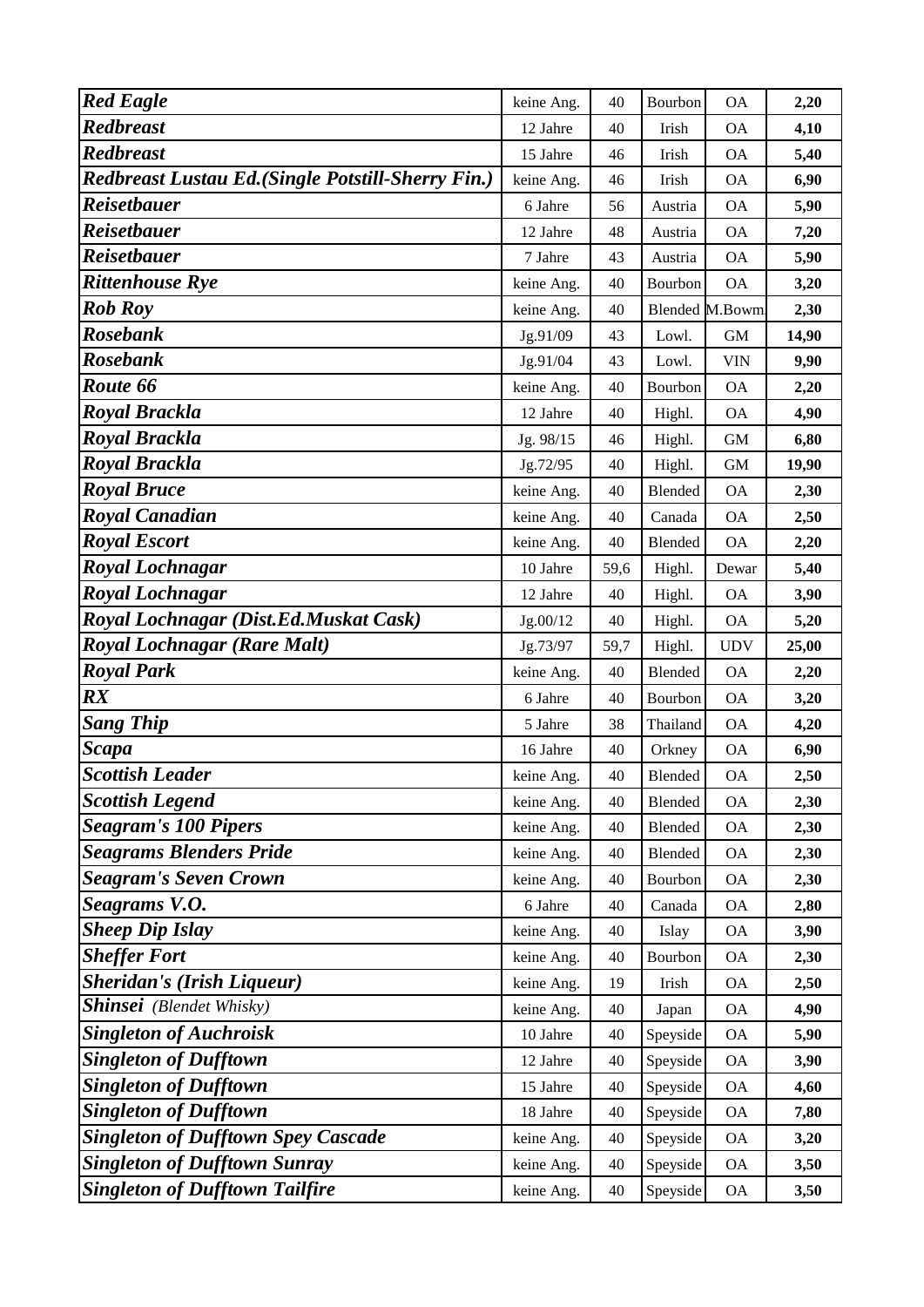| <b>Singleton of Dufftown Unité</b>                                                 | keine Ang. | 40   | Speyside  | <b>OA</b>        | 6,20  |
|------------------------------------------------------------------------------------|------------|------|-----------|------------------|-------|
| <b>Six Isles Malt Whisky</b>                                                       | keine Ang. | 40   | Island    | Mac Leod         | 3,40  |
| <b>Six Isles Pomerol Finish</b>                                                    | keine Ang. | 48   | Island    | <b>OA</b>        | 4,90  |
| <b>Slane Triple Cask</b>                                                           | keine Ang. | 40   | Irish     | <b>OA</b>        | 4,60  |
| <b>Slyrs Oloroso Edition</b>                                                       | keine Ang. | 46   | Bayern    | <b>OA</b>        | 5,90  |
| <b>Slyrs Portwein Edition</b>                                                      | keine Ang. | 46   | Bayern    | <b>OA</b>        | 5,90  |
| <b>Slyrs Sautern Edition</b>                                                       | keine Ang. | 46   | Bayern    | <b>OA</b>        | 5,90  |
| $\mathbf{S} \mathbf{M} \mathbf{8}$ (Sweet, Smoked Salmon Jerky)Islay Festival 2021 | 7 Jahre    | 59,6 | Islay     | <b>SMWS</b>      | 9,90  |
| <b>Smokehead</b>                                                                   | keine Ang. | 43   | Islay     | <b>OA</b>        | 3,30  |
| <b>Smokehead Extra Black</b>                                                       | 18 Jahre   | 46   | Islay     | <b>OA</b>        | 8,20  |
| <b>Smokehead Extra Rare</b>                                                        | keine Ang. | 40   | Islay     | <b>OA</b>        | 5,20  |
| <b>Smokehead High Voltage</b>                                                      | keine Ang. | 58   | Islay     | <b>ML</b>        | 6,20  |
| <b>Smokehead Rock Ed.</b>                                                          | keine Ang. | 44,2 | Islay     | <b>OA</b>        | 5,40  |
| <b>Smokehead Rock Ed. II (Red)</b>                                                 | keine Ang. | 46,6 | Islay     | <b>OA</b>        | 6,90  |
| <b>Smokehead Rum Riot</b>                                                          | keine Ang. | 43   | Islay     | I.Macleod        | 4,60  |
| <b>Smokehead Sherry Bomb</b> (Limited Edition)                                     | keine Ang. | 48   | Islay     | ML               | 8,20  |
| <b>Smokey Joe</b>                                                                  | keine Ang. | 46   | Islay     | <b>OA</b>        | 3,60  |
| <b>Smoking Islay</b>                                                               | keine Ang. | 45   | Islay     | <b>Blackadde</b> | 4,20  |
| <b>Smoking Islay (Fst)</b>                                                         | keine Ang. | 60,2 | Islay     | <b>Blackadde</b> | 8,50  |
| <b>Smoky Goat</b>                                                                  | keine Ang. | 40   | Scotland  | <b>OA</b>        | 2,60  |
| <b>Something Special</b>                                                           | keine Ang. | 40   | Blended   | <b>OA</b>        | 4,20  |
| <b>Southern Belle (Whisky Liqueur)</b>                                             | keine Ang. | 35   | Bourbon   | <b>OA</b>        | 3,20  |
| <b>Southern Comfort (Whisky Liqueur)</b>                                           | keine Ang. | 38   | Bourbon   | <b>OA</b>        | 2,40  |
| <b>Spey</b>                                                                        | 12 Jahre   | 40   | Speyside  | <b>OA</b>        | 4,20  |
| <b>Spey</b>                                                                        | 18 Jahre   | 46   | Speyside  | <b>OA</b>        | 8,20  |
| <b>Spey Beinn Dubh</b>                                                             | keine Ang. | 43   | Speyside  | <b>OA</b>        | 5,60  |
| <b>Spey Fumare</b>                                                                 | keine Ang. | 46   | Speyside  | <b>OA</b>        | 5,20  |
| <b>Spey Trutina</b>                                                                | keine Ang. | 46   | Speyside  | <b>OA</b>        | 4,90  |
| <b>Speyburn</b>                                                                    | 10 Jahre   | 40   | Highl.    | <b>OA</b>        | 3,90  |
| <b>Speyburn</b>                                                                    | Jg.88/10   | 43   | Speyside  | $\mbox{GM}$      | 12,90 |
| <b>Speyburn</b>                                                                    | Jg. 91/15  | 46   | Speyside  | $\,$ GM $\,$     | 9,90  |
| <b>Springbank</b>                                                                  | 10 Jahre   | 46   | Campbelt. | <b>OA</b>        | 4,50  |
| <b>Springbank</b>                                                                  | 13 Jahre   | 57,1 | Campbelt. | <b>OA</b>        | 8,20  |
| <b>Springbank</b>                                                                  | 15 Jahre   | 46   | Campbelt. | <b>OA</b>        | 7,90  |
| <b>Springbank</b>                                                                  | 18 Jahre   | 46   | Campbelt. | <b>OA</b>        | 9,90  |
| <b>Springbank</b>                                                                  | 25 Jahre   | 46   | Campbelt. | <b>OA</b>        | 25,00 |
| <b>Springbank</b>                                                                  | 12 Jahre   | 56,5 | Campbelt. | <b>OA</b>        | 6,90  |
| <b>Springbank (Bourb. Wood)</b>                                                    | 14 Jahre   | 55,8 | Campbelt. | <b>OA</b>        | 9,20  |
| <b>Springbank (Cask Strength)</b>                                                  | 12 Jahre   | 54,6 | Campbelt. | <b>OA</b>        | 5,20  |
| <b>Springbank (Cask Strength)</b>                                                  | 12 Jahre   | 56,5 | Campbelt. | <b>OA</b>        | 7,90  |
| Springbank (Gaja Barolo Cask)                                                      | 9 Jahre    | 54,7 | Campbelt. | <b>OA</b>        | 6,80  |
| Springbank (Rum Wood)                                                              | 15 Jahre   | 51   | Campbelt. | <b>OA</b>        | 8,20  |
| Springbank (Rum Wood)                                                              | Jg.89/02   | 54,6 | Campbelt. | <b>OA</b>        | 15,90 |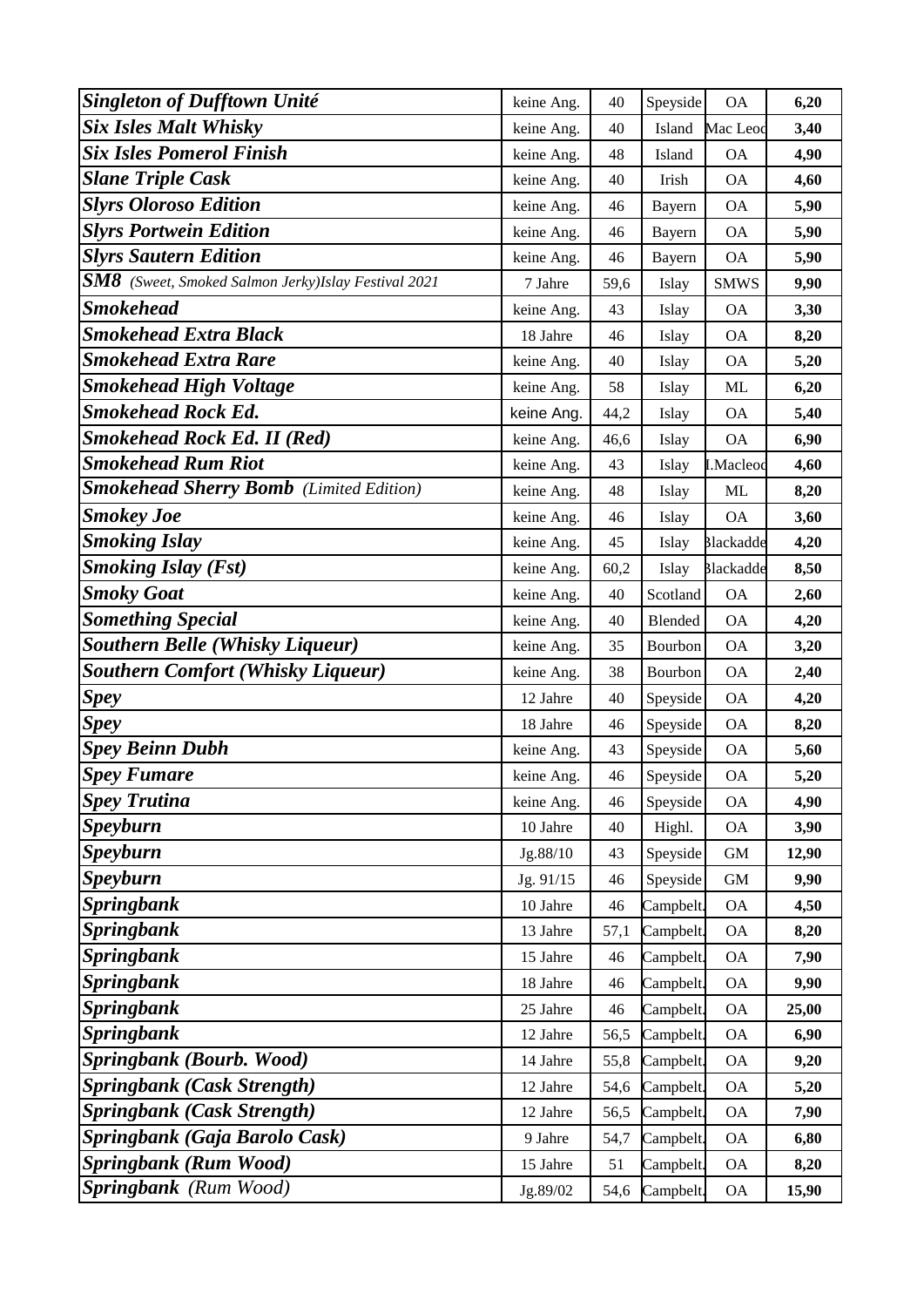| <b>Springbank Green</b>                          | 12 Jahre   | 46   | Campbelt.          | <b>OA</b>   | 5,90  |
|--------------------------------------------------|------------|------|--------------------|-------------|-------|
| <b>Springbank Green</b>                          | 13 Jahre   | 46   | Campbelt.          | <b>OA</b>   | 6,90  |
| <b>Springbank Local Barley (Bourbon Cask)</b>    | 11 Jahre   | 53,1 | Campbelt.          | <b>OA</b>   | 12,90 |
| <b>Stars &amp; Stripes</b>                       | keine Ang. | 40   | Bourbon            | <b>OA</b>   | 2,20  |
| <b>Stratheden (Blended Malt)</b>                 | keine Ang. | 46   | Scotland           | Lost        | 8,90  |
| <b>Strathisla</b>                                | 12 Jahre   | 43   | Highl.             | Chivas      | 5,20  |
| <b>Strathmill</b>                                | Jg.89/12   | 58,6 | Speyside           | DR          | 9,90  |
| <b>Stronachie</b>                                | 10 Jahre   | 43   | Speyside           | Dewar       | 3,60  |
| <b>Stronachie</b>                                | 12 Jahre   | 43   | Speyside           | <b>OA</b>   | 3,90  |
| <b>Stronachie</b>                                | 18 Jahre   | 46   | Speyside           | <b>OA</b>   | 6,20  |
| <b>Suntory - The Chita</b> (Single Grain Whisky) | keine Ang. | 43   | Japan              | <b>OA</b>   | 6,20  |
| <b>Suntory Kakubin</b> (Blend. Yellow Label)     | keine Ang. | 40   | Japan              | <b>OA</b>   | 4,50  |
| <b>Suntory Toki</b>                              | keine Ang. | 43   | Japan              | <b>OA</b>   | 4,50  |
| <b>Suntory Torys Classic</b>                     | keine Ang. | 37   | Japan              | <b>OA</b>   | 3,20  |
| <b>Sweden Rock Malt 2015</b>                     | keine Ang. | 40   | Schweden           | <b>OA</b>   | 9,20  |
| <b>Talisker</b>                                  | 10 Jahre   | 46   | sle of Sky         | <b>OA</b>   | 3,90  |
| <b>Talisker</b>                                  | 18 Jahre   | 45,8 | sle of Sky         | <b>OA</b>   | 7,60  |
| Talisker 57 'North                               | keine Ang. | 57   | sle of Sky         | <b>OA</b>   | 5,40  |
| Talisker Dist. Ed. (Amoroso Cask)                | Jg.05/15   | 45,8 | sle of Sky         | <b>OA</b>   | 5,60  |
| Talisker Dist. Ed. (Amoroso Cask)                | Jg.06/16   | 45,8 | sle of Sky         | <b>OA</b>   | 6,20  |
| <b>Talisker Port Ruighe</b>                      | keine Ang. | 45,8 | sle of Sky         | <b>OA</b>   | 4,50  |
| <b>Talisker Skye</b>                             | keine Ang. | 45,8 | sle of Sky         | <b>OA</b>   | 4,20  |
| <b>Talisker Storm</b>                            | keine Ang. | 45,8 | sle of Sky         | <b>OA</b>   | 4,40  |
| <b>Tamdhu</b>                                    | 8 Jahre    | 40   | Speyside Macphail' |             | 3,90  |
| <b>Tamdhu</b>                                    | keine Ang. | 40   | Speyside           | <b>OA</b>   | 3,20  |
| <b>Tamdhu</b>                                    | 10 Jahre   | 43   | Speyside           | <b>OA</b>   | 4,20  |
| <b>Tamdhu</b>                                    | 12 Jahre   | 43   | Speyside           | Chieft.     | 4,40  |
| <b>Tamdhu Batch Strength</b>                     | keine Ang. | 58,8 | Speyside           | <b>OA</b>   | 5,90  |
| <b>Tamnavulin</b>                                | Jg.91/10   | 50   | Highl.             | $\rm DL$    | 9,90  |
| Tè Bheag                                         | keine Ang. | 40   | Blended            | <b>OA</b>   | 2,30  |
| Teacher's                                        | keine Ang. | 40   | Blended            | <b>OA</b>   | 2,30  |
| <b>Teaninich</b>                                 | Jg.82/96   | 40   | Highl.             | $\mbox{GM}$ | 14,90 |
| <b>Teaninich (Rare Malt)</b>                     | Jg.73/97   | 57   | Highl.             | <b>UDV</b>  | 25,00 |
| <b>Teeling (Irish Singe Malt)</b>                | keine Ang. | 40   | Irish              | <b>OA</b>   | 4,20  |
| <b>Teeling (Rum Cask - Small Batch)</b>          | keine Ang. | 46   | Irish              | OA          | 3,20  |
| <b>Teeling (Single Grain)</b>                    | keine Ang. | 46   | Irish              | <b>OA</b>   | 3,80  |
| Tenjaku (Blend)                                  | keine Ang. | 40   | Japan              | <b>OA</b>   | 3,90  |
| <b>The Dubliner (Bourbon Cask)</b>               | keine Ang. | 40   | Irish              | <b>OA</b>   | 3,20  |
| <b>The English Original</b>                      | keine Ang. | 43   | England            | ΟA          | 4,90  |
| <b>The Pogues</b>                                | keine Ang. | 40   | Irish              | <b>OA</b>   | 3,20  |
| Tiomorous Beastie (Blended Malt)                 | keine Ang. | 46,8 | Highl.             | DL          | 5,60  |
| Tipperary Boutique Sel. "Rising"                 | 11 Jahre   | 47   | Irish              | <b>OA</b>   | 6,20  |
| <b>Tobermory</b>                                 | 10 Jahre   | 40   | sle of Mul         | <b>OA</b>   | 4,20  |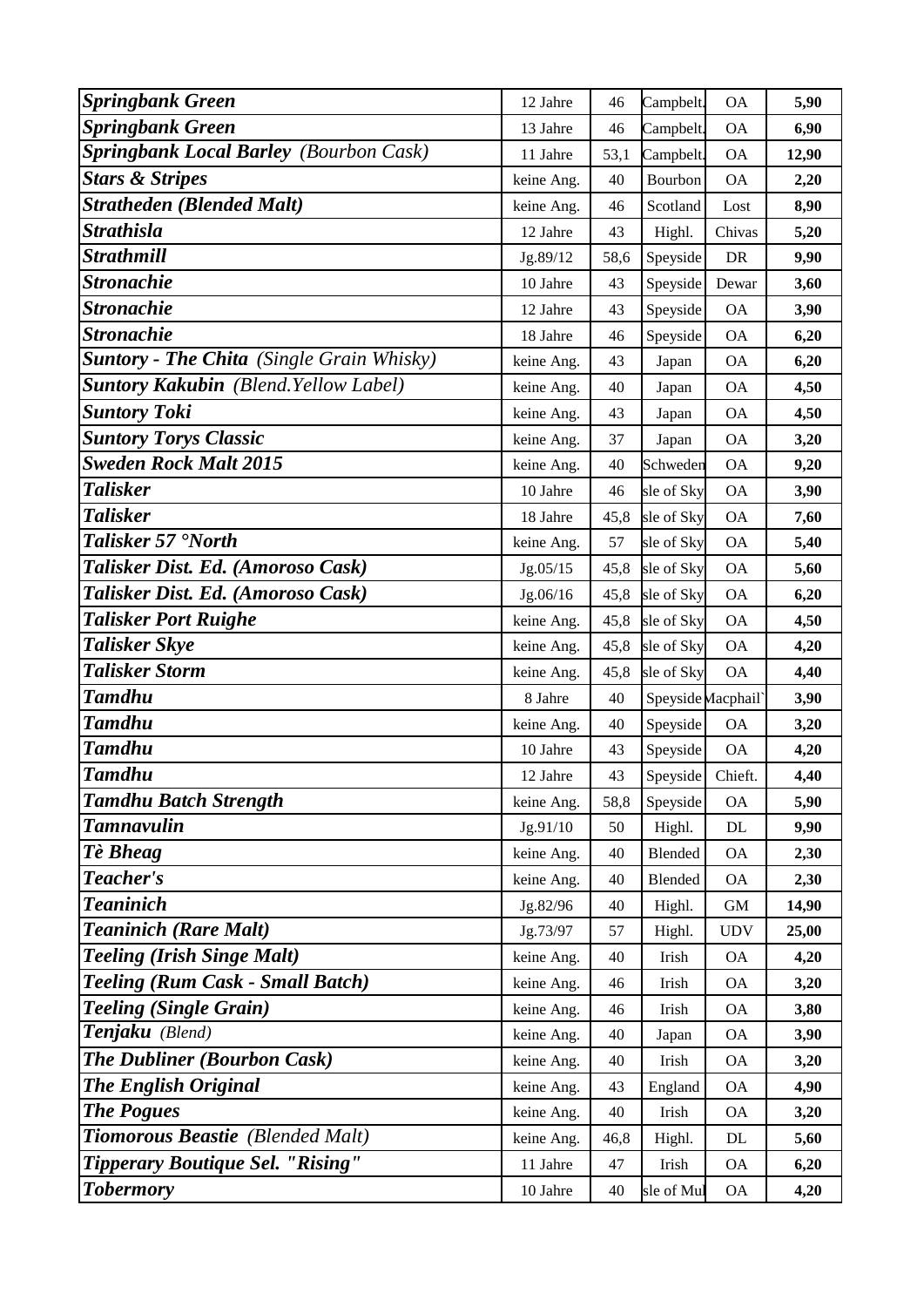| <b>Tobermory (Single Cask)</b>                      | Jg.08/17       | 46   | sle of MulMorrison |            | 5,20  |
|-----------------------------------------------------|----------------|------|--------------------|------------|-------|
| Tokinoka (White Oak - Blended Whisky)               | keine Ang.     | 40   | Japan              | <b>OA</b>  | 5,20  |
| <b>Tomatin</b>                                      | 14 Jahre       | 46   | Highl.             | <b>OA</b>  | 4,20  |
| Tomatin                                             | 12 Jahre       | 40   | Speyside           | <b>OA</b>  | 2,90  |
| <b>Tomatin</b>                                      | 15 Jahre       | 43   | Speyside           | <b>OA</b>  | 4,20  |
| Tomatin                                             | 18 Jahre       | 46   | Speyside           | <b>OA</b>  | 5,20  |
| Tomatin (Caribbian Rum)                             | Jg.07(9 Jahre) | 46   | Highl.             | <b>OA</b>  | 6,90  |
| Tomatin (Caribbian Rum)                             | Jg.09/19       | 46   | Highl.             | <b>OA</b>  | 5,90  |
| Tomatin (Sherry/Bourbon W.)                         | 12 Jahre       | 40   | Speyside           | <b>OA</b>  | 4,60  |
| <b>Tomatin Cask Strength</b>                        | keine Ang.     | 57,5 | Highl.             | <b>OA</b>  | 4,80  |
| Tomatin Cù Bòcan                                    | keine Ang.     | 46   | Speyside           | <b>OA</b>  | 5,20  |
| <b>Tomatin Cù Bòcan</b> (Bourbon Cask)              | keine Ang.     | 46   | Speyside           | <b>OA</b>  | 5,20  |
| Tomatin Five Virtues W. (French, America, Hung.Oak) | keine Ang.     | 46   | Highl.             | <b>OA</b>  | 6,90  |
| <b>Tomatin Legacy</b>                               | keine Ang.     | 43   | Speyside           | <b>OA</b>  | 3,50  |
| <b>Tomatin Potstill Ed.</b>                         | Jg. 04/15      | 59,1 | Highl.             | <b>OA</b>  | 7,90  |
| <b>Tomintoul</b>                                    | 10 Jahre       | 40   | Speyside           | <b>OA</b>  | 3,50  |
| <b>Tomintoul</b>                                    | 12 Jahre       | 46   | Speyside           | <b>OA</b>  | 3,90  |
| <b>Tomintoul</b>                                    | 14 Jahre       | 46   | Speyside           | <b>OA</b>  | 4,80  |
| <b>Tomintoul</b>                                    | 16 Jahre       | 40   | Speyside           | <b>OA</b>  | 6,20  |
| <b>Tomintoul</b>                                    | 21 Jahre       | 40   | Speyside           | <b>OA</b>  | 8,90  |
| Tomintoul Tláth                                     | keine Ang.     | 40   | Speyside           | <b>OA</b>  | 4,90  |
| <b>Tomore</b> (1st fill Bourbon Cask)               | Jg.97/13       | 46   | Speyside           | <b>GM</b>  | 4,50  |
| <b>Tormore</b>                                      | Jg.84/97       | 46   | Highl.             | Cad.       | 8,20  |
| <b>Tormore</b>                                      | 12 Jahre       | 40   | Speyside           | <b>OA</b>  | 4,30  |
| <b>Tormore</b>                                      | Jg.95/15       | 43   | Highl.             | Signatory  | 9,90  |
| Tormore Sweet & Smoky (Coopers Port Cask finish)    | keine Ang.     | 56,5 | Speyside           | <b>VIN</b> | 6,20  |
| Trebitsch Single Malt (43 - Peated & Smoked)        | keine Ang.     | 43   | Czech              | <b>OA</b>  | 6,50  |
| Trebitsch Single Malt (Nicaragua Rum Finish)        | keine Ang.     | 40   | Czech              | <b>OA</b>  | 6,50  |
| <b>Trebitsch Single Malt</b> (Patent Still)         | keine Ang.     | 40   | Czech              | <b>OA</b>  | 5,90  |
| <b>Tullamore Dew</b>                                | 10 Jahre       | 40   | Irish              | <b>OA</b>  | 4,80  |
| <b>Tullamore Dew</b>                                | 12 Jahre       | 40   | Irish              | <b>OA</b>  | 3,40  |
| <b>Tullamore Dew</b>                                | keine Ang.     | 40   | Irish              | <b>OA</b>  | 2,30  |
| <b>Tullamore Dew (Cider Cask Finish)</b>            | keine Ang.     | 40   | Irish              | <b>OA</b>  | 3,90  |
| <b>Tullamore Dew (Tonkrug)</b>                      | keine Ang.     | 40   | Irish              | <b>OA</b>  | 5,90  |
| <b>Tullamore Dew Phoenix</b>                        | keine Ang.     | 55   | Irish              | <b>OA</b>  | 5,60  |
| <b>Tullibardine</b>                                 | Jg.89/03       | 59,8 | Highl.             | Cad.       | 6,20  |
| <b>Tullibardine</b>                                 | Jg.93/03       | 40   | Highl.             | <b>OA</b>  | 6,90  |
| <b>Tullibardine</b>                                 | Jg.93/07       | 40   | Highl.             | <b>VIN</b> | 6,90  |
| Tullibardine                                        | 15 Jahre       | 43   | Highl.             | <b>OA</b>  | 6,90  |
| Tullibardine (Duthies)                              | 16 Jahre       | 46   | Highl.             | Cad.       | 4,90  |
| Tullibardine (Highland Gold)                        | 20 Jahre       | 43   | Highl.             | <b>OA</b>  | 11,90 |
| Tullibardine 500 (Sherry Finish                     | keine Ang.     | 43   | Highl.             | <b>OA</b>  | 4,20  |
| <b>Tullibardine Sovereign</b>                       | keine Ang.     | 43   | Highl.             | <b>OA</b>  | 3,60  |